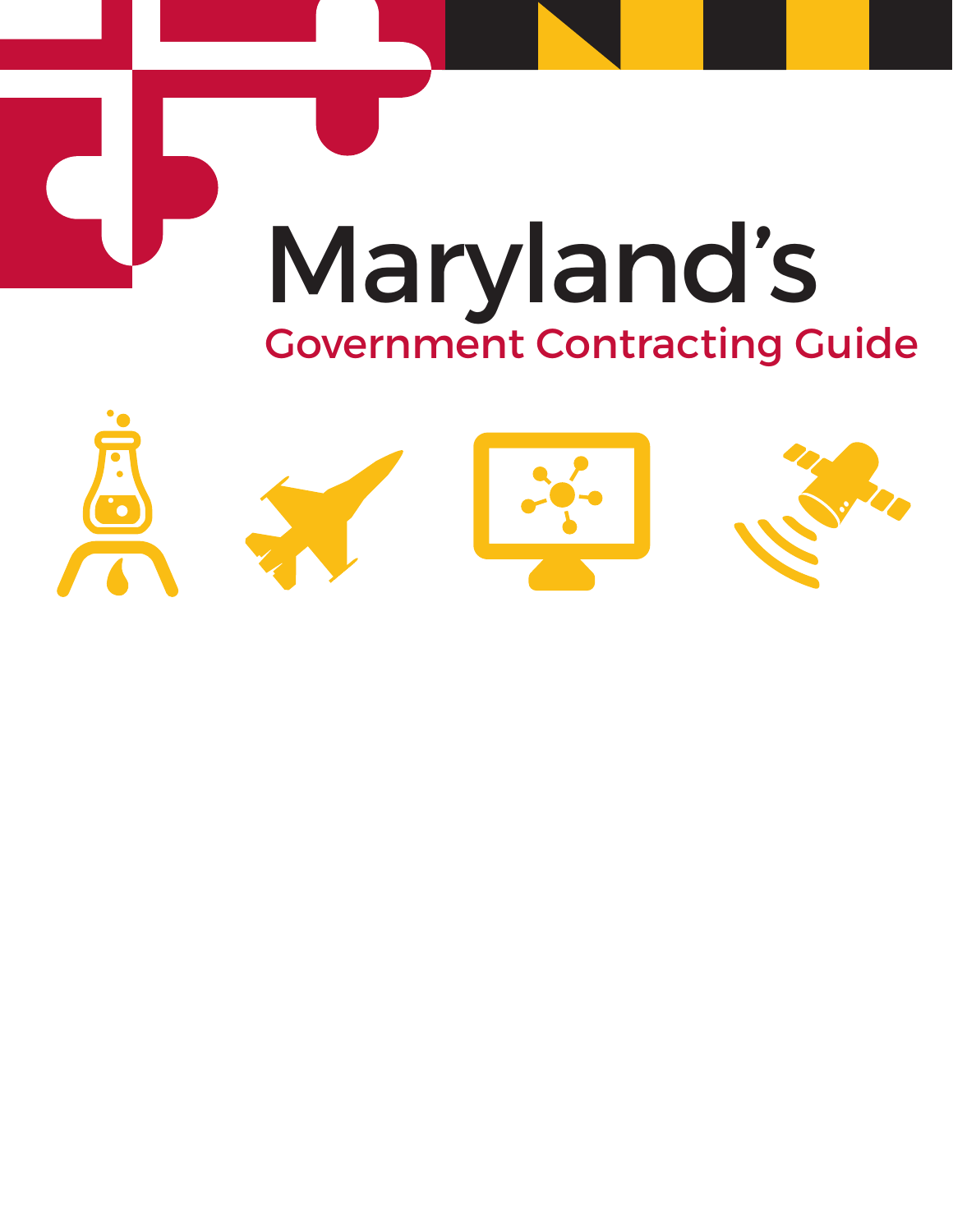# **For more information:**

Helga Weschke, Director, Federal Business Relations Office of Military and Federal Affairs Maryland Department of Commerce [Helga.Weschke@Maryland.gov](mailto:Helga.Weschke@Maryland.gov) 410-767-6920 **[Commerce.Maryland.gov/B2G](http://commerce.maryland.gov/grow/business-to-government)**

1/2021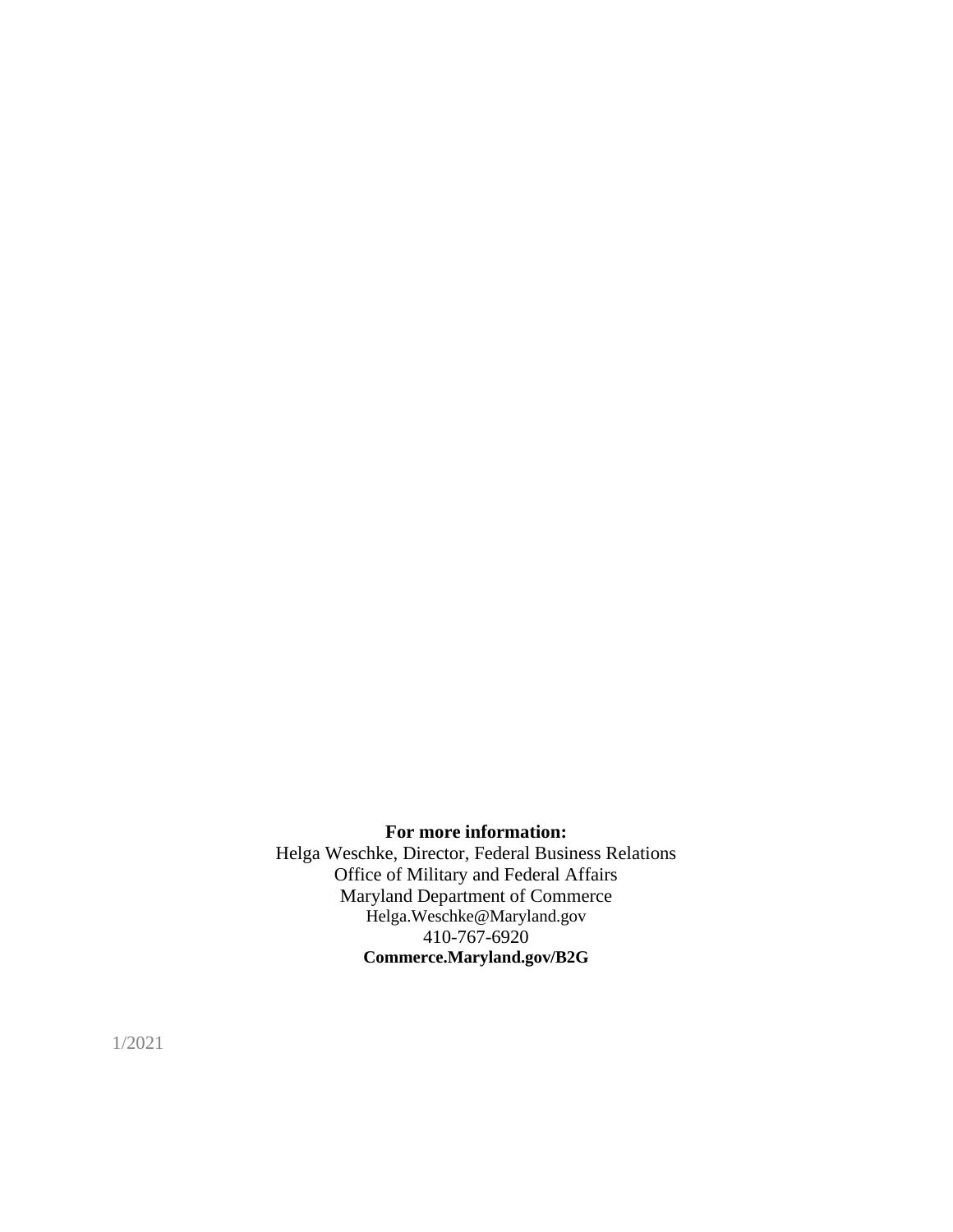# **TABLE OF CONTENTS**

<span id="page-2-0"></span>

| I.          |                                                                           |  |
|-------------|---------------------------------------------------------------------------|--|
|             |                                                                           |  |
|             |                                                                           |  |
|             |                                                                           |  |
|             |                                                                           |  |
|             |                                                                           |  |
|             | III. HOW TO FIND THE RIGHT CONTACT AT A FEDERAL INSTALLATION OR AGENCY IN |  |
|             |                                                                           |  |
|             |                                                                           |  |
|             |                                                                           |  |
|             |                                                                           |  |
|             |                                                                           |  |
|             |                                                                           |  |
|             |                                                                           |  |
|             |                                                                           |  |
|             |                                                                           |  |
| E.          |                                                                           |  |
| $F_{\cdot}$ |                                                                           |  |
|             |                                                                           |  |
|             |                                                                           |  |
| Ι.          |                                                                           |  |
|             |                                                                           |  |
|             |                                                                           |  |
|             |                                                                           |  |
|             |                                                                           |  |
|             |                                                                           |  |
|             |                                                                           |  |
|             |                                                                           |  |
|             |                                                                           |  |
|             |                                                                           |  |
|             |                                                                           |  |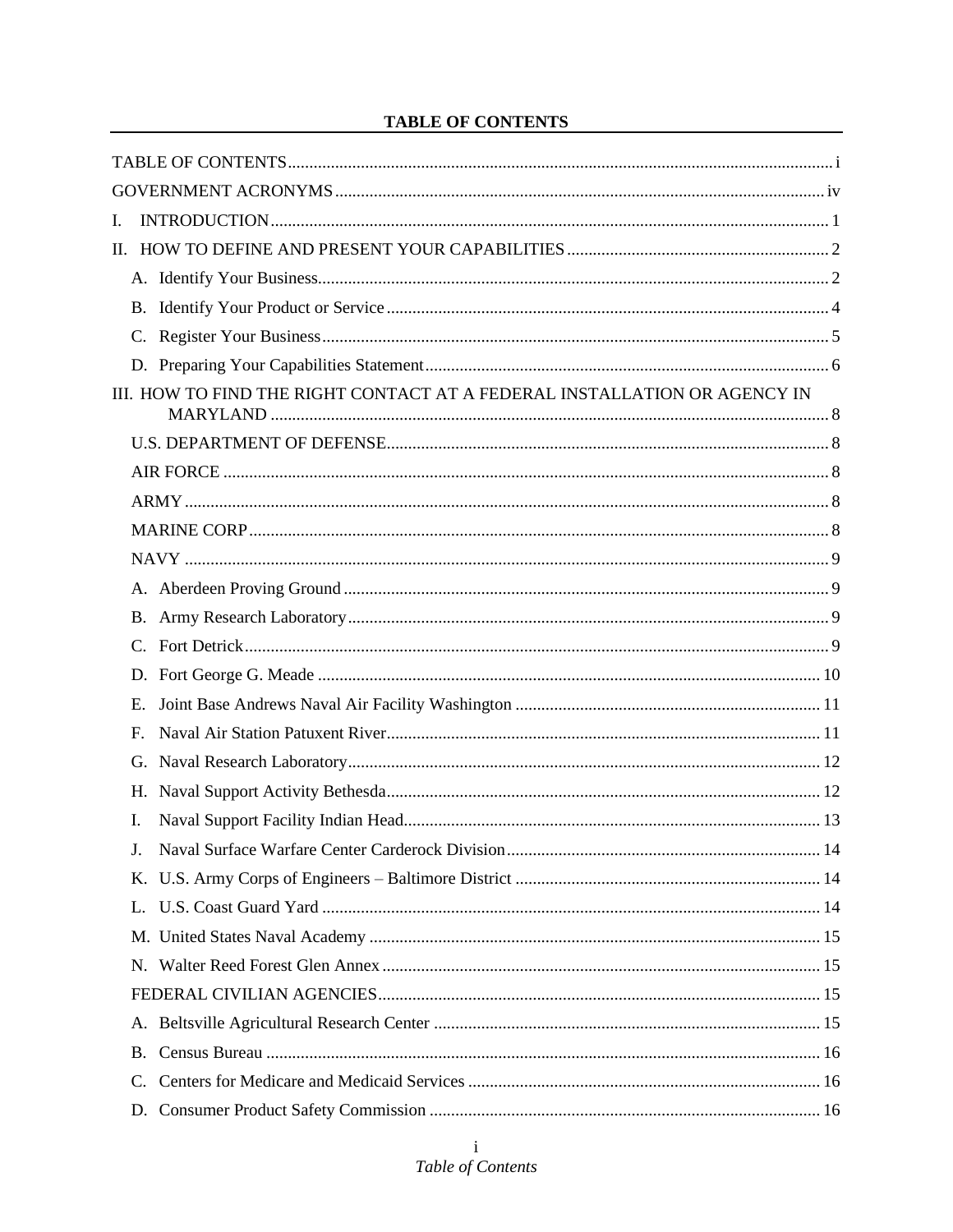| F. |  |
|----|--|
| G. |  |
|    |  |
| I. |  |
| J. |  |
| Κ. |  |
| L. |  |
|    |  |
|    |  |
|    |  |
| P. |  |
|    |  |
|    |  |
|    |  |
|    |  |
|    |  |
|    |  |
|    |  |
|    |  |
|    |  |
|    |  |
|    |  |
|    |  |
|    |  |
|    |  |
|    |  |
|    |  |
|    |  |
|    |  |
|    |  |
| B. |  |
| C. |  |
| D. |  |
| Е. |  |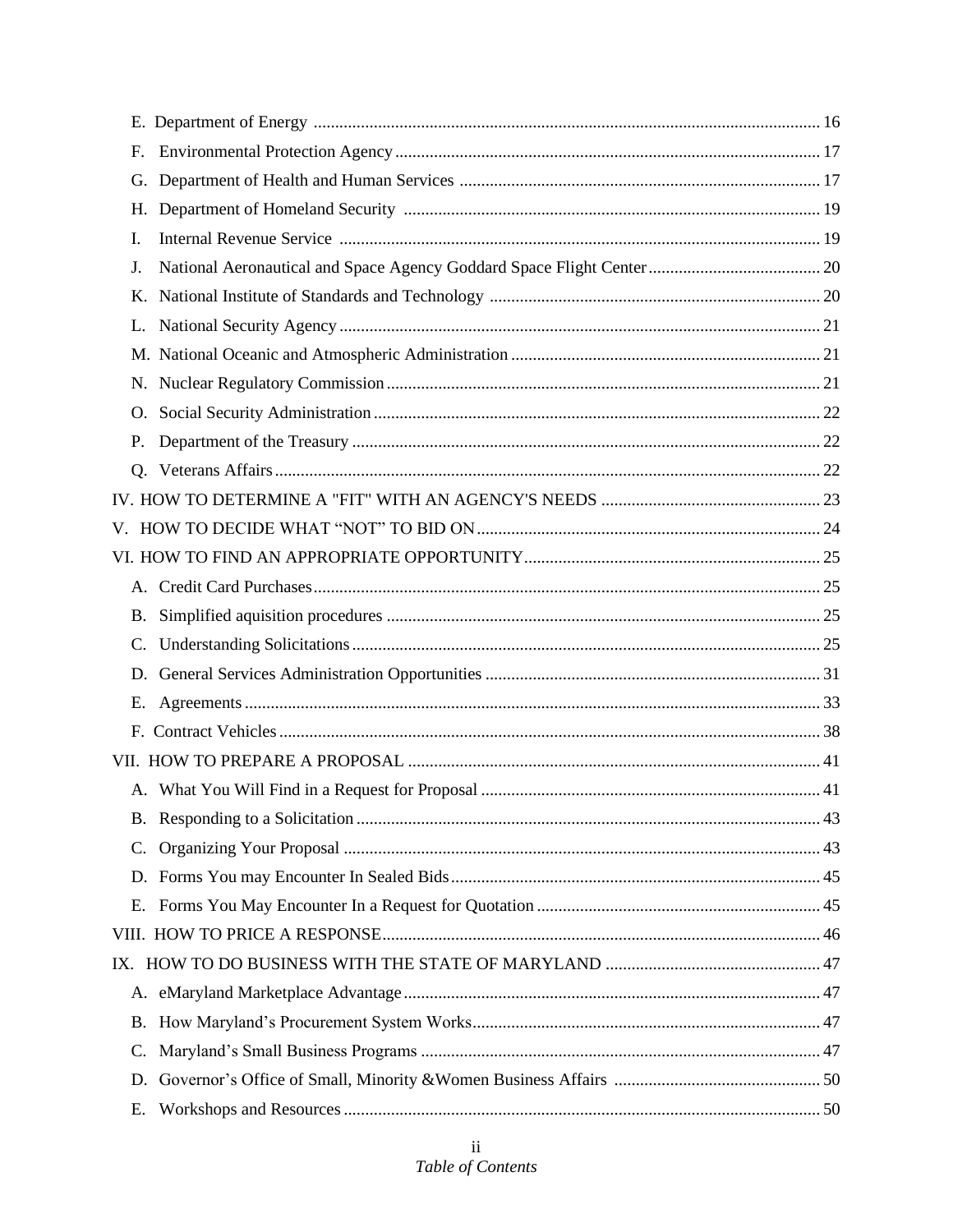| c. |                                                                             |  |
|----|-----------------------------------------------------------------------------|--|
|    | D. Maryland Governor's Office of Small, Minority & Women Business Affairs54 |  |
| Е. |                                                                             |  |
| F. |                                                                             |  |
|    |                                                                             |  |
|    |                                                                             |  |
| I. |                                                                             |  |
| J. |                                                                             |  |
|    |                                                                             |  |
|    |                                                                             |  |
|    |                                                                             |  |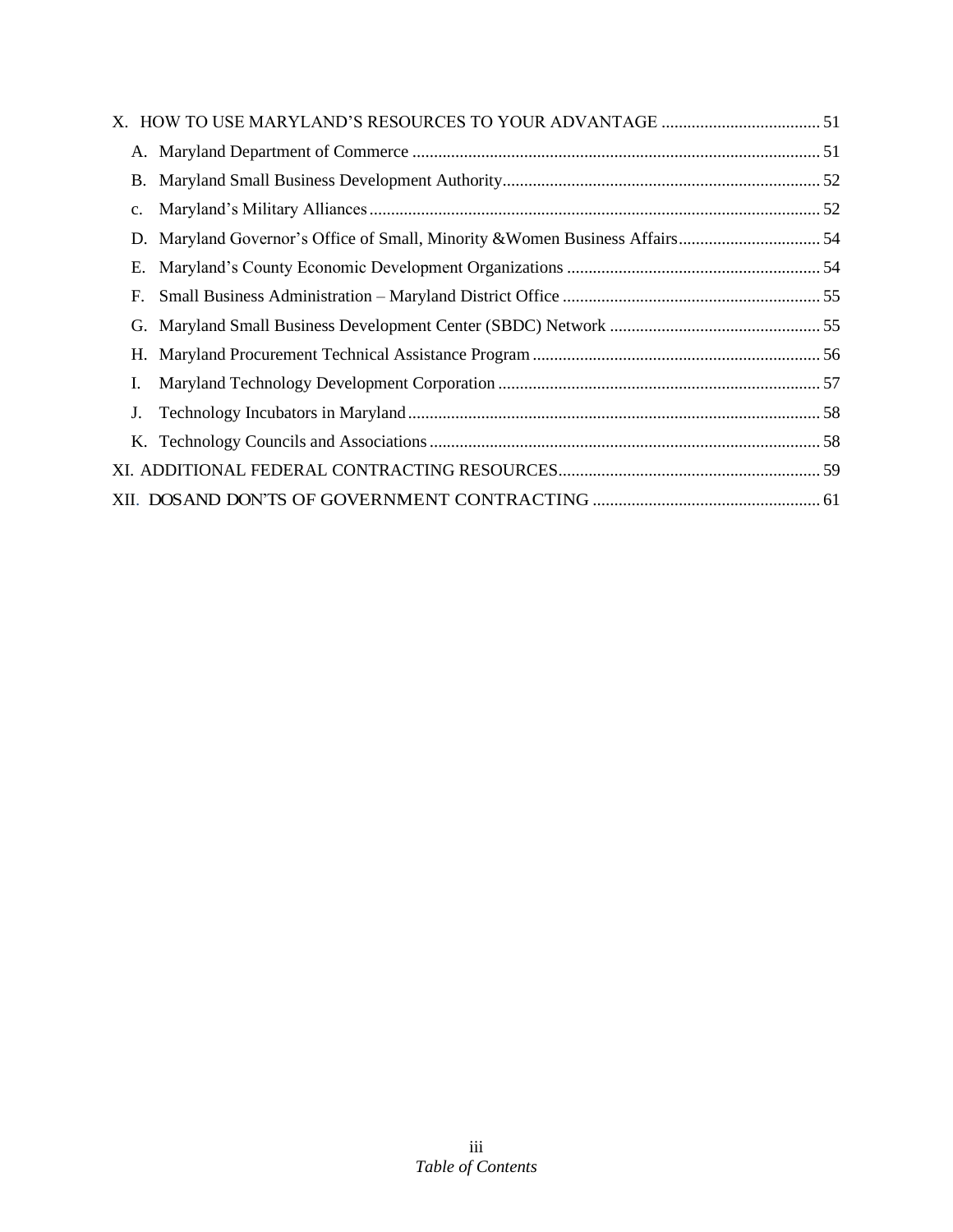### <span id="page-5-0"></span>**GOVERNMENT ACRONYMS**

- **APG** [Aberdeen Proving Ground](https://home.army.mil/apg/index.php)
- **ARL** [Army Research Laboratory](http://www.arl.army.mil/www/default.cfm)
- **ARS** [Agricultural Research Service, USDA](http://www.ars.usda.gov/main/main.htm)
- **ATEC**  [U.S. Army Test & Evaluation Command](https://www.army.mil/ATEC)
- **BAA** Broad Agency Announcements
- **BARC** [Beltsville Agricultural Research Center](http://www.ars.usda.gov/main/site_main.htm?modecode=80-42-05-00)
- **BDO** Business Development Office
- **CAGE** [Commercial and Government Entity Code](https://www.fsd.gov/fsd-gov/answer.do?sysparm_number=KB0011119)
- **CFR** [Code of Federal Regulations](https://www.gpo.gov/fdsys/browse/collectionCfr.action?collectionCode=CFR)
- **CLINS** Contract Line Items
- **CPARS**  [Contractor Performance Assessment Reporting System](https://www.cpars.gov/)
- **CRADA** Collaborative Research and Development Agreement
- **D&B** [Dun and Bradstreet](https://www.dnb.com/)
- **DFARS** [Defense Federal Acquisition Regulations](https://www.acquisition.gov/dfars)
- **DISA–** [Defense Information Systems Agency](http://www.disa.mil/)
- **DHS** [Department of Homeland Security](https://www.dhs.gov/)
- **DLA** [Defense Logistics Agency](http://www.dla.mil/)
- **DMA–** [Defense Media Activity](http://www.dma.mil/)
- **DOC** [U.S. Department of Commerce](https://www.commerce.gov/)
- **DOD** [U.S. Department of Defense](http://www.defense.gov/)
- **DOE**  [U.S. Department of Energy](http://www.energy.gov/)
- **DOL**  [U.S. Department of Labor](https://www.dol.gov/)
- **DUNS** [Data Universal Number System](http://www.dnb.com/duns-number.html)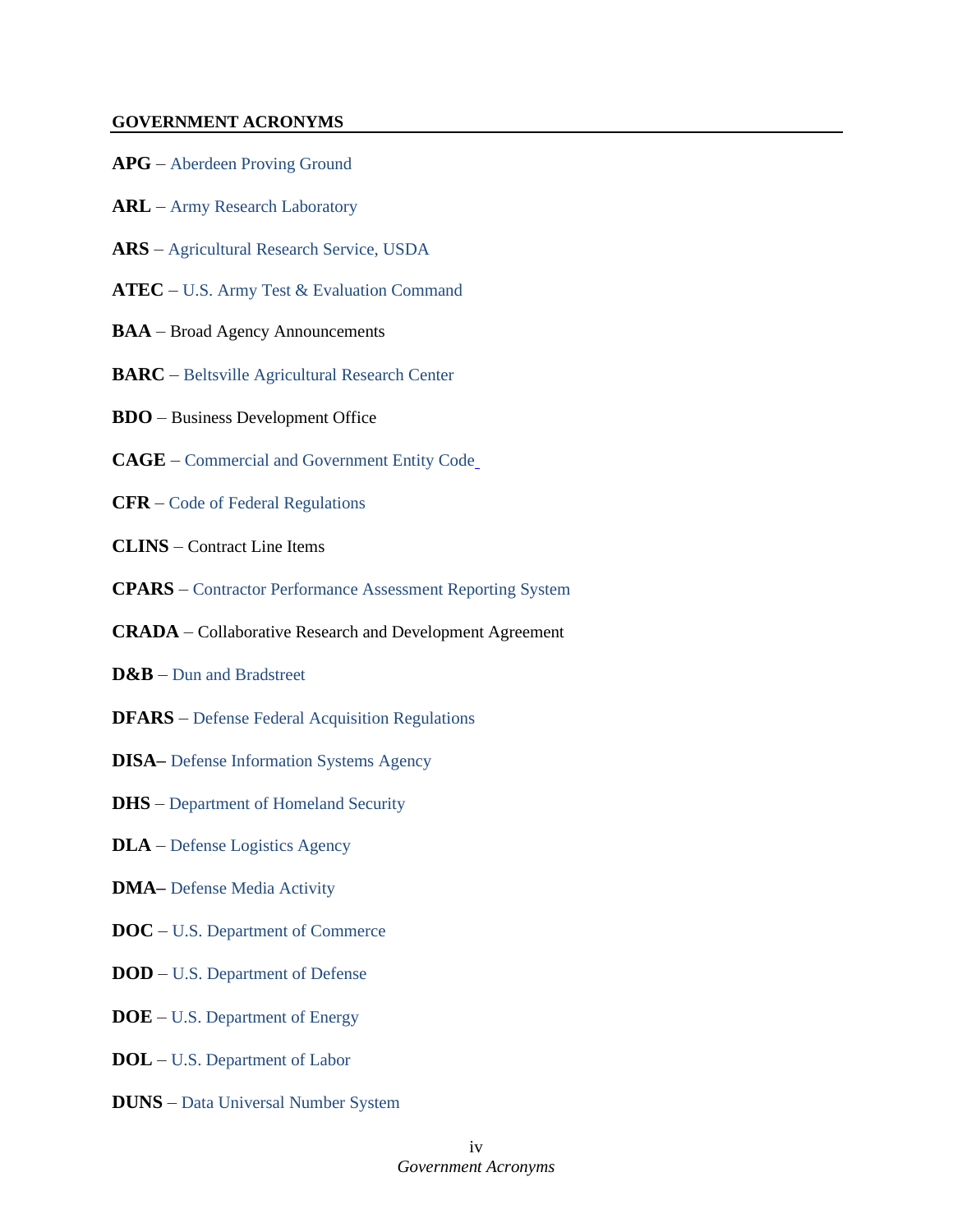- **EDI** Electronic Data Interchange
- **EDWOSB** [Economically Disadvantaged Woman-Owned Small Business](https://www.sba.gov/offices/headquarters/oed/resources/3690)
- **EEO Registry** [Equal Employment Opportunity Registry](https://ofccp.dol-esa.gov/preaward/pa_reg.html)
- **EFT** Electronic Funds Transfer
- **EIN**  [Employer Identification Number](https://irs-ein-forms-gov.com/?utm_source=adwords&utm_medium=cpc&utm_campaign=ein-campaign&utm_term=tax%20id%20number&gclid=EAIaIQobChMI4vPU68q-6wIVhL7ICh2_4QDPEAAYASAAEgIPKvD_BwE)
- **EPLS** Excluded Party List System
- **eSRS** [Electronic Subcontracting Reporting System](https://www.esrs.gov/)
- **FAR** [Federal Acquisition Regulation](https://www.acquisition.gov/?q=browsefar)
- **FDA** [Food and Drug Administration](http://www.fda.gov/)
- **FFRDC** [Federally-Funded R&D Center](http://www.nsf.gov/statistics/ffrdclist/)
- **FPDC** [Federal Procurement Data System](https://www.fpds.gov/fpdsng_cms/index.php/en/)
- **FR** [Federal Register](https://www.gpo.gov/fdsys/browse/collection.action?collectionCode=FR)
- **FSC** [Federal Supply Classes](https://www.gsa.gov/cdnstatic/4%20-%20PPDS%20FSC%20Best%20Practice%20508.docx)
- **FSS** [Federal Supply](https://www.gsa.gov/cdnstatic/4%20-%20PPDS%20FSC%20Best%20Practice%20508.docx) Schedule
- **GFE** Government Furnished Equipment
- **GFP** Government Furnished Property
- **GPE** [Government Point of](https://beta.sam.gov/) Entry
- **GSA** [U.S. General Services Administration](http://www.gsa.gov/portal/category/100000)
- **GSFC** [NASA Goddard Space Flight Center](http://www.nasa.gov/centers/goddard/home/index.html)
- **GWAC** [Government-wide Acquisition Contracts](http://www.gsa.gov/portal/content/104874)
- **HHS** Department [of Health and Human Services](http://www.hhs.gov/)
- **HUB Zone** [Historically Underutilized Business Zone](https://www.sba.gov/contracting/government-contracting-programs/hubzone-program)
- **IAE** [Integrated Acquisition Environment](http://www.gsa.gov/portal/category/21229)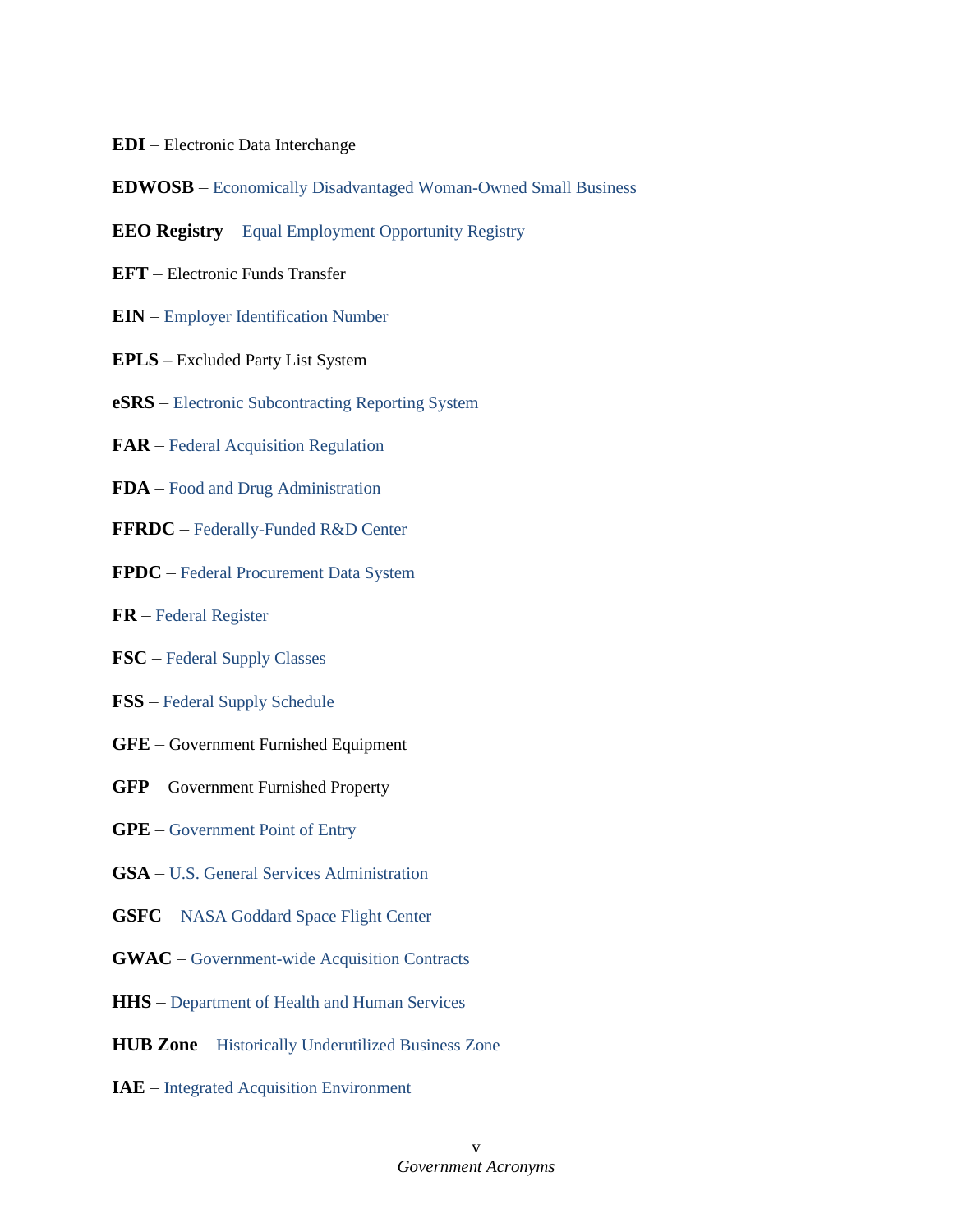- **IDIQ** Indefinite Delivery/Indefinite Quantity
- **IFB** Invitation for Bid
- **JBA** [Joint Base Andrews](http://www.andrews.af.mil/)
- **JPEO -** Joint Program Executive
- **MBIA** [Maryland Business Innovation Association](http://mdinnovate.org/about/)
- **MII –** [Maryland Innovation Initiative](http://tedco.md/program/the-maryland-innovation-initiative-mii/)
- **MIPS –** [Maryland Industrial Partnerships](http://www.mips.umd.edu/)
- **MDPTAC** [Maryland Procurement Technical Assistance Center](http://www.mdptap.org/)
- **MDSBDC** [Maryland Small Business Development Center](http://www.mdsbdc.umd.edu/)
- **MTA** Material Transfer Agreement
- **NAICS**  [North American Industry Classification System](http://www.census.gov/eos/www/naics/)
- **NASA**  [National Aeronautics and Space Administration](http://www.nasa.gov/)
- **NASA SEWP V** [NASA Solutions for Enterprise-Wide Procurement](http://www.sewp.nasa.gov/)
- **[NAWCAD](http://www.navair.navy.mil/nawcad/)** [Naval Air Warfare Center –](http://www.navair.navy.mil/nawcad/) Aircraft Division
- **NCI** [National Cancer Institute](http://www.cancer.gov/)
- **NIH** [National Institutes of Health](https://www.nih.gov/)
- **NIST** [National Institute of Standards and Technology](http://www.nist.gov/index.html)
- **NTIS**  [National Technical Information Service](http://www.ntis.gov/)
- **ORCA**  [Online Registration and Certificate Application](https://www.sam.gov/SAM/) (replaced by SAM)
- **OSDBU**  [Office of Small and Disadvantaged Business Utilization](https://www.gsa.gov/about-us/organization/office-of-small-and-disadvantaged-business-utilization)
- **PLA** Patent License Agreement
- **POC**  Point of Contact
- **PSC** [Product Service Code](https://www.acquisition.gov/psc-manual)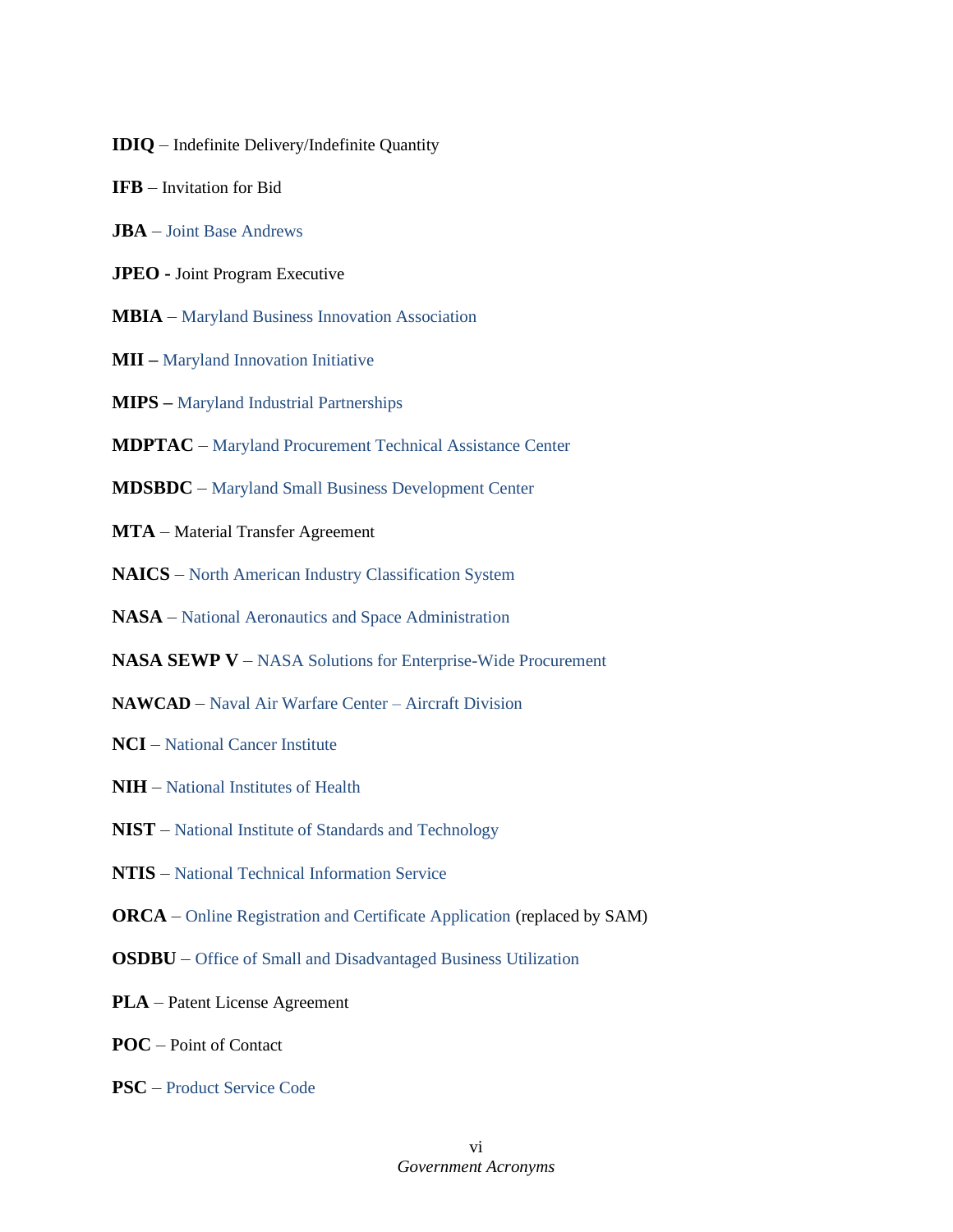- **PTAC** [Procurement Technical Assistance Center](https://www.sba.gov/offices/headquarters/ogc/resources/362381)
- **R&D** Research and Development
- **RFI** Request for Information
- **RFQ** Request for Quotation
- **RFP** Request for Proposal
- **SAM** [System for Award Management](https://www.sam.gov/SAM/)
- **SBA** [U.S. Small Business Administration](https://www.sba.gov/)
- **SBDC** [Small Business Development Center](https://www.sba.gov/local-assistance/find/)
- **SBIR** [Small Business Innovation Research Program](https://www.sbir.gov/)
- **SDB** [Small Disadvantaged Business](https://www.sba.gov/contracting/government-contracting-programs/small-disadvantaged-businesses)
- **SDVOSB** [Service Disabled Veteran-Owned Small Business](https://www.sba.gov/contracting/government-contracting-programs/service-disabled-veteran-owned-businesses)
- **SLIN** Subline Item Number
- **SOW** Scope of Work
- **STTR** [Small Business Technology Transfer Program](https://www.sbir.gov/about/about-sttr)
- **TCF** [Technology Commercialization Fund](http://tedco.md/program/technology-commercialization-fund-tcf/)
- **TEDCO** [Maryland Technology Development Corporation](http://tedco.md/)
- **TIN** [Taxpayer Identification Number](https://irs-ein-forms-gov.com/?utm_source=adwords&utm_medium=cpc&utm_campaign=ein-campaign&utm_term=tax%20id%20number&gclid=EAIaIQobChMI4vPU68q-6wIVhL7ICh2_4QDPEAAYASAAEgIPKvD_BwE)
- **TSA** Test Service Agreement
- **UCF**  Uniform Contract Format
- **USAMRDC** [United States Army Medical Research and Development](http://mrmc.amedd.army.mil/) Command
- **USDA**  [United States Department of Agriculture](http://www.usda.gov/wps/portal/usda/usdahome)
- **USNA** [United States Naval Academy](http://www.usna.edu/homepage.php)
- **VETS 2** [Veterans Technology Services](https://www.gsa.gov/technology/technology-purchasing-programs/governmentwide-acquisition-contracts/vets-2-governmentwide-acquisition-contract-gwac)
- **VETS** DOL Veterans' [Employment and Training Service](https://www.dol.gov/vets/index.htm)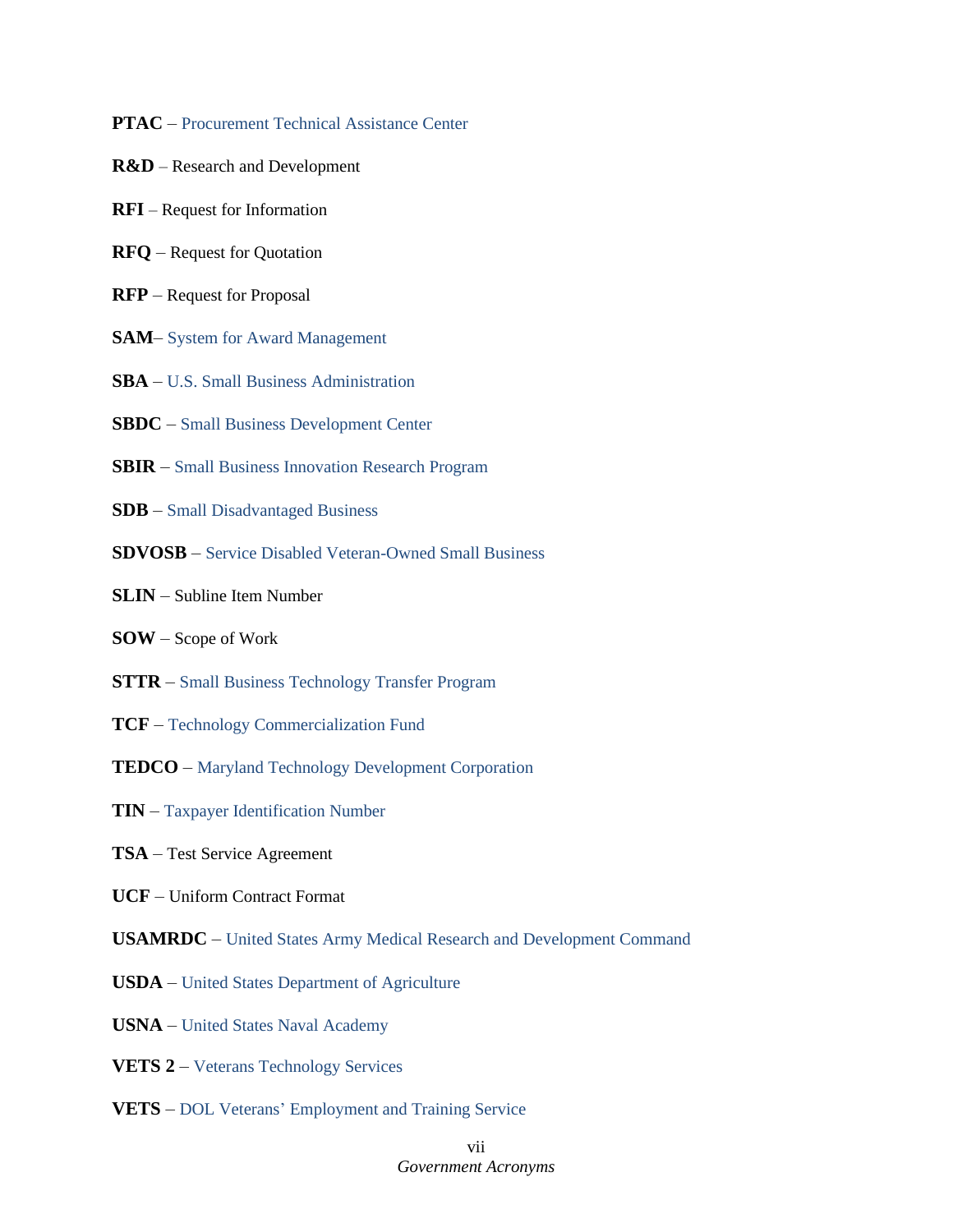- **VHA** [Veterans Health Administration](https://www.va.gov/health/)
- **VOSB** [Veteran-Owned Small Business](https://www.sba.gov/starting-business/how-start-business/business-types/veteran-owned-businesses)
- **WOSB** [Woman-Owned Small Business](https://www.sba.gov/contracting/government-contracting-programs/women-owned-small-businesses)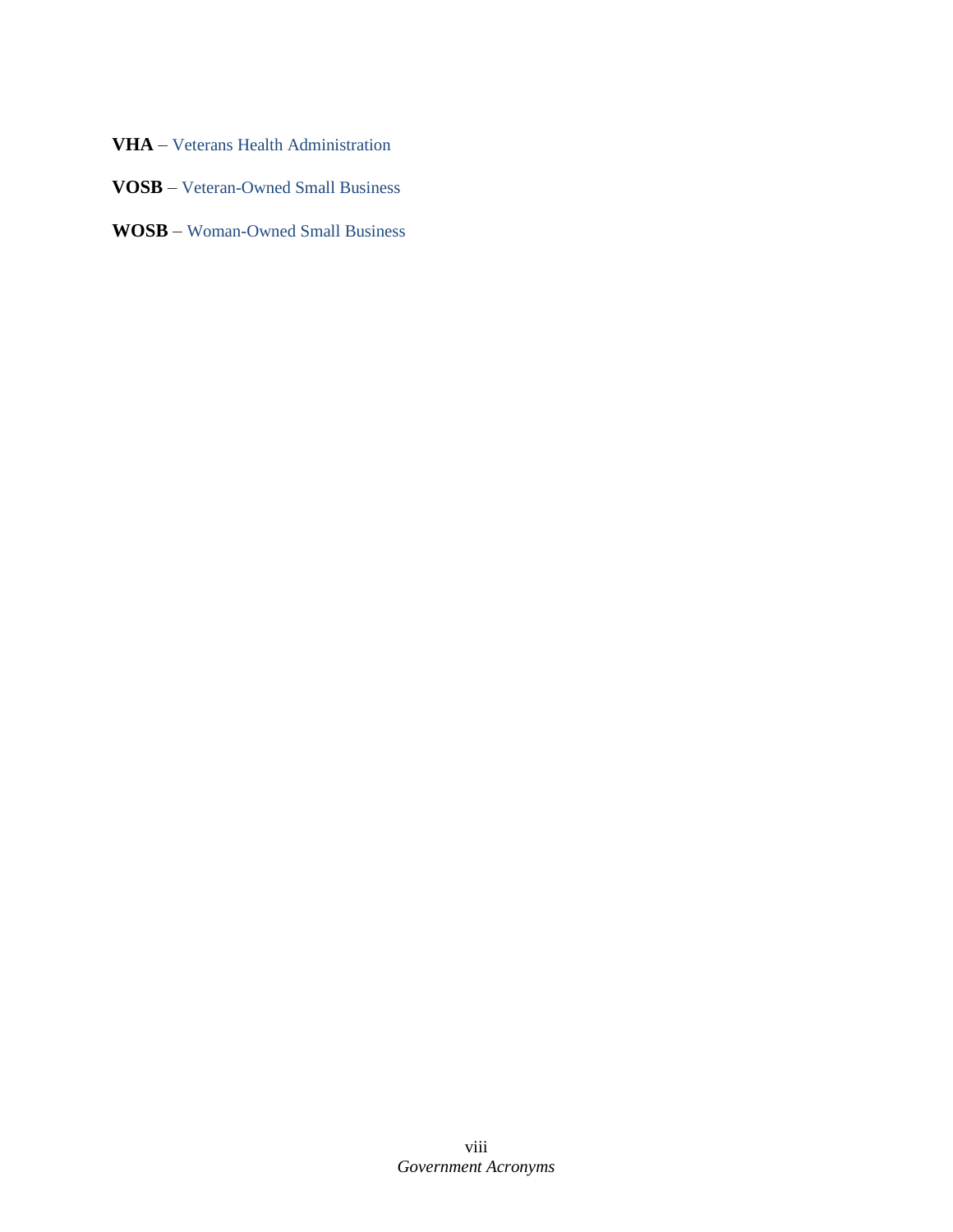# <span id="page-10-0"></span>**I. INTRODUCTION**

Maryland's technology-based economy coupled with more than seventy federal research and development facilities in the state—more than twice as many as any other state—offers an abundant range of contracting opportunities for new and existing Maryland businesses.

*Maryland's Government Contracting Guide,* edited by the Maryland Department of Commerce Office of Military and Federal Affairs, provides a comprehensive resource for small business owners as they navigate the complexities of contracting requirements. The Guide offers vital insight to key questions and concerns, includes a list of government acronyms, guidance on the State of Maryland's procurement system, an annotated list of useful websites, examples of successful strategies and information on additional federal and state resources.

# **"How To" Questions and Concerns:**

- Define and present your capabilities
- Find the right contact at an installation, laboratory or agency
- Determine a "fit" with an agency's needs
- Decide what "not" to bid on
- Find an appropriate opportunity
- Prepare a proposal
- Price a response
- Do business with the state of Maryland
- Use Maryland's resources to your advantage.

# **NOTE:**

➢ **To obtain an electronic version of this publication with hyperlinks to further information, go to: <http://commerce.maryland.gov/grow/business-to-government>**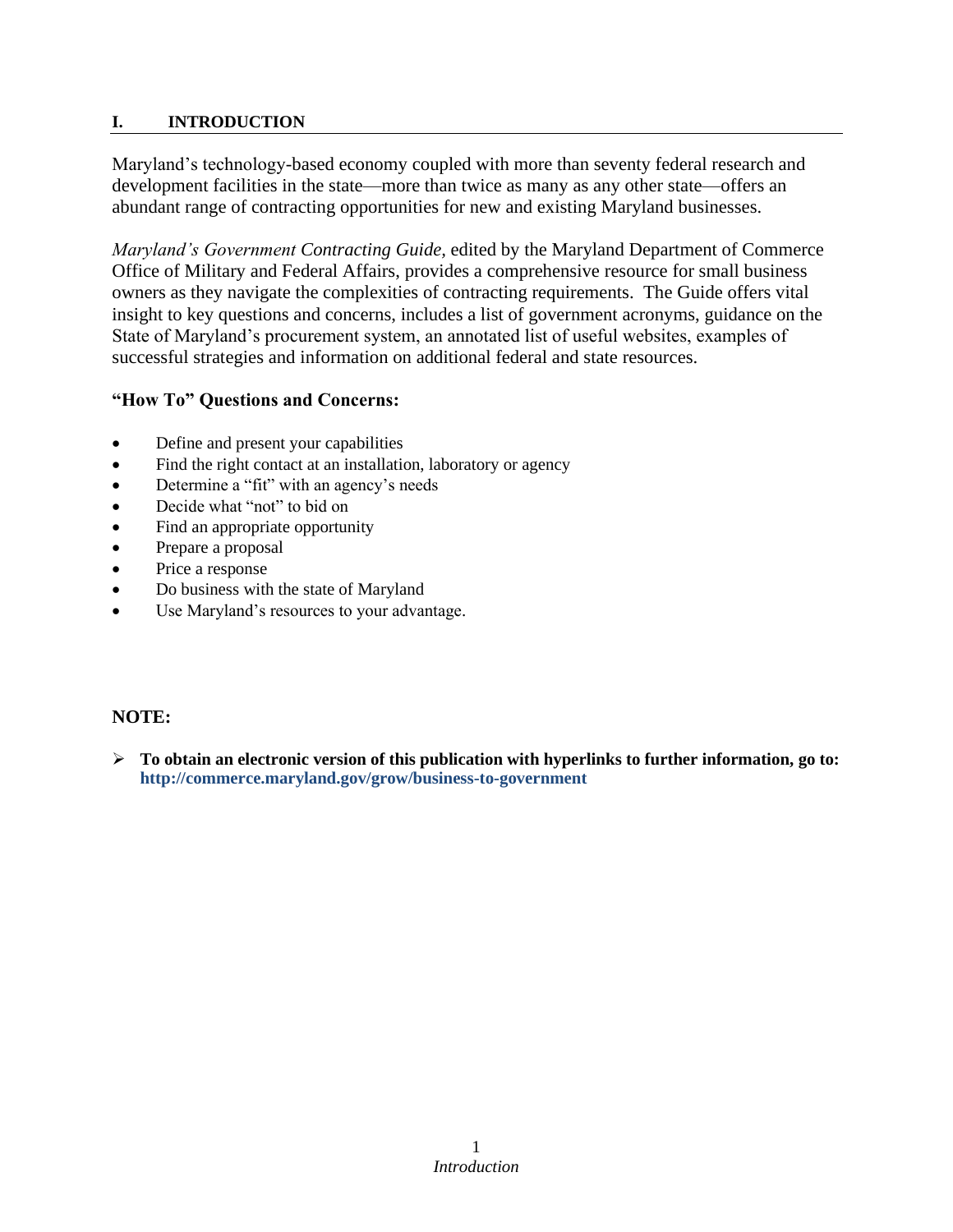### <span id="page-11-0"></span>**II. HOW TO DEFINE AND PRESENT YOUR CAPABILITIES**

### <span id="page-11-1"></span>**A. IDENTIFY YOUR BUSINESS**

Defining your business is important for accurate representation when submitting contract proposals. Federal government contracts can be set-aside for small businesses in the following certification programs and socio-economic categories. In addition, there are sole source opportunities under the 8(a) program, HUBZone, SDVOSB, WOSB and EDWOSB programs.

### **1. Small Business Concern**

A small business concern is a business entity that:

- Is organized for profit
- Has a place of business in the United States
- Makes a significant contribution to the U.S economy by paying taxes or using American products, materials or labor
- Does not exceed the numerical size standard for its industry.

To be eligible for federal government contracts reserved for small businesses, the business must meet the size requirements set by the SBA. These size standards define the maximum size of the business and its affiliates. The SBA assigns a size standard based on each [North American](https://www.census.gov/eos/www/naics/)  [Industry Classification System \(NAICS\)](https://www.census.gov/eos/www/naics/) code and are usually based on number of employees or average annual receipts. A small business must meet the size standard stated in the solicitation. The contracting officer designates the size standard of the procurement by selecting the industry that best describes the principal purpose of the procurement.

To determine if the business qualifies as "small" for federal government contracting purposes, use the SBA's [Size Standards Tool](https://www.sba.gov/document/support--table-size-standards). The regulations specifying size standards and governing their use are set forth in Title 13, Code of Federal Regulations (CFR), part 121 (13 CFR part 121), Small Business Size Regulations. Click [here](http://www.ecfr.gov/cgi-bin/text-idx?SID=50ff66d5d1cc9357d5f4ce114fcc5c79&mc=true&node=pt13.1.121&rgn=div5) to access an electronic version of 13 CFR part 121. SBA's size regulations pertaining to federal procurement are also found in the [Federal Acquisition](http://www.ecfr.gov/cgi-bin/text-idx?SID=cbac03f6f3cab68f567ad16c981915a9&mc=true&tpl=/ecfrbrowse/Title48/48tab_02.tpl)  [Regulation, 48 CFR,](http://www.ecfr.gov/cgi-bin/text-idx?SID=cbac03f6f3cab68f567ad16c981915a9&mc=true&tpl=/ecfrbrowse/Title48/48tab_02.tpl) Part 19.

### **2. Socio-Economic Designations**

- **Small disadvantaged business concerns (SDB)**
	- o The firm must be 51% or more owned and controlled by one or more disadvantaged persons.
	- o The disadvantaged person or persons must be socially disadvantaged and economically disadvantaged.
	- o The firm must be small, according to SBA's size standards.

You can self-represent your business as an SDB through the System for Award Management (SAM).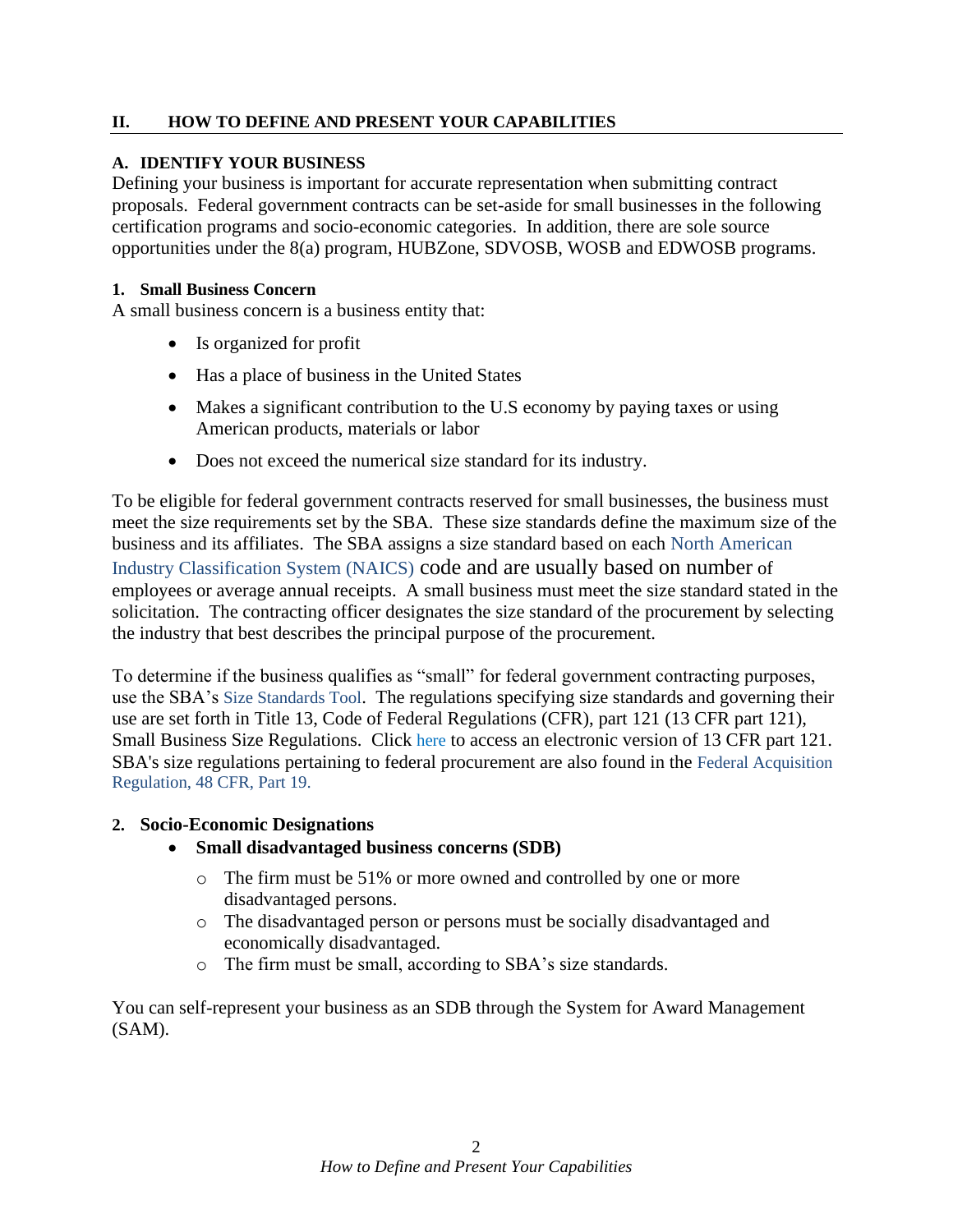# • **8(a) Program small disadvantaged business concerns**

The 8(a) Business Development Program offers a broad scope of assistance to firms that are owned and controlled at least 51% by socially and economically disadvantaged individuals. 8(A) designated firms can receive sole sourced contracts along with set asides. This designation requires certification through the SBA.

- $\circ$  Participation in the program is divided into two phases over nine years: a fouryear developmental stage and a five-year transition stage
- o Participants can receive sole-source contracts, up to a ceiling of \$4 million for goods and services and \$6.5 million for manufacturing
- $\circ$  8(a) firms are also able to form joint ventures and teams to bid on contracts. This enhances the ability of 8(a) firms to perform larger prime contracts and overcome the effects of contract bundling, the combining of two or more contracts together into one large contract.

### • **Historically Underutilized Business Zone (HUB Zone)**

The HUB Zone was created to promote economic development and employment growth in distressed areas by providing access to more federal contracting opportunities. The program provides for set aside and sole source procurement opportunities. To qualify for the program, a business (except tribally owned concerns) must meet the following criteria:

- o It must be a small business by SBA standards
- o It must be owned and controlled at least 51% by U.S. citizens, or a Community Development Corporation, an agricultural cooperative, or an Indian tribe
- o Its principal office must be located within a "Historically Underutilized Business Zone," which includes lands considered "Indian Country" and military facilities closed by the Base Realignment and Closure Act
- o At least 35% of its employees must reside in a HUBZone.

This designation requires certification through the SBA.

• **Service-disabled veteran-owned small business concerns (SDVOSB)** The SDVOSB program provides for set asides and sole source opportunities to help agencies meet their procurement goals.

To be eligible for the SDVOSBC, you and your business must meet the following criteria:

- o The Service-Disabled Veteran (SDV) must have a service-connected disability that has been determined by the Department of Veterans Affairs or Department of Defense
- o The SDVOSBC must be classified as a small under the North American Industry Classification System (NAICS) code assigned to the procurement
- o The SDV must unconditionally own 51% of the SDVOSBC
- o The SDVO must control the management and daily operations of the SDVOSBC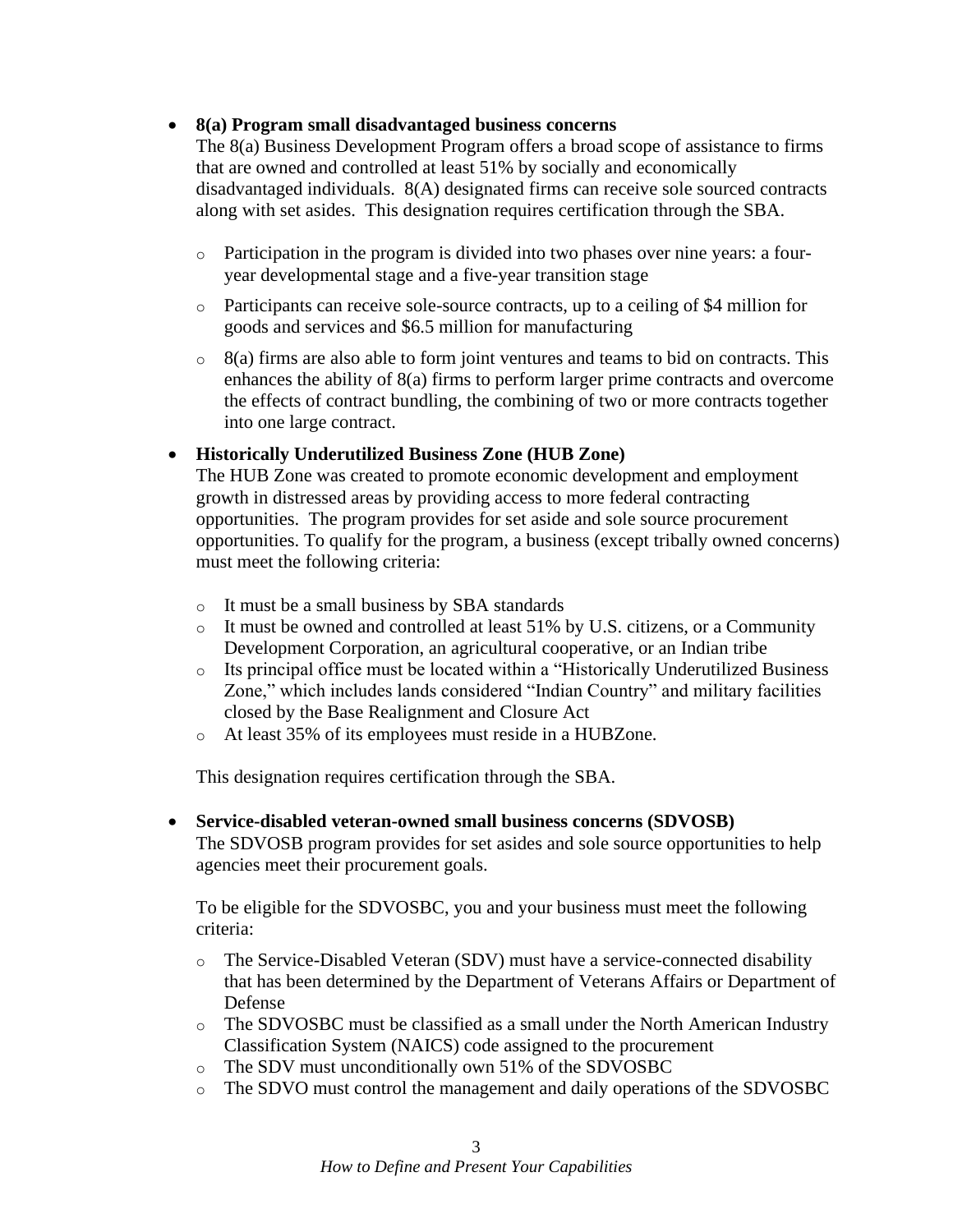- o The SDV must hold the highest officer position in the SDVOSBC
- **Woman-Owned Small Business (WOSB) and Economically Disadvantaged Woman-Owned Small Business Concerns (EDWOSB)**

This program authorizes contracting officers to set aside certain federal contracts for eligible women-owned small businesses. It was enacted to assist WOSB's to compete for set-aside federal contracts that are in industries where they are underrepresented. To be eligible, the firms must meet the following criteria:

- o The firm must be at least 51% owned and controlled by one or more women
- o The firm must be primarily managed by one or more women
- o The women who own and control the firm must be U.S. citizens
- $\circ$  The firm must be small in its primary industry in accordance with SBA's size standards for that industry.

In addition to the above, for a WOSB to be deemed an "economically disadvantaged" woman-owned business (EDWOSB), its owner(s) must demonstrate economic disadvantage. The program provides for set asides for only certain NAICS codes. The EDWOSB designation has an expanded list of qualifying NAICS codes. To become certified, you must go through an SBA-approved Third-Party Certifier. Alternatively, you may self-certify in accordance with current SBA regulations.

For further details about these programs, refer to the [SBA website](https://www.sba.gov/contracting/government-contracting-programs/what-small-business-set-aside).

### <span id="page-13-0"></span>**B. IDENTIFY YOUR PRODUCT OR SERVICE**

After you have met the guidelines for qualifying as a small business, you must also identify your product or service. It is essential to know the Federal Supply Code (FSC) or the Product Service Code (PSC) and NAICS codes for your products or services.

### **1. [The Federal Supply Code \(FSC\)](https://www.gsa.gov/cdnstatic/4%20-%20PPDS%20FSC%20Best%20Practice%20508.docx)**

The FSC is a four-digit code used by government buying offices to classify and identify the products and supplies that the government uses and buys. It is important to understand which FSCs apply to your products so that you can find appropriate opportunities and register to do business with the government. Government buying offices have responsibility for specific products; you will also use FSCs to identify potential buying offices. You can also do marketing research based on the FSC by reviewing contracting forecasts issued by the buying offices.

### **2. [North American Industry Classification System \(NAICS\)](http://www.census.gov/eos/www/naics/)**

The NAICS is the standard for use by federal statistical agencies in classifying business establishments for the collection, analysis, and publication of statistical data related to the business economy of the United States. NAICS replaced the Standard Industrial Classification (SIC) system in 1997. Every registered company is assigned a NAICS code.

Below is a list of the top five NAICS codes based on awarded amount and percentage of total awarded in Maryland:

• 541512 Computer Systems Design Services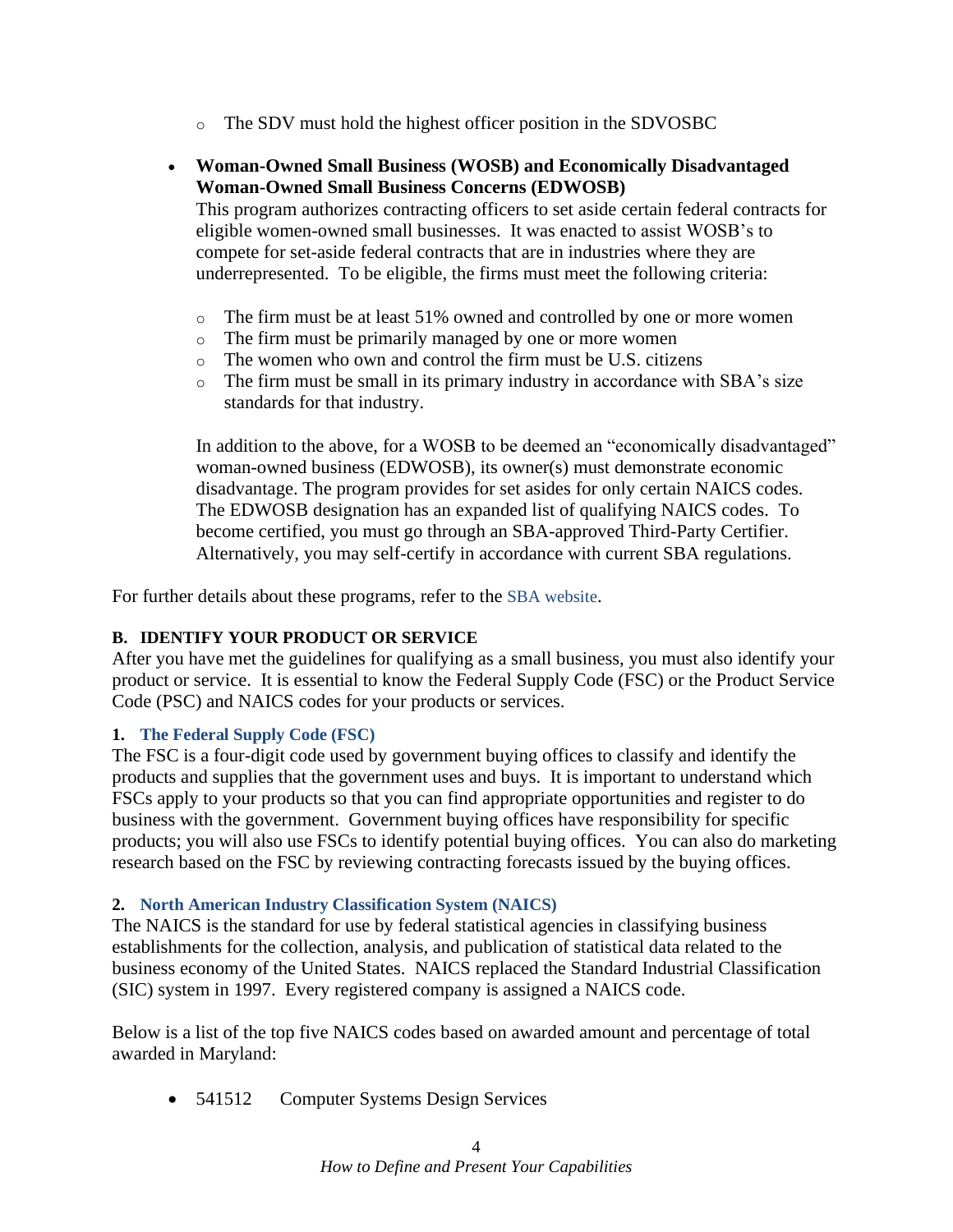- 541330 Engineering Services
- 541519 Other Computer Related Services
- 336611 Ship Building and Repairing
- 541712 Research and Development

Source: USASpending.gov

## <span id="page-14-0"></span>**C. REGISTER YOUR BUSINESS**

### **1. Obtain a Data Universal Number (DUNS)**

In order to register your business, you must obtain a [DUNS Number](https://www.dandb.com/). A DUNS is a unique ninecharacter identification that is used by both government and corporate officials searching for background information on companies.

You can access your DUNS number through this [searchable](https://www.dandb.com/dunsnumberlookup/) database or by contacting Dun & Bradstreet customer service at 800-526-9018.

### **2. Register with the System for Award Management (SAM)**

[beta.SAM.gov](https://beta.sam.gov/) is the official U.S. government website for people who make, receive and manage federal awards. This new system is a consolidation of FedBizOps, Federal Procurement Data System and the Wage Determinations Online Program. The searchable database allows you to learn about and search:

- Contract Opportunities
- Contract Data Reports
- Wage Determination

The database designed to hold information relevant to procurement and financial transactions for the U.S. Federal Government. You must register with [beta.SAM.gov](https://beta.sam.gov/) to be awarded a contract from the federal government. Create an effective profile that will allow agencies to search for your business based on multiple factors, including capabilities, size, location, experience and ownership.

Information Needed to Register:

- Your NAICS codes
- Your Data Universal Numbering System (DUNS)
- Your Federal Tax Identification Number (TIN) or Employer Identification Number (EIN)
- Your Product Service codes (optional but useful)
- Your Federal Supply Classification codes (optional but useful).

### **3. Registration in SBA's Dynamic [Small Business Search Database \(DSBS\)](http://dsbs.sba.gov/dsbs/search/dsp_dsbs.cfm)**

At the end of your beta.SAM.gov registration and completion of your profile, you will be automatically registered with the SBA. You are now ready to bid on federal contracts.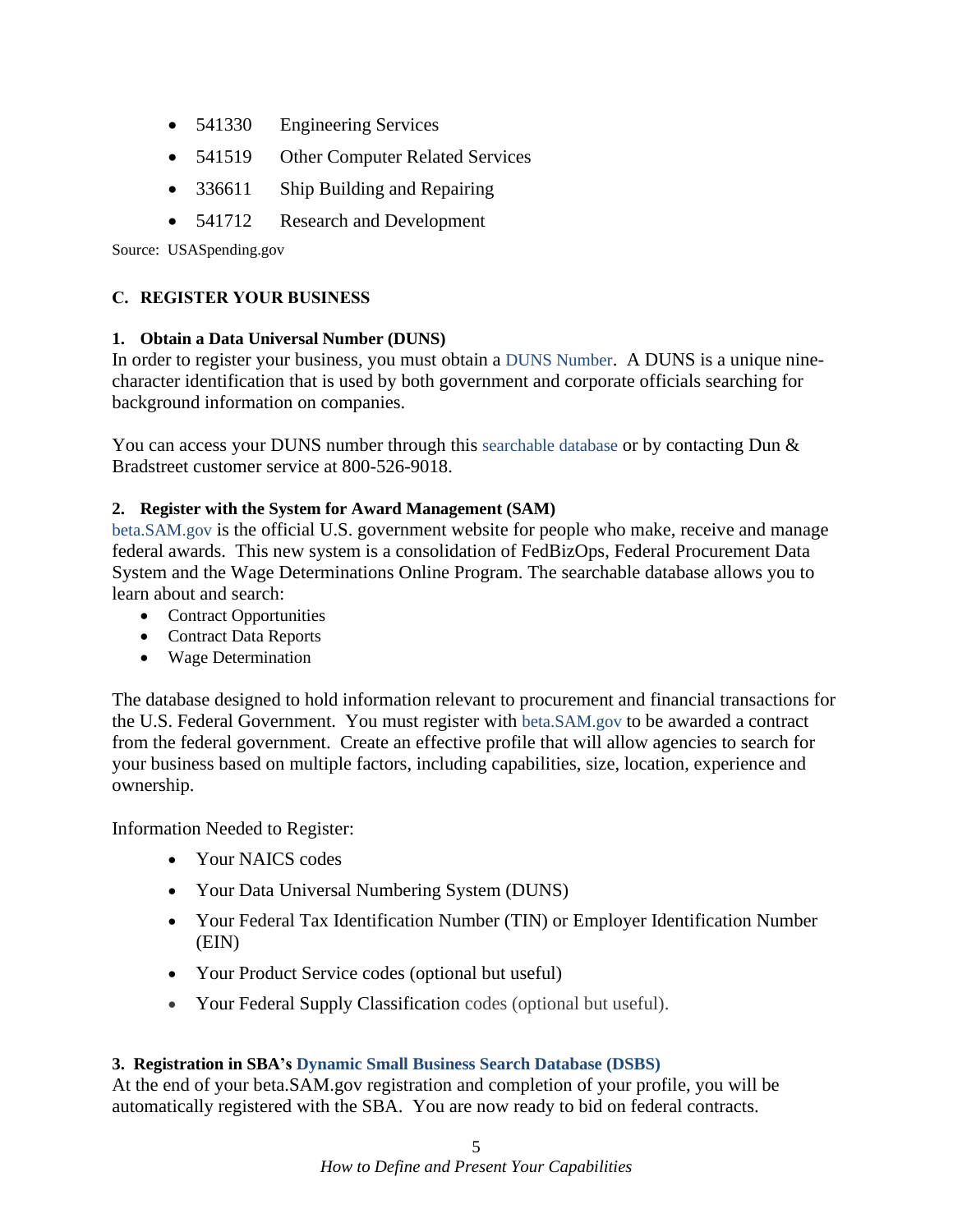The SBA maintains the DSBS. As a small business registers in SAM, there is an opportunity to fill out your small business profile. The information provided populates DSBS. DSBS is another tool contracting officers use to identify potential small business contractors for upcoming contracting opportunities. Small businesses can also use DSBS to identify other small businesses for teaming and joint venturing.

### **4. Get a [Commercial and Government Entity \(CAGE\) Code](https://cage.dla.mil/Home/UsageAgree)**

A CAGE code is a five-number code that identifies companies doing or interested in doing business with the federal government. The code provides a standardized method of identifying a given facility at a specific location and may be used for a facility clearance, a pre-award survey, automated bidders' lists, pay processes, source of supply, *etc*. In some cases, prime contractors may also require their subcontractors to have CAGE codes.

CAGE codes registration is incorporated in the SAM registration. Once your registration is active, you may view your CAGE code on the web by [searching the active registrations.](https://cage.dla.mil/Home/UsageAgree) After you have identified your business, identified your products and services and registered your business, you will have all the information needed to be placed on a vendor list.

### <span id="page-15-0"></span>**D. PREPARING YOUR CAPABILITIES STATEMENT**

Before you begin marketing to the federal government, you should prepare a capabilities statement. The capabilities statement is your opportunity to clearly and precisely state your firm's ability to satisfy agencies' requirements. The information should also include your current and past performance with government customers along with commercial customers, particularly if you have no experience in the government sector. Include a succinct description of your competitive advantage with an emphasis on differentiating factors against the competition in your niche. It is recommended that it be only one page, but no more than two, on the front and back of one sheet. This assumes that your business has a well-developed business plan showing that your company is ready to do business with the federal government.

Your capabilities statement should include the following:

- I. Company Overview
	- A. Company Name and Address
	- B. Company Point of Contact
	- C. Company Background Information What does your firm do?
		- 1. Experience in the field
		- 2. Financial stability
	- D. List of Corporate Facilities
		- 1. Your firm's equipment and resources
	- E. Client List
		- 1. A list of clients or testimonials from clients
- II. Corporate Capabilities Statement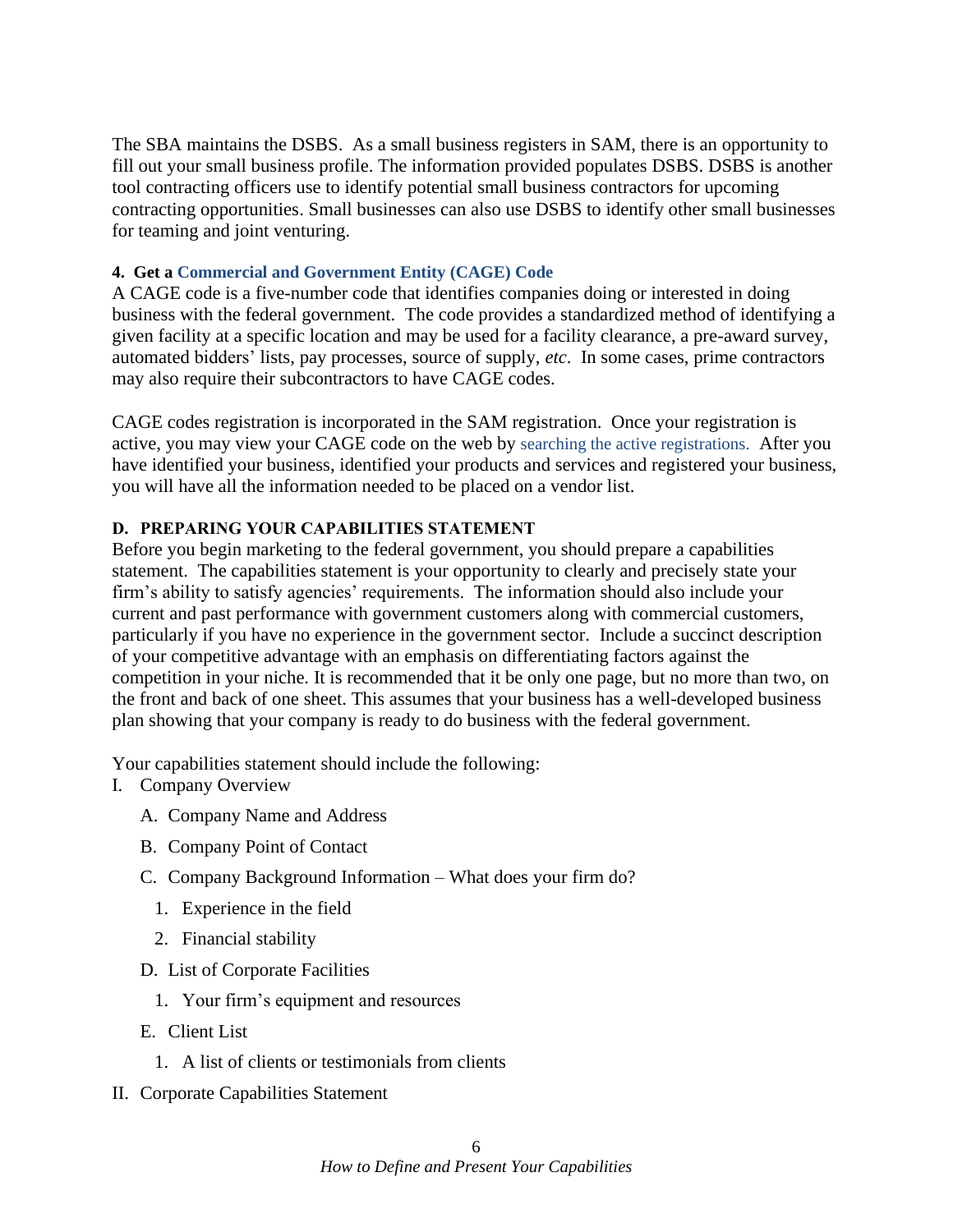- A. Scope of Business
	- 1. Products and services offered
	- 2. Narrative description of your business, including NAICS codes
	- 3. List of past and current clients along with brief descriptions
	- 4. Detailed description of the development process for the project
	- 5. Description of your firm's competitive edge, *i.e*., the compelling reason why a customer would buy from your company as opposed to a competitor
- B. Representative Corporate Projects
	- 1. List current and recent company projects
- III. Personnel Capabilities and Experience
	- A. Management and Professional Staff Capabilities and Experience
		- 1. Include curriculum vitae of management and/or personnel
		- 2. Include special qualifications, experience and awards that management/personnel has that will help your firm provide services that are superior to competitors

Make sure your scope of the products and services is not too broad or too narrow. If the scope is too broad, your will have difficulty focusing on a particular customer's need, particularly if you are learning the process. If the scope is too narrow, it may be difficult to find an agency that wants or needs your products or services.

To have a thorough capabilities statement, make sure you:

- Know your areas of expertise
- Evaluate your ability to support the added business
- Make sure that you can provide the quantity of product required in the timeframe required
- Define your competitive edge
- Have a well-developed business plan
- Select a range of products and services that is neither too broad nor too narrow.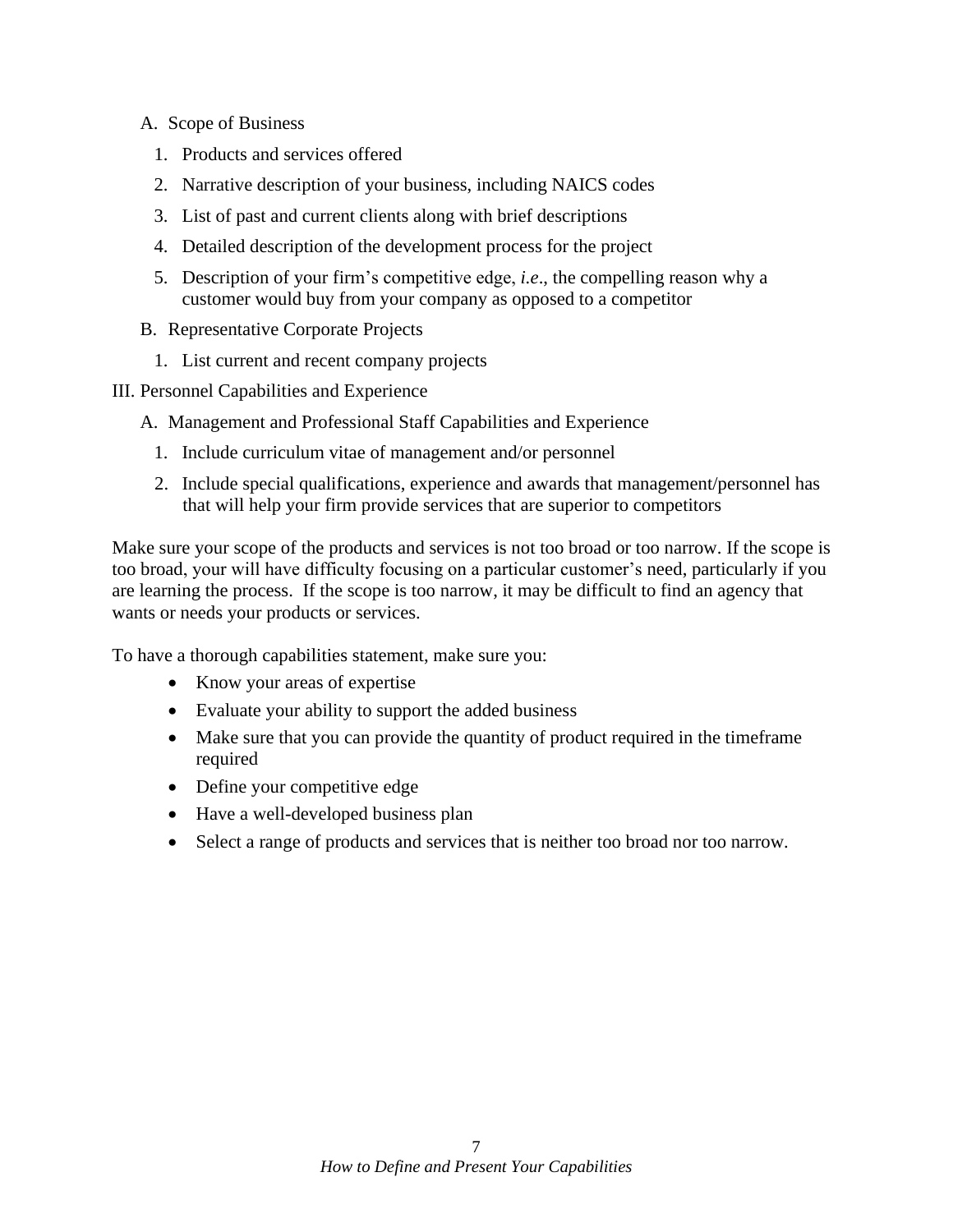# <span id="page-17-0"></span>**III. HOW TO FIND THE RIGHT CONTACT AT A MILITARY INSTALLATION OR AGENCY IN MARYLAND**

The goal is to link you to federal technology, technical expertise and research and development (R&D) assets. Below is a list of federal installations, laboratories and agencies located in Maryland. By utilizing the contact information, you can pursue the licensing of technology, forming R&D partnerships, accessing scientific knowledge, and learning how to access federal R&D assets. Also reach out to the Small Business Development Center and the Procurement Technical Assistance Center in your region for further assistance to access target agencies.

*Note: In some cases, the small and disadvantaged business utilization contacts are located at a service (Army, Navy, Air Force, Marine Corp and Coast Guard) office or in the Pentagon. The contact names and information provided in the sections below are subject to change.*

### <span id="page-17-1"></span>**U.S. DEPARTMENT OF DEFENSE**

**[U.S. Department of Defense Office of Small Business Programs](https://business.defense.gov/)**

<span id="page-17-2"></span>**AIR FORCE [Air Force Small Business](https://www.airforcesmallbiz.af.mil/)** [Contact Email](mailto:usaf.pentagon.saf-sb.mbx.air-force-small-biz@mail.mil)

### **[Air Force Small Business Research/Small Business Technology Transfer Program](https://www.airforcesmallbiz.af.mil/SBIR-STTR/)**

Air Force Research Laboratory (AFRL/SB) Wright-Patterson AFB, OH 45433 800-222-0336

### <span id="page-17-3"></span>**ARMY**

### **[Office of Small Business Programs](https://osbp.army.mil/)**

Kimberly D. Buehler, Director 106 Army Pentagon, Room 3B514 Washington DC 20130-0106 703-697-2868 [Email](mailto:usarmy.pentagon.hqda-osbp.mbx.ArmySmallBusinessInbox@mail.mil)

### **[Army Small Business Innovation Research Program](https://www.arl.army.mil/technologyoutreach/content/small-business-innovation-research-and-small-business-technology-transfer) [and Technology Transfer Program](https://www.arl.army.mil/technologyoutreach/content/small-business-innovation-research-and-small-business-technology-transfer)**

US Army Research Laboratory 2800 Powder Mill Road Adelphi, MD 20783

### <span id="page-17-4"></span>**MARINE CORP**

<span id="page-17-5"></span>**[Office of Small Business Programs](https://www.marcorsyscom.marines.mil/Command-Staff/Office-Of-Small-Business-Programs-OSBP/)** Austin Johnson, Deputy Small Business Programs 703-432-3944 [mcscosbp@usmc.mil](mailto:mcscosbp@usmc.mil)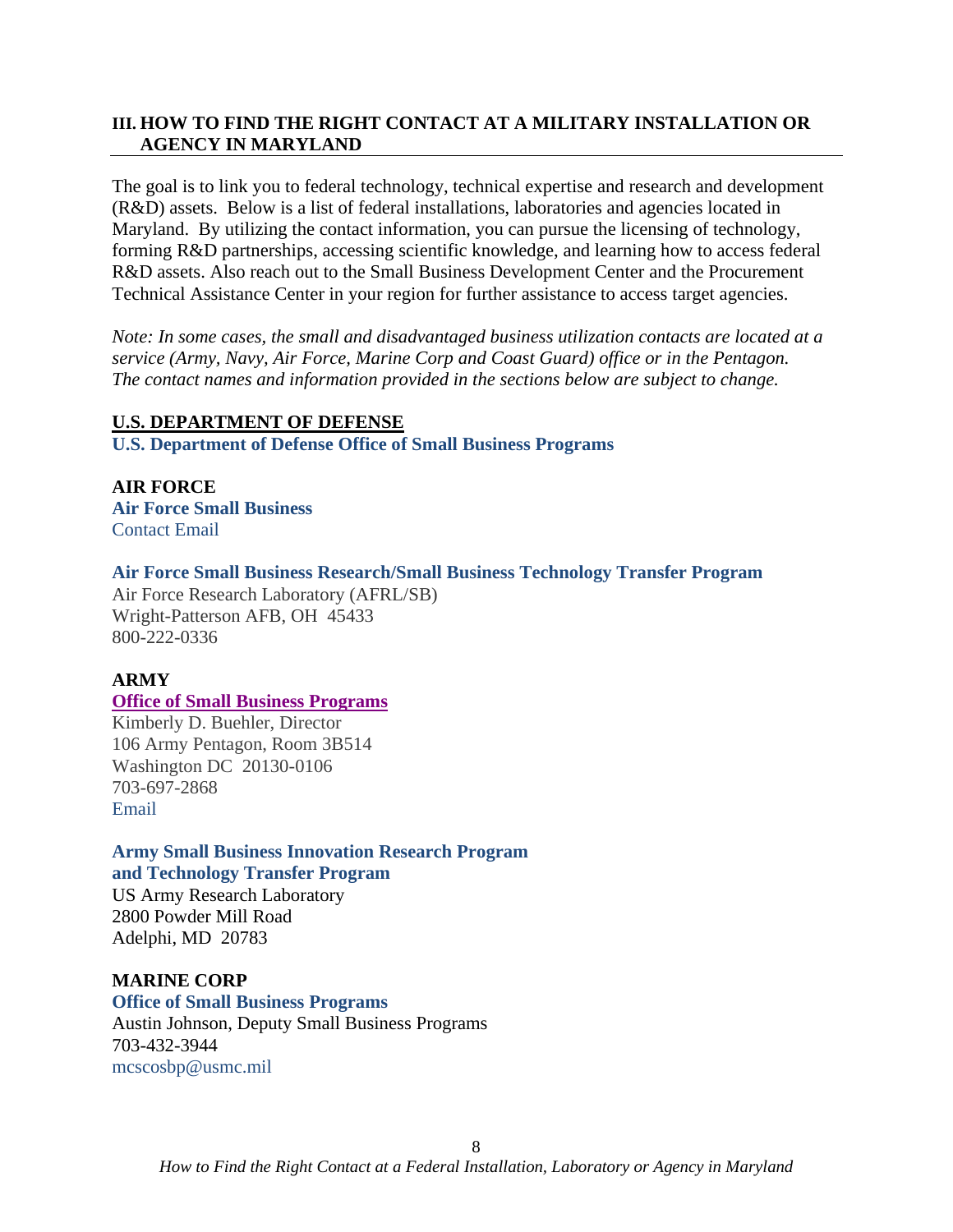**NAVY [Office of Small Business Programs](https://www.secnav.navy.mil/smallbusiness/Pages/default.aspx)** Emily Harman, Director [OSBP.infor@navy.mil](mailto:OSBP.infor@navy.mil) [Find Your Small Business Professional](https://www.secnav.navy.mil/smallbusiness/Pages/find-your-professional.aspx#InplviewHash3020c5d1-e8a9-494d-aafb-f23b74cdba40=FilterField1%3DColumn6-FilterValue1%3DMaryland)

## **[Navy Small Business Innovation Research /Small Business Technology Transfer Programs](http://www.navysbir.com/)**

Robert Smith, Director Department of Navy 875 North Randolph Street Arlington, VA 22203-1995 [robert.l.smith6@navy.mil](mailto:robert.l.smith6@navy.mil)

### <span id="page-18-0"></span>**A. ABERDEEN PROVING GROUND (APG)**

### **[APG Office of Small Business Programs](https://osbp.apg.army.mil/)**

Andrea S. Armstrong, Director 6001 Combat Drive Aberdeen Proving Ground, MD 21005 443-861-4340 [Email](mailto:usarmy.apg.cecom.mbx.small-business-outreach@mail.mil)

### **Supports Commands:**

[U.S. Army Materiel Command](https://www.amc.army.mil/) U.S. Army Communications– [Electronics Command \(CECOM\)](https://www.army.mil/cecom) [U.S. Army Combat Capabilities Development Command \(CCDC\)](https://www.army.mil/ccdc) [Chemical Biological Center](https://www.cbc.ccdc.army.mil/) [U.S. Army Test & Evaluation Command](https://www.army.mil/ATEC) (ATEC)

### <span id="page-18-1"></span>**B. ARMY RESEARCH LABORATORY (ARL)**

**[Army Research Laboratory](https://www.arl.army.mil/www/default.cfm?page=10) Small Business** 2800 Powder Mill Road Adelphi, MD 20783 301-394-2898 SDBA@arl.army.mil

# <span id="page-18-2"></span>**C. [FORT DETRICK](https://home.army.mil/detrick/index.php)**

### **NAVAL MEDICAL LOGISTICS COMMAND (NAVMEDLOGCOM)**

**[Office of Small Business Programs](https://www.med.navy.mil/sites/nmlc/Pages/DBU-BusinessOpps.aspx)**

Marianna McReal, Small Business Program Officer 639 Neiman Street Fort Detrick, MD 21702-9203 301-619-3097 [Email](mailto:usn.detrick.navmedlogcomftdmd.list.small-business@mail.mil)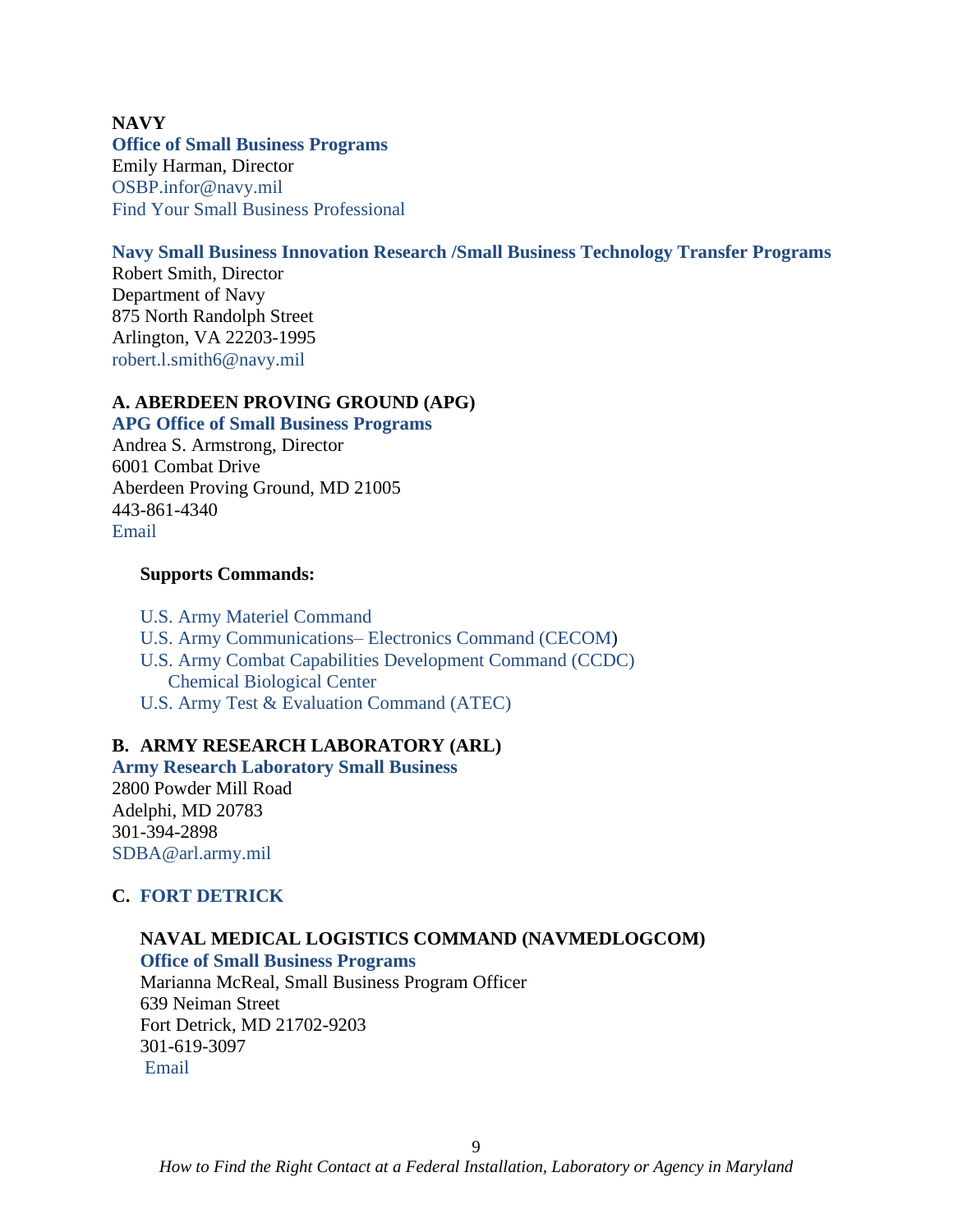# **U.S. ARMY MEDICAL COMMAND (USAMEDCOM)**

**[Office of Small Business Programs](https://smallbusopps.amedd.army.mil/)**

Jerome K. Maultsby, Assistant Director 820 Chandler Street Fort Detrick, MD 21702-5014 301-619-2471 [Jerome.K.Maultsby.civ@mail.mil](mailto:Jerome.K.Maultsby.civ@mail.mil) Supports Commands: U.S. Army Medical Research and Development Command (USAMRDC) U.S. Army Medical Research Acquisition Activity (USMRAA)

# **U.S. ARMY MEDICAL RESEARCH INSTITUTE OF INFECTIOUS DISEASES (USAMRIID)**

**[Office of Technology](https://www.usamriid.army.mil/businessopspage.htm) Transfer** Cindy K. Fuchs, Director 1425 Porter Street Ft. Detrick - Frederick, MD 21702-5011 301-619-9835 [Technology Transfer Program](http://www.usamriid.army.mil/businessopspage.htm)

### <span id="page-19-0"></span>**D. FORT GEORGE G. MEADE**

**[Mission Installation Contracting Command-Installation Contracting Office](http://www.ftmeade.army.mil/support/micc/micc.html)**

Installation Contracting Office, Fort Meade 4550 Parade Field Lane 2nd Floor, West Wing Fort Meade, MD 20755-5081 301-677-5102 Small Business 301-677-5148

### **DEFENSE ADJUDICATION ACTIVITY**

Barbara Campbell, Facilities Manager  $600 10$ <sup>th</sup> Street Fort Meade, MD 20755 barbara.a.campbell@us.army.mil

### **[DEFENSE INFORMATION SYSTEMS AGENCY \(DISA\)](http://www.disa.mil/)**

### **Small Business Programs**

Carlen Capenos, Director 6910 Cooper Avenue Fort Meade, MD 20755-0549 301-225-6003 Email: [Small Business Office](mailto:disa.meade.osbp.mbx.disa-small-business-office@mail.mil) [For Industry Partners](https://www.disa.mil/About/Industry-Partners)

### **DEFENSE MEDIA ACTIVITY (DMA)**

[Small Business Programs](https://www.dma.mil/Small-Business-Office/)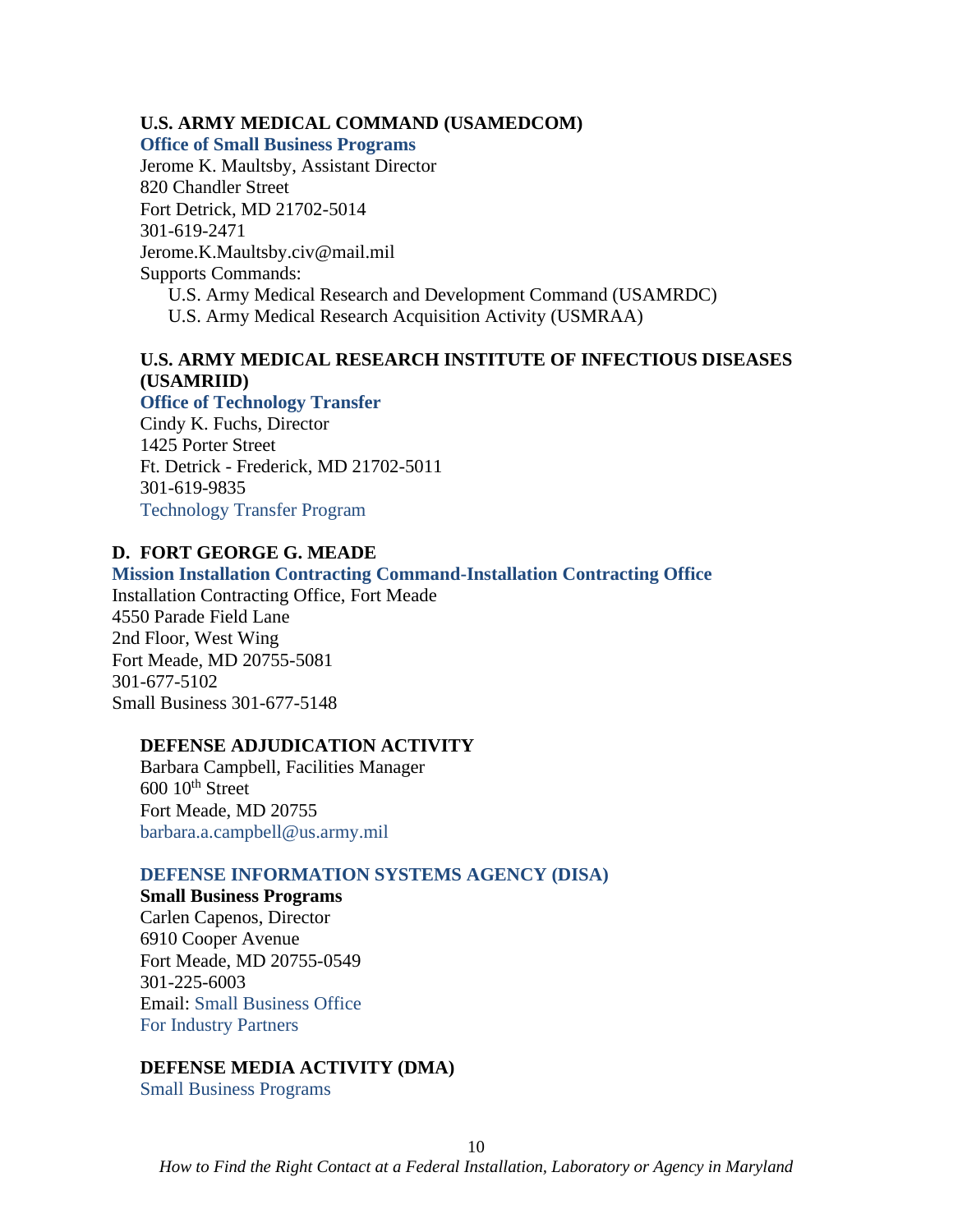Cindy Sierra, Small Business Contact 6700 Taylor Avenue Fort George G. Meade, MD 20755 Dma.smallbusinessoffice@mail.mil

### **NATIONAL SECURITY AGENCY (NSA)**

[Acquisition Resource Center](https://www.nsa.gov/business/acquisition-resource-center/) 9800 Savage Road, Suite 6623 Ft. Meade, MD 20755 [Business Opportunities](https://www.nsa.gov/business/)

# **[U.S. CYBER COMMAND](https://www.cybercom.mil/Partnerships-and-Outreach/Cyber-Command-and-Small-Business/)**

[Small Business](https://www.cybercom.mil/Partnerships-and-Outreach/Cyber-Command-and-Small-Business/) [smallbusiness@cybercom.mil](mailto:smallbusiness@cybercom.mil)

### <span id="page-20-0"></span>**E. JOINT BASE ANDREWS NAVAL AIR FACILITY WASHINGTON [316th Wing Small Business Office](https://www.jba.af.mil/Units/Small-Business/)**

Juanita Hunt, Small Business Professional 316th Wing Joint Base Andrews, MD 20762 240-612-5657 [Juanita.t.hunt.civ@mail.mil](mailto:Juanita.t.hunt.civ@mail.mil)

### **AIR FORCE DISTRICT OF WASHINGTON (AFDW)**

Teresa L. Clark Director, Small Business Programs Headquarters Air Force District of Washington Joint Base Anacostia, Bolling DC 20032 202-767-7967 [theresa.clark@mail.mil](mailto:theresa.clark@mail.mil) [Office Email](http://www.jba.af.mil/About-Us/Small-Business-Office)

### <span id="page-20-1"></span>**F. NAVAL AIR STATION PATUXENT RIVER (NAS Pax River)**

### **[Small Business Programs](https://www.secnav.navy.mil/smallbusiness/Pages/DBWD.aspx)**

Dorothea Holley Naval Facilities Engineering Command Washington, FEAD Patuxent River 22445 Peary Road, Bldg. 504 Patuxent River, MD 20670 301-757-1001 [dorothea.holley@navy.mil](mailto:dorothea.holley@navy.mil)

### **[Small Business Innovation and Research Program](http://www.navysbir.com/)**

John Williams, Director, Navy SBIR Programs Office of Naval Research One Liberty Center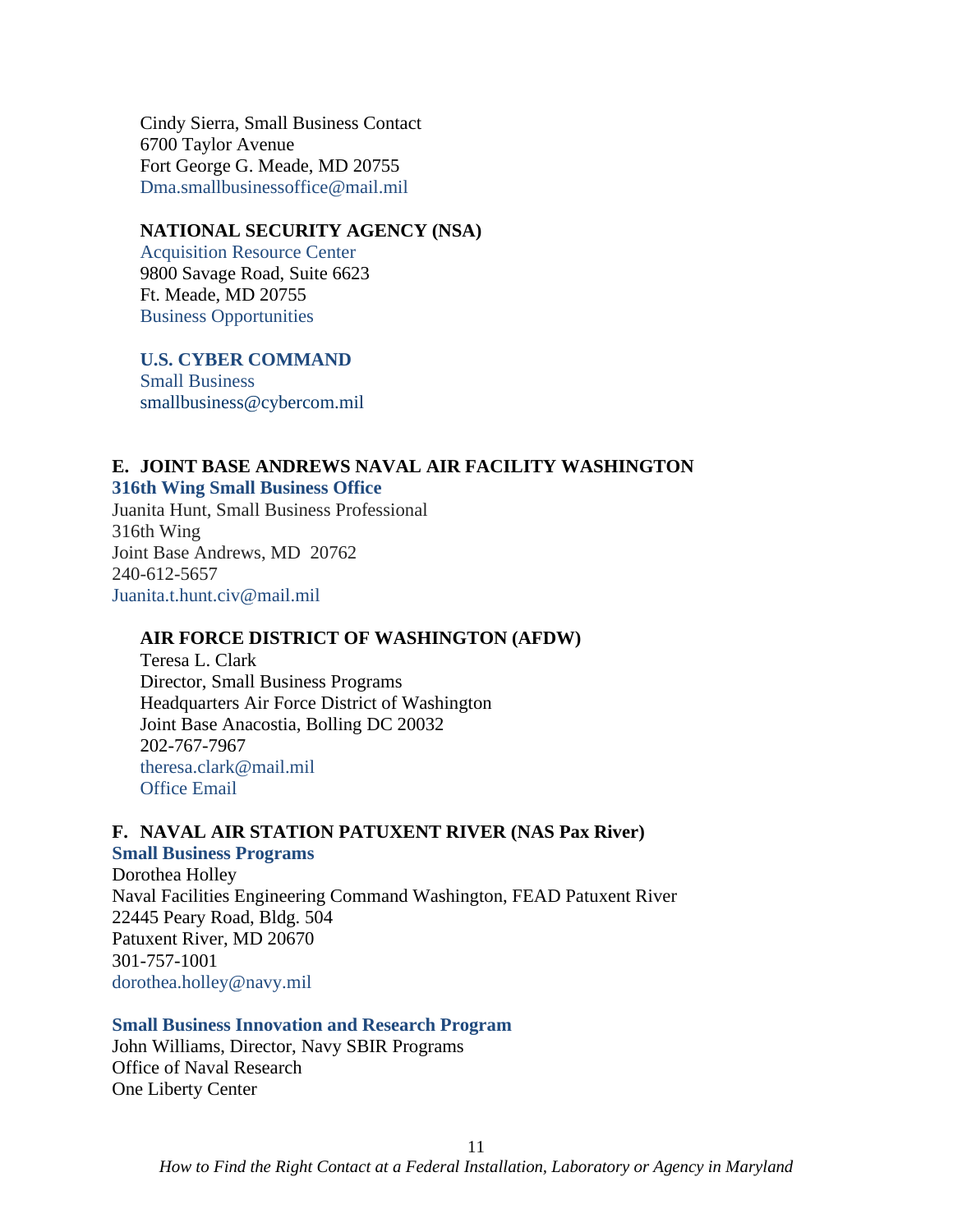875 North Randolph Street Arlington, VA 22203-1995 john.williams6@navy.mil

### **NAVAL AIR WARFARE CENTER AIRCRAFT DIVISION (NAWCAD) Naval Warfare Center Patuxent River Business Office Business & Partnership Office** 22473 Millstone Road

Building 505, Room 116 Patuxent River, MD 20670 301-342-1133 nawcad.nvo@navy.mil

### **Office of Small Business**

Lawrence Butts, Deputy Director 22473 Millstone Road, Bldg. 505 Patuxent River, MD 20670-1127 301-757-5258 [Lawrence.Butts@navy.mil](mailto:Lawrence.Butts@navy.mil) [Webpage](https://www.navair.navy.mil/nawcad/index.cfm)

### **NAVAL AIR SYSTEMS COMMAND (NAVAIR)**

[Office of Small Business Programs](http://www.navair.navy.mil/osbp/) Victoria Butler, Deputy Director 22473 Millstone Road, Bldg. 505 Patuxent River, MD 20670-1127 301-757-9087 [Victoria.Butler@navy.mil](mailto:Victoria.Butler@navy.mil)

# <span id="page-21-0"></span>**G. [NAVAL RESEARCH LABORATORY](https://www.nrl.navy.mil/doing-business/contracting-division) (NRL)**

**[Office of Small Business](http://sadbu.nrl.navy.mil/SADBU.htm)**

Deputy for Small Business 455 Overlook Avenue, S.W. Washington D.C. 20375 202-767-6815 [susan.kelly@navy.mil](mailto:susan.kelly@navy.mil)

### **[Contracting Division](https://www.nrl.navy.mil/doing-business/contracting-division)**

Valerie Hall 202-767-5227 valerie.hall@nrl.navy.mil

### <span id="page-21-1"></span>**H. NAVAL SUPPORT ACTIVITY BETHESDA**

**WALTER REED NATIONAL MILITARY MEDICAL CENTER BETHESDA [Department of Research Programs](https://walterreed.tricare.mil/About-Us/Department-of-Research-Programs)**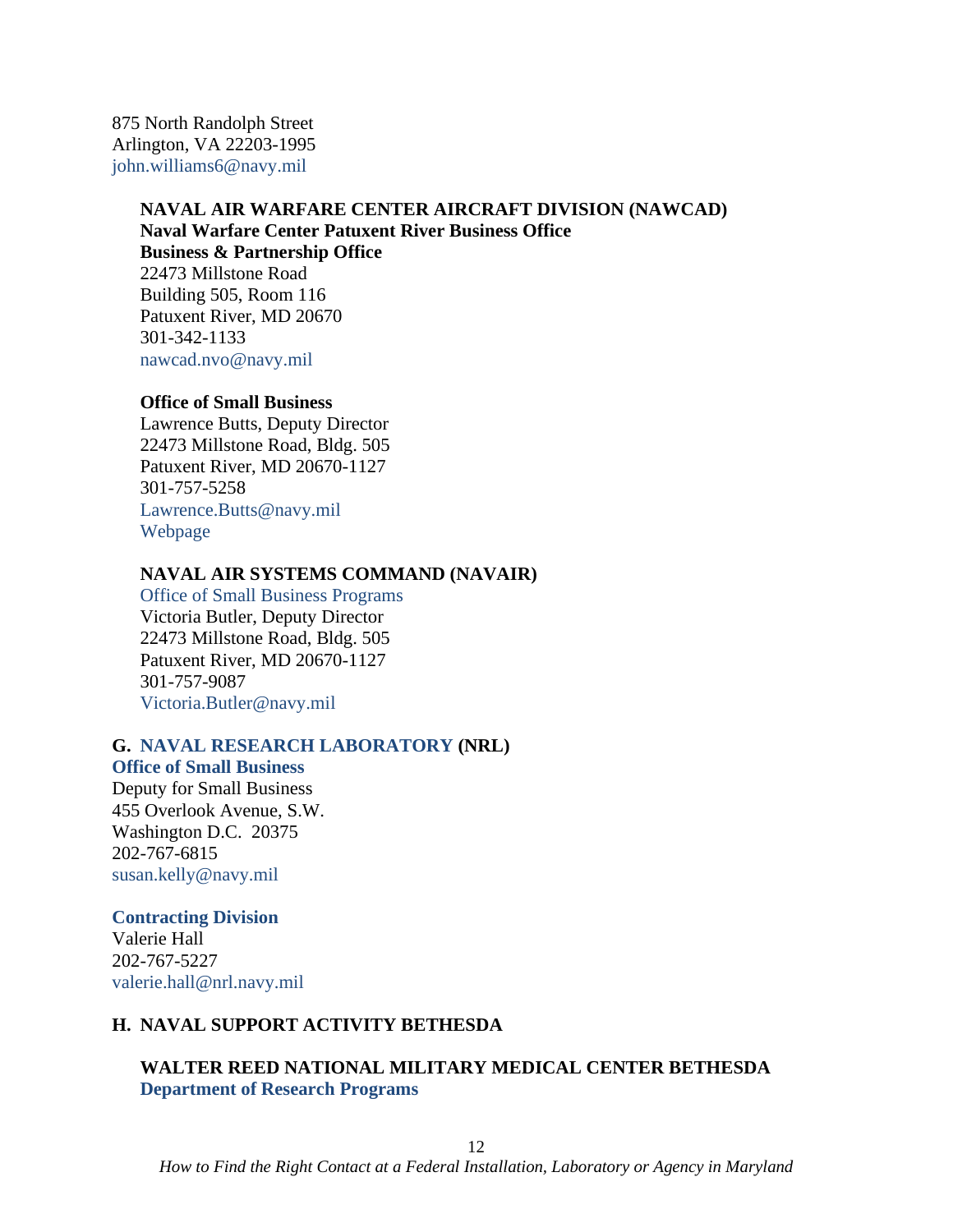4494 North Palmer Road Bethesda, MD 20889 [301-295-8239](https://www.wrair.army.mil/)

[Walter Reed Army Institute of Research](https://www.wrair.army.mil/)

## **UNIFORMED SERVICES UNIVERSITY OF HEALTH SCIENCES Henry M. Jackson Foundation for the Advancement of Military Medicine**

[Subcontract and Vendor Contract Services](https://guide.hjf.org/subcontract-and-vendor-contract-services/) 240-694-2143 [Email](https://guide.hjf.org/techtransfer/)

[Technology Transfer and Commercialization](https://guide.hjf.org/techtransfer/) 6720-A Rockledge Drive, Suite 100 Bethesda, MD 240-694-2000

### **NAVAL FACILITIES ENGINEERING COMMAND – MID-ATLANTIC**

Small Business Professional Thuy Le Bethesda 301-295-2954 Thuy.t.le@navy.mil

### <span id="page-22-0"></span>**I. NAVAL SUPPORT FACILITY INDIAN HEAD**

### **NAVAL SURFACE WARFARE CENTER (NSWC) INDIAN HEAD NAVAL EXPLOSIVE ORDNANCE DISPOSAL TECHNOLOGY DIVISION** [Indian Head Small Business Office](http://www.navsea.navy.mil/Home/Warfare-Centers/NSWC-Indian-Head-EOD-Technology/Partnerships/Small-Business/)

Sandy Mary 4158 W. Patton Rd Indian Head, MD 2064 301-744-6604 [Mary.Sandy@navy.mil](mailto:debra.weems@navy.mil) [nswciheodtdsbo.fct@navy.mil](mailto:nswciheodtdsbo.fct@navy.mil)

### **CHEMICAL BIOLOGICAL INCIDENT RESPONSE FORCE (CBIRF)**

Office of Small Business Programs Carlos Duran 703-784-3527 [carlos.duran3@usmc.mil](mailto:carlos.duran3@usmc.mil)

# **Naval Facilities Engineering Command – Mid-Atlantic**

Small Business Professional Susan Swann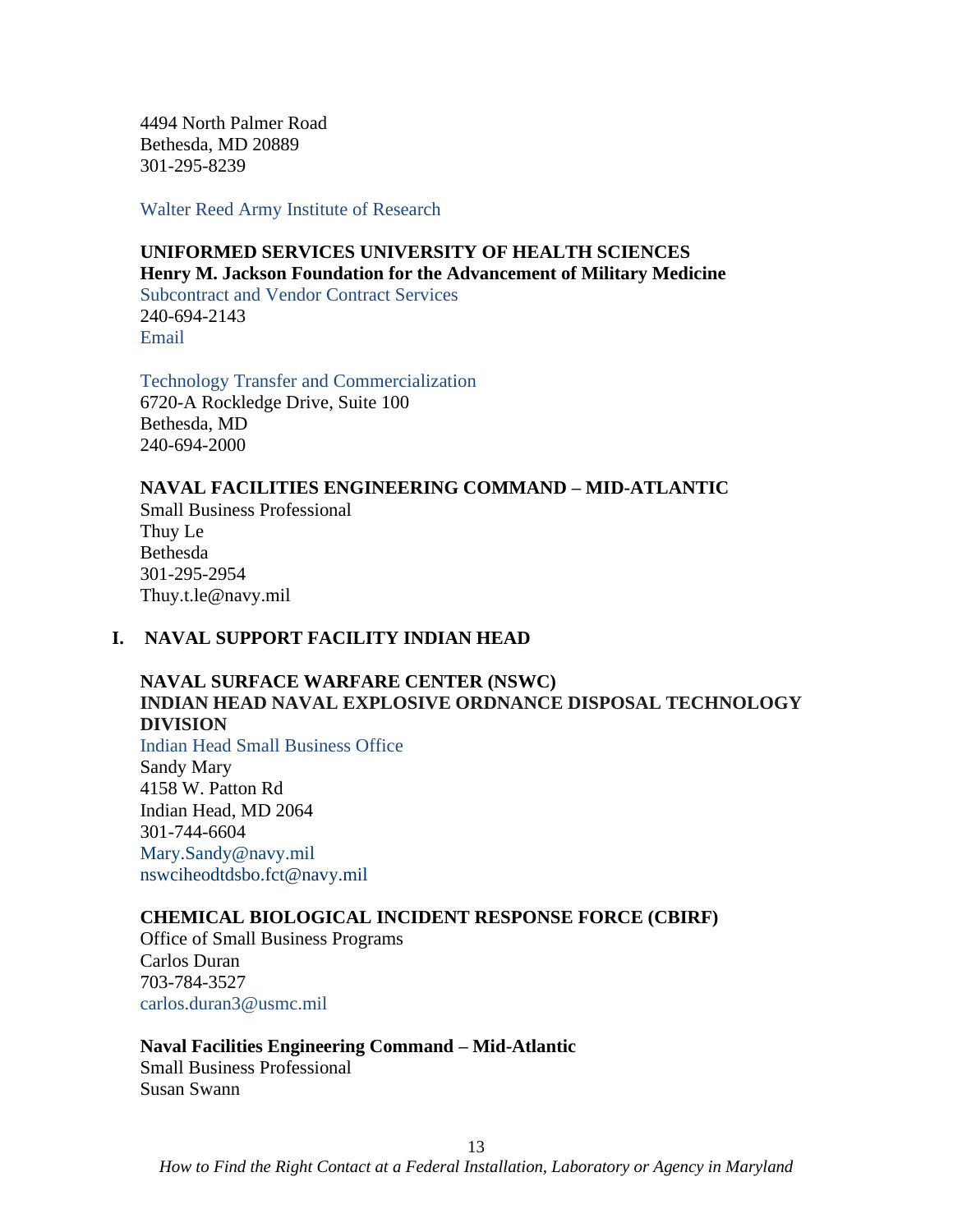540-653-3362 Susan.Swann@navy.mil

### <span id="page-23-0"></span>**J. NAVAL SURFACE WARFARE CENTER CARDEROCK DIVISION**

**[Carderock Division Small Business Program Office](http://www.navsea.navy.mil/Home/WarfareCenters/NSWCCarderock/Partnerships/SmallBusinessOffice.aspx)**

Suanne Coonrad 9500 MacArthur Blvd West Bethesda, MD 20817-5700 301-227-5499 Suanne.Coonrad@navy.mil

### **[Small Business Innovation and Research Program Office](http://www.navsea.navy.mil/Home/WarfareCenters/NSWCCarderock/Partnerships/TechnologyTransferOffice.aspx)**

James E. Wood, SBIR Program Manager Naval Sea Systems Command Carderock Division Code 0122 950 0 MacArthur Blvd West Bethesda, MD 20817-5700 301-227-2690 james.e.wood@navy.mil

# <span id="page-23-1"></span>**K. U.S. ARMY CORPS OF ENGINEERS – BALTIMORE DISTRICT**

**[Contracting Division](https://www.nab.usace.army.mil/Business-With-Us/Contracting/)** 2 Hopkins Plaza Baltimore, MD 21201 410-962-2196

### **Small Business Office**

Tamika Gray, Deputy 410-962-2587 tamika.gray@usace.army.mil

### **[Small Business Office,](http://www.usace.army.mil/Business-With-Us/Small-Business/) Headquarters**

Kay Riplinger-Baltz 202-761-8789 **[kay.j.riplinger-baltz@usace.army.mil](mailto:kay.j.riplinger-baltz@usace.army.mil)**

# <span id="page-23-2"></span>**L. U.S. COAST GUARD YARD**

**Surface Forces Logistics Center** [Acquisition Directorate](https://www.dcms.uscg.mil/Our-Organization/Assistant-Commandant-for-Acquisitions-CG-9/Doing-Business/)

Contracting and Procurement Division 2401 Hawkins Point Road, Baltimore, MD 21226

Sharon Jackson, Small Business Specialist 410-762-6463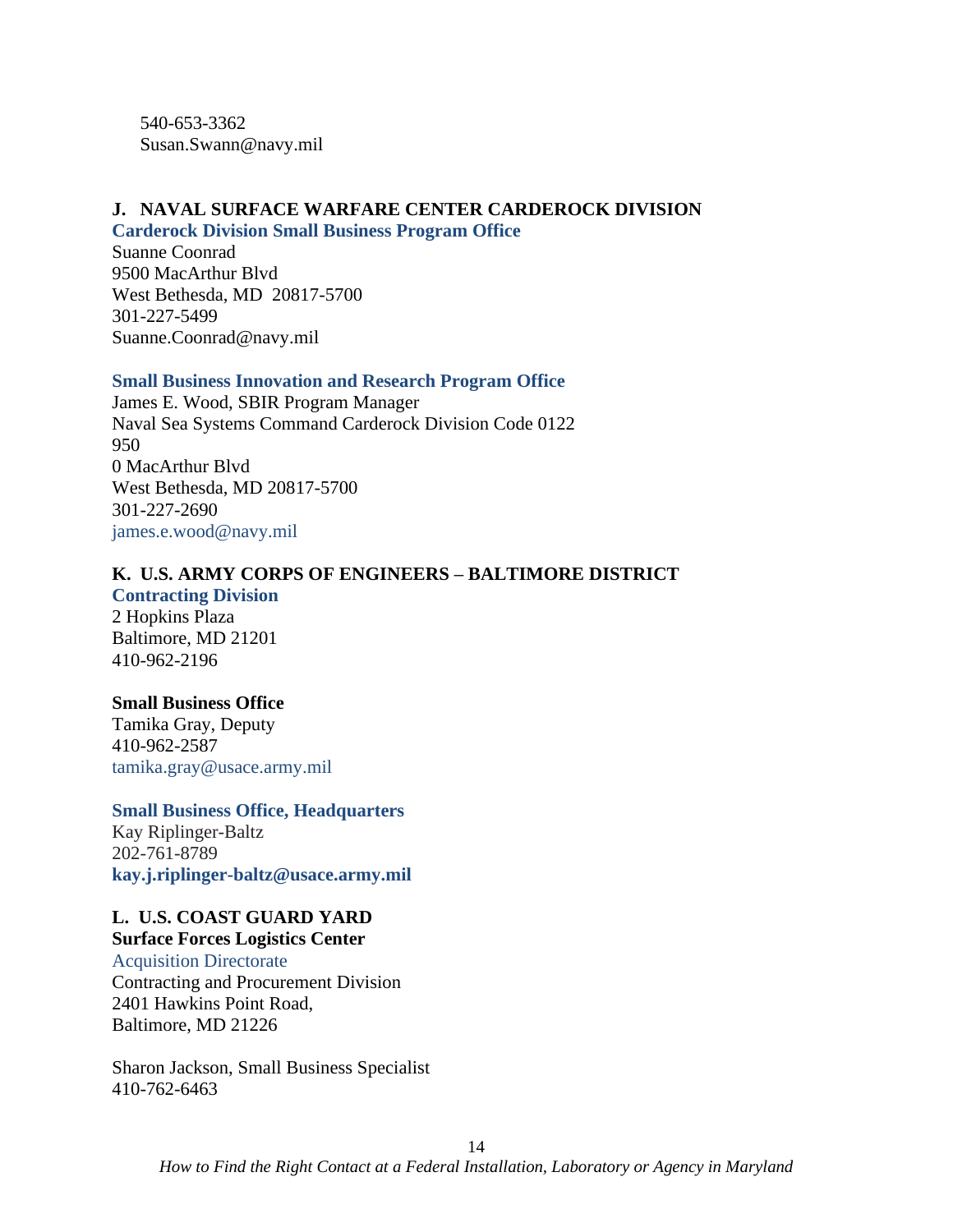[Sharon.J.Jackson@uscg.mil](mailto:Sharon.J.Jackson@uscg.mil)

# <span id="page-24-0"></span>**M. UNITED STATES NAVAL ACADEMY**

**[Navy Office of Small Business Programs](http://www.secnav.navy.mil/smallbusiness/pages/index.aspx)** Richard Rawlings Naval Facilities Engineering Command 181 Wainwright Road, Bldg. 181 Annapolis, MD 21402 410-293-3773 [Richard.N.Rawlings@navy.mil](mailto:Richard.N.Rawlings@navy.mil)

# <span id="page-24-1"></span>**N. WALTER REED FOREST GLEN ANNEX**

### **[WALTER REED ARMY INSTITUTE OF RESEARCH](https://www.dcms.uscg.mil/Our-Organization/Assistant-Commandant-for-Acquisitions-CG-9/Doing-Business/) (WRAIR)**

Office of Research and Technology Applications 503 Robert Grant Avenue Silver Spring, Maryland 20910 301-319-9000

### **[NAVAL MEDICAL RESEARCH CENTER](http://www.med.navy.mil/sites/nmrc/Pages/NMRD.aspx)**

[Office of Partnerships & Business Development](https://www.med.navy.mil/sites/nmrc/collaboration/Pages/Business-Contacts.aspx) 503 Robert Grant Avenue Silver Spring, MD 20910-7500 301-319-9000 [Partnerships@mail.mil](mailto:Partnerships@mail.mil)

### <span id="page-24-2"></span>**FEDERAL CIVILIAN AGENCIES**

# <span id="page-24-3"></span>**A. BELTSVILLE AGRICULTURAL RESEARCH CENTER (BARC) Contracting**

Michael Barnes, Contracting Director 301-504-1734 [michael.barnes@usda.gov](mailto:michael.barnes@usda.gov)

### **Office of Small [& Disadvantaged Business](https://www.dm.usda.gov/smallbus/specialists.htm) Utilization**

Saurabh Vasudeva Agriculture Research Service 10300 Baltimore Avenue Beltsville, MD 20705 301-504-4384 [Saurabh.Vasudeva@usda.gov](mailto:Saurabh.Vasudeva@usda.gov)

# [Office of Technology Transfer](https://www.ars.usda.gov/ott/office-of-technology-transfer/) James Poulos, Technology Transfer Coordinator 10300 Baltimore Blvd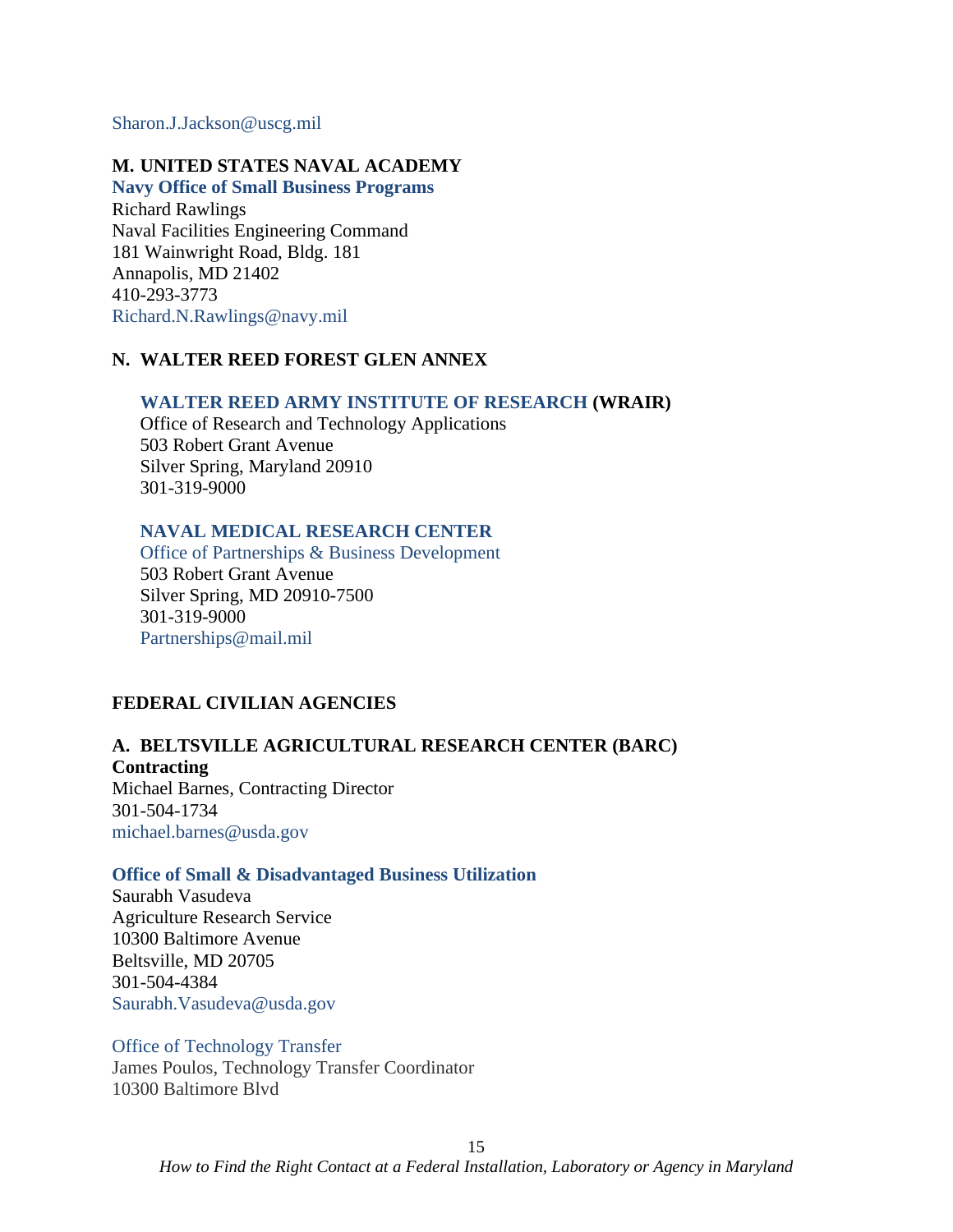Beltsville, Md 20705 301-504-6421 [jim.poulos@usda.gov](mailto:jim.poulos@usda.gov)

### <span id="page-25-0"></span>**B. CENSUS BUREAU**

**[Acquisition Division](http://census.gov/about/business-opportunities/opportunities.html)** Michael L. Palensky 4600 Silver Hill Rd, Room 3J438 Washington, DC 20233-1700 301-763-1818 michael.l.palensky@census.gov contracts@census.gov

### **[Small Business Opportunities](http://census.gov/about/business-opportunities/opportunities/sm-bus-opps.html)**

Sean Kinn, Small Business Specialist acq.small.business.specialist@census.gov

### <span id="page-25-1"></span>**C. CENTERS FOR MEDICARE AND MEDICAID SERVICES (CMS)**

**[Office of Acquisition & Grants Management](https://www.cms.gov/About-CMS/Contracting-With-CMS/ContractingGeneralInformation/index.html?redirect=/ContractingGeneralInformation/)**

Derrick Heard, Deputy Director 7500 Security Blvd Baltimore, MD 21244-1850 410-786-1381

Anita Allen, Small Business Specialist 202-640-0264 [Anita.Allen@hhs.gov](mailto:Anita.Allen@hhs.gov)

# <span id="page-25-2"></span>**D. CONSUMER PRODUCT SAFETY COMMISSION (CPSC)**

**[Small Business Programs](http://www.cpsc.gov/Business--Manufacturing/Small-Business-Resources1/Small-Business-Program/)**

Donna Hutton 4330 East West Highway Room 517C Bethesda, MD 20814 301-504-7009 [dhutton@cpsc.gov](mailto:dhutton@cpsc.gov)

# **U.S. CPSC** Washington, D.C. 20207

888-531-9070 sbo@cpsc.gov

### <span id="page-25-3"></span>**E. DEPARTMENT OF ENERGY (DOE)**

**[Office of Small and Disadvantaged](http://energy.gov/osdbu/office-small-and-disadvantaged-business-utilization) Business Utilization** Charlie Smith, Director 1000 Independence Ave SW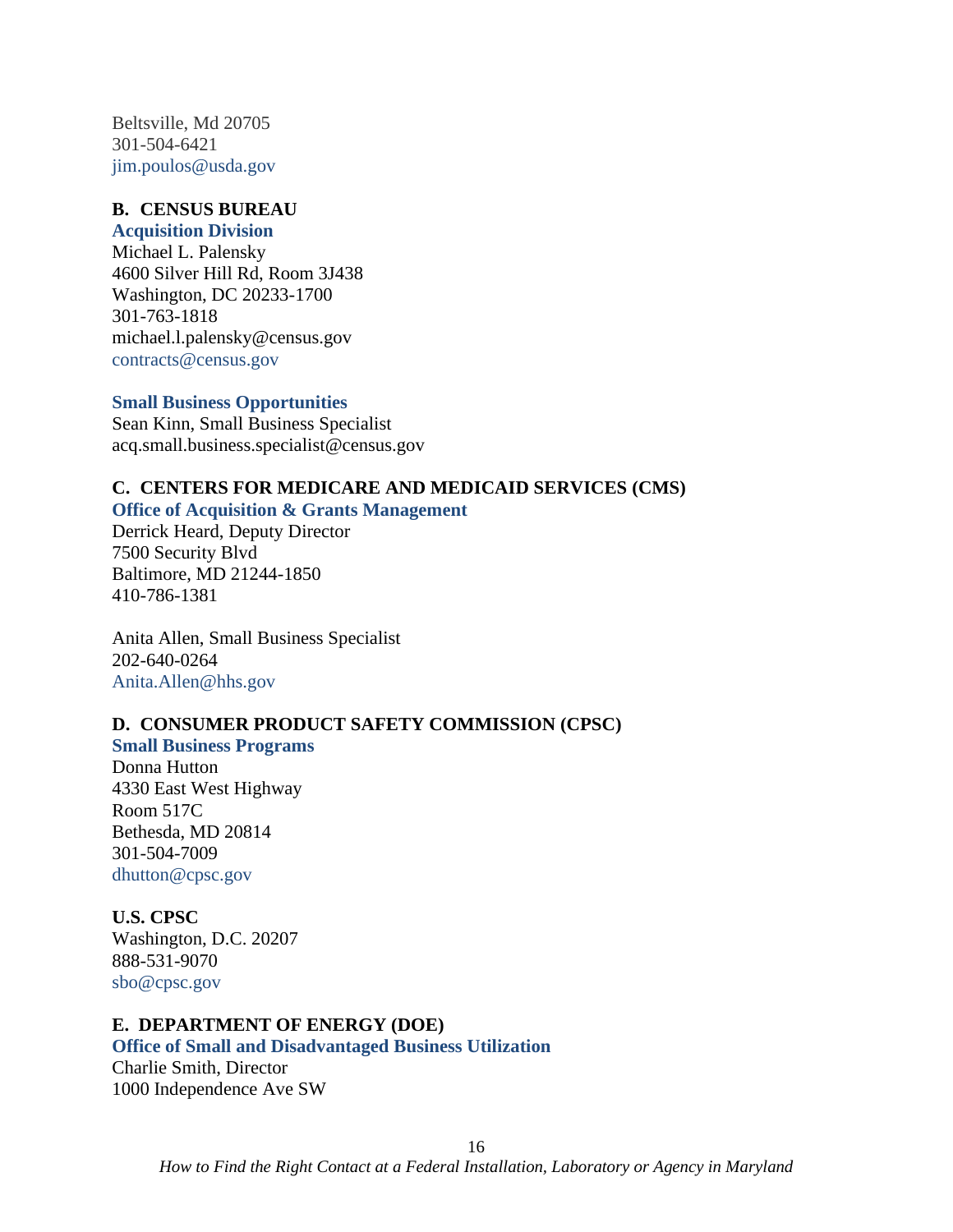M/S Ed-1, Washington DC 20585 202-586-7377 charles.r.smith@hq.doe.gov [SmallBusiness@hq.doe.gov](mailto:SmallBusiness@hq.doe.gov)

### **[Office of Acquisition Management](http://energy.gov/management/office-management/operational-management/procurement-and-acquisition)**

Tom Dussault, Deputy Director 1000 Independence Ave SW Washington DC 20585 202-287-1310

### <span id="page-26-0"></span>**F. ENVIRONMENTAL PROTECTION AGENCY (EPA)**

**[Office of Acquisition Management](https://www.epa.gov/contracts)** Patrick Kimberly, Director Ariel Rios Federal Building 1200 Pennsylvania Avenue, NW Washington, DC 20460 Patrick.Kimberly@epa.gov 202- 564-4310

### **[Office of Small Business Programs](https://www.epa.gov/resources-small-businesses)**

Sermans Wallace, Director 1301 Constitution Avenue, NW Washington, DC 20004 202-566-6691 Sermons.Wallace@epa.gov

### <span id="page-26-1"></span>**G. DEPARTMENT OF HEALTH AND HUMAN SERVICES FOOD AND DRUG**

[Office of Small & Disadvantaged Business Utilization](https://www.hhs.gov/grants/small-business-programs/index.html)

200 Independence Avenue, S.W. Hubert Humphrey Building, Room 637D Washington, DC 20201 Telephone Number: 202-690-7300 sbmail@hhs.gov

Michell Street, Deputy Director for Operations 202-206-7461 [Michelle.Street@hhs.gov](mailto:Michelle.Street@hhs.gov)

## **FOOD AND DRUG ADMINISTRATION**

### **Office [of Small Disadvantaged Business Utilization](http://www.fda.gov/AboutFDA/business/ucm134069.htm)**

Jonathan Ferguson, Small Business Specialist 5630 Fishers Lane Rockville, MD 20857 301-496-9639 [Jonathan.Ferguson@hhs.gov](mailto:Jonathan.Ferguson@hhs.gov)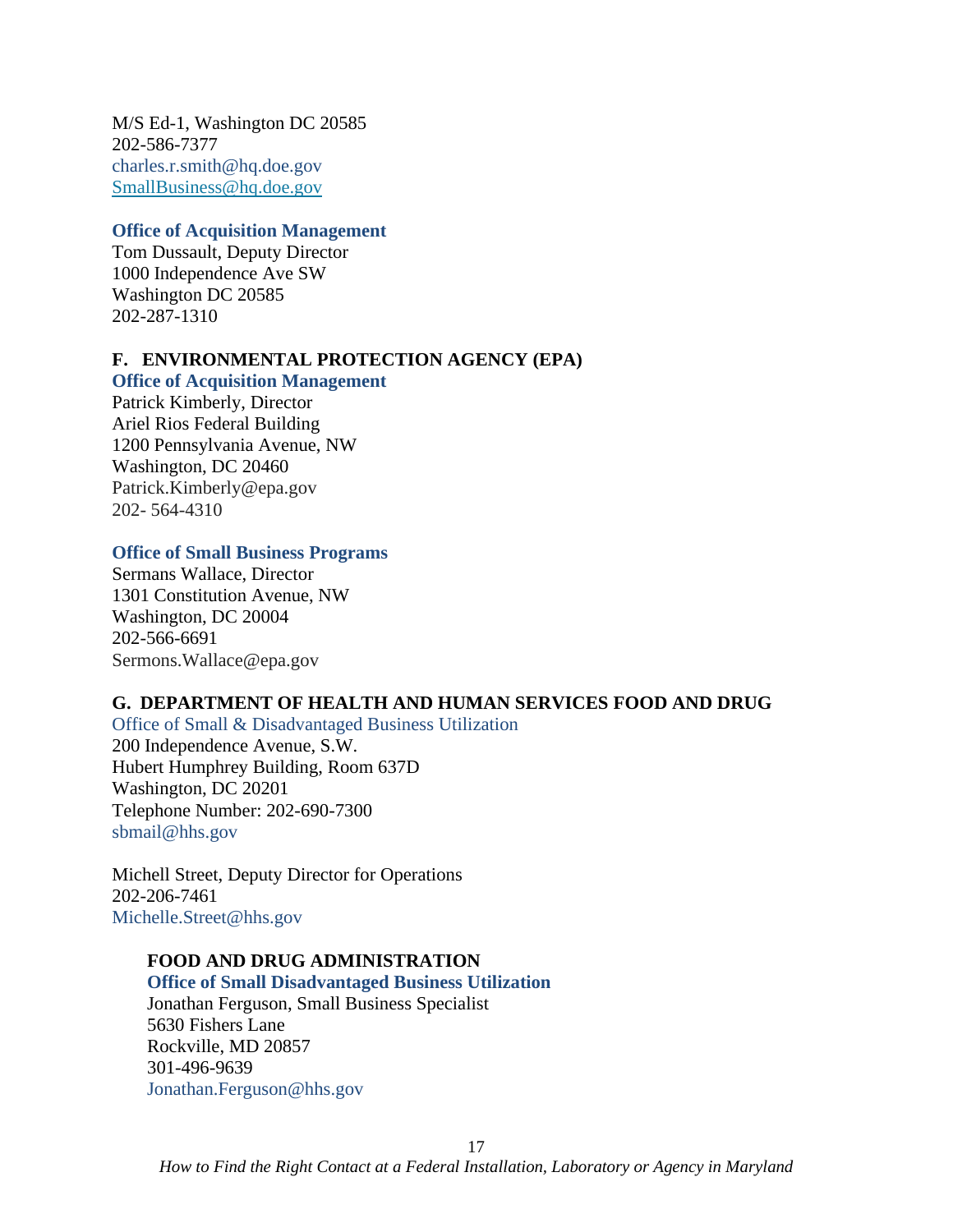### **NATIONAL INSTITUTE OF HEALTH**

**[Office of Small Business Program Office](https://oamp.od.nih.gov/NIHSmallBusiness)** Natasha Boyce, Small Business Specialist 202-640-8118 [Natasha.Boyce@hhs.gov](mailto:Natasha.Boyce@hhs.gov) Wayne Berry, Small Business Specialist 202-390-5801 [Wayne.Berry@hhs.gov](mailto:Wayne.Berry@hhs.gov)

### **[Small Business Innovation and Research Program](https://sbir.nih.gov/)**

6705 Rockledge Drive Bethesda, MD 20892 301-435-2688 sbir@od.nih.gov

### **[NATIONAL CANCER INSTITUTE \(NCI\)](http://www.cancer.gov/)**

[Technology Transfer Center](https://techtransfer.cancer.gov/) NCI Shady Grove 9609 Medical Center Dr. Bethesda, MD 20892-9702 240-276-5530

### **[Office of Acquisition](https://www.cancer.gov/about-nci/contracts/about-oa)**

Teresa Baughman, Director 9609 Medical Center Drive Rockville, MD 20850-9705 240-276-5440

### **[National Cancer Institute at Frederick](https://ncifrederick.cancer.gov/Default.aspx)**

**[Contracting](https://frederick.cancer.gov/workwithus/procurement)** Crystal Canja, Small Business liaison Officer 301-846-1704 [Crystal.Canja@nih.gov](mailto:Crystal.Canja@nih.gov)

Debi Hogarty, Commercial Products Purchasing Manger 301-846-1127 [follind@mail.nih.gov](mailto:follind@mail.nih.gov)

### **[NATIONAL LIBRARY OF MEDICINE \(NLM\)](https://www.nlm.nih.gov/)**

Mr. Fred Wood 8600 Rockville Pike Bethesda, MD 20894 301-402-9278 fred\_wood@occshost.nim.nih.gov [Grants and Funding](https://www.nlm.nih.gov/grants.html)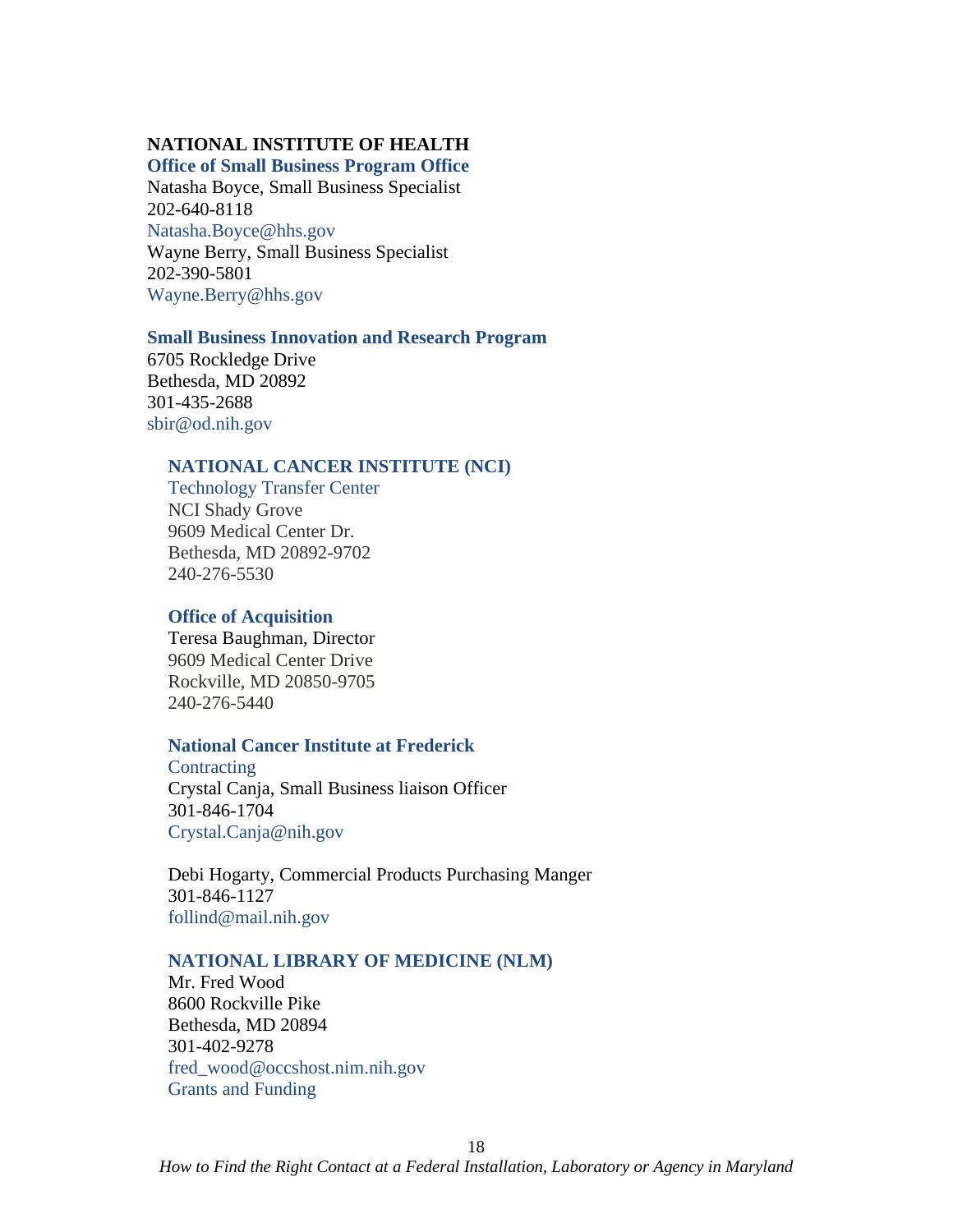# **[ADMINISTRATION FOR CHILDREN AND FAMILIES \(ACF\)](https://www.acf.hhs.gov/) [AGENCY FOR HEALTHCARE RESEARCH AND QUALITY \(AHRQ\)](https://www.ahrq.gov/)**

Allyson Brown, Small Business Specialist 202-853-7976 [Allyson.Brown@hhs.gov](mailto:Allyson.Brown@hhs.gov)

## **[CENTER FOR DISEASE CONTROL AND PREVENTION \(CDC\)](https://www.cdc.gov/)**

Gwendolyn Miles, Small Business Specialist 202-758-5124 [Gwendolyn.Miles@hhs.gov](mailto:Gwendolyn.Miles@hhs.gov)

# **[HEALTH RESOURCES AND SERVICES ADMINISTRATION \(HRSA\)](https://www.hrsa.gov/)**

Wayne Berry, Small Business Specialist 202-390-5801 [Wayne.Berry@hhs.gov](mailto:Wayne.Berry@hhs.gov)

# **[INDIAN HEALTH SERVICE \(IHS\)](https://www.ihs.gov/)**

Jonathan Ferguson, Small Business Specialist 202-740-5509, [Jonathan.Ferguson@hhs.gov](mailto:Jonathan.Ferguson@hhs.gov)

### <span id="page-28-0"></span>**H. DEPARTMENT OF HOMELAND SECURITY (DHS) Office of Procurement Operation**

Ana Rangel, Small Business Specialist 245 Murray Drive, SW Washington, DC 20528 202-447-5555 [ana.rangel@hq.dhs.gov](mailto:ana.rangel@hq.dhs.gov)

# **Office [of Small & Disadvantaged Business Utilization](https://www.hhs.gov/about/agencies/asfr/ogapa/osbdu/index.html) 202-447-5555**

DHSOSDBU@hq.dhs.gov

### **FEDERAL EMERGENCY MANAGEMENT AGENCY (FEMA)**

Acquisition Management Division [–Small Business Program](https://www.fema.gov/small-business-program) Robert Keegan, Small Business Specialist 395 E Street, SW Washington, DC 20472 202-288-4657 robert.keegan@fema.dhs.gov

# <span id="page-28-1"></span>**I. INTERNAL REVENUE SERVICE (IRS)**

**[Procurement Small Business Program Office](https://www.irs.gov/about-irs/procurement/procurement-small-business-program-office)** LaTonya D. Bowman, Small Business Specialist New Carrollton Federal Building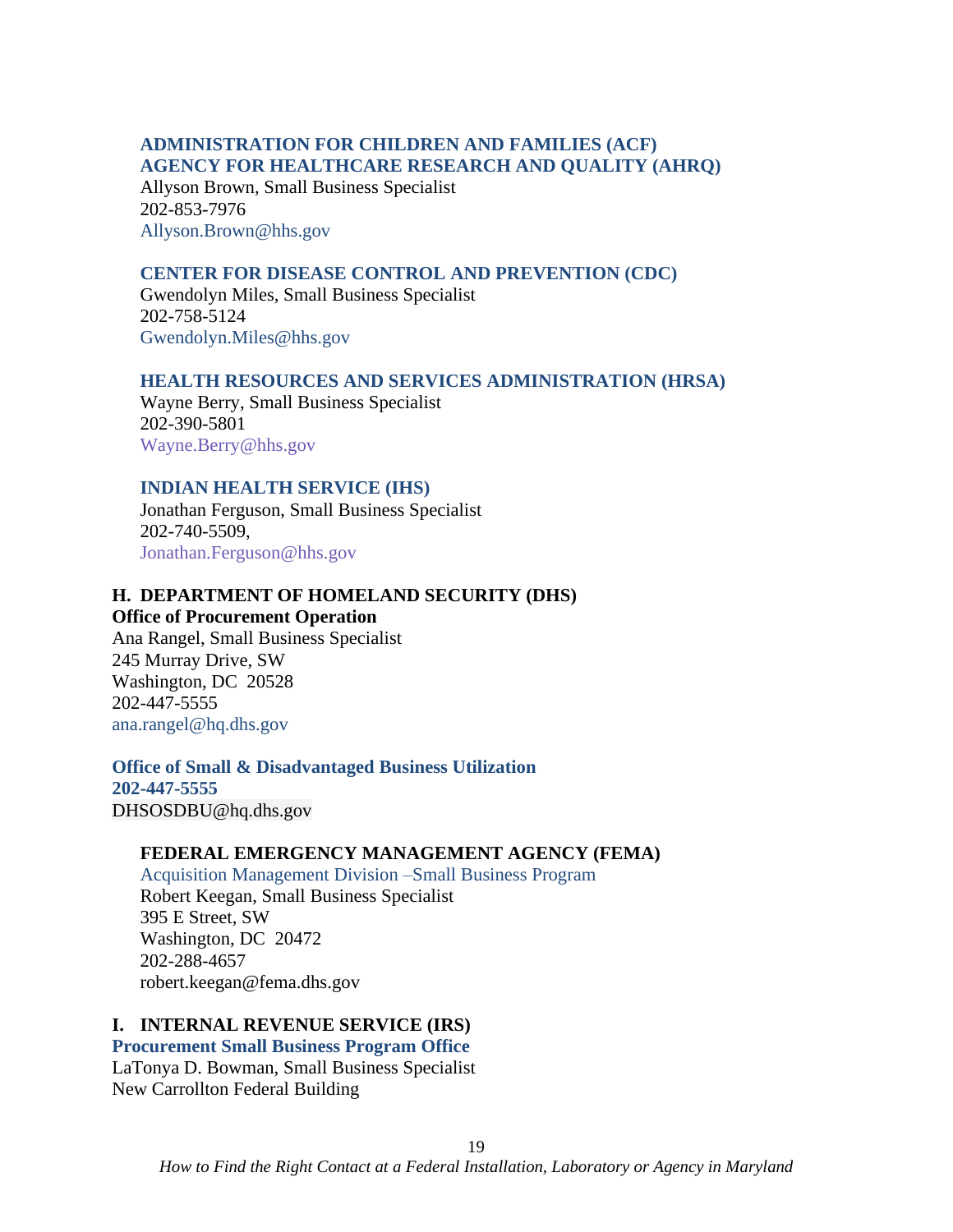5000 Ellin Road Lanham, MD 20706 240-613-7120 [Latonya.Bowman@irs.gov](mailto:Latonya.Bowman@irs.gov) [awss.sbro@irs.gov](mailto:awss.sbro@irs.gov)

# <span id="page-29-0"></span>**J. NATIONAL AERONAUTICAL AND SPACE AGENCY (NASA) GODDARD SPACE FLIGHT CENTER**

**[Procurement Operations](http://code210.gsfc.nasa.gov/procure.htm)**

E. Ann Haase, Chief GOES-R Procurement Office 301-286-3443 Elizabeth.A.Haase@nasa.gov

Eric Newman JPSS/SSMO Procurement Office 240-684-0535 [Eric.J.Newman@nasa.gov](mailto:Eric.J.Newman@nasa.gov)

### **[NASA Office of Small Business Programs](http://www.osbp.nasa.gov/)**

Glen Delgado, Associate Administration 300 E Street SW Washington, DC 20546 202-358-2088 [smallbusiness@nasa.gov](mailto:smallbusiness@nasa.gov)

Goddard Space Flight Center Small Business Office Jennifer D. Perez, Small Business Specialist 301-286-2666 gsfc-smallbusiness@mail.nasa.gov

### **[Strategic Partnership Office](https://partnerships.gsfc.nasa.gov/external-partners/collaborate-with-nasa/)**

# <span id="page-29-1"></span>**K. NATIONAL INSTITUTE OF STANDARDS AND TECHNOLOGY (NIST) [Department of Commerce Small and Disadvantaged Business Utilization Office](https://www.osec.doc.gov/osdbu/Small_Business.html)**

LaJuene Desmukes, Director Yvonne Vines, Business Industry Specialist 202-482-1472

### **[Small Business Innovation and Research Program \(SBIR\)](http://www.nist.gov/tpo/sbir/)**

Mary Clague, Program Manager 100 Bureau Drive Gaithersburg, MD 20899-2200 301-975-4188 [mary.clague@nist.gov](mailto:mary.clague@nist.gov) sbir@nist.gov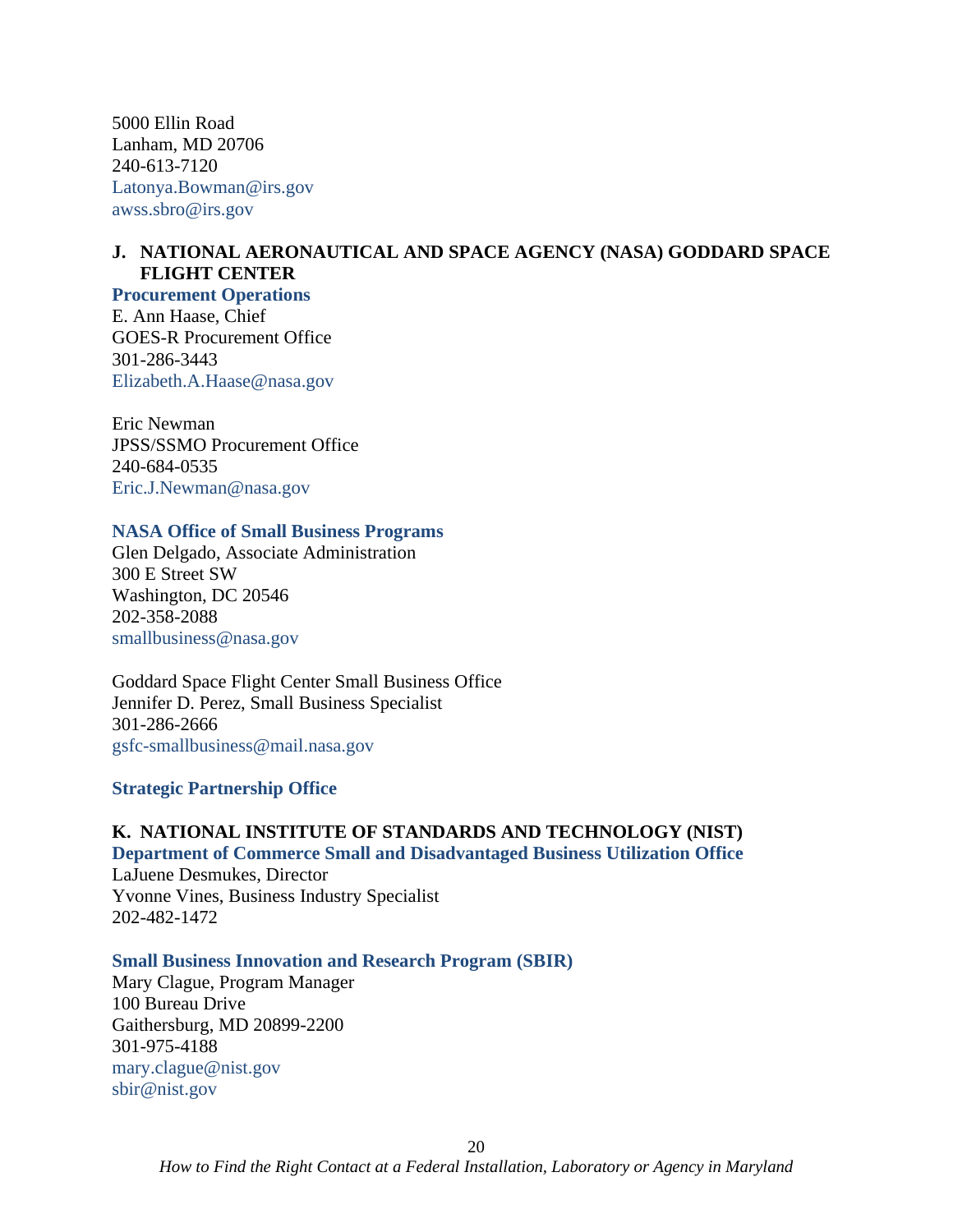### <span id="page-30-0"></span>**L. NATIONAL SECURITY AGENCY (NSA)**

**[Acquisition Resource Center](https://www.nsa.gov/business/acquisition-resource-center/) (ARC)**

National Security Agency 9800 Savage Road, Suite 6623 Ft. Meade, MD 20755 866-914-6272 [nsaarc@nsaarc.net](mailto:nsaarc@nsaarc.net)

### **[Office of Small Business Programs](https://www.nsa.gov/business/small-business-office/)**

Scott Jackson, Director 9800 Savage Road, Suite 6623 Fort Meade, MD 20755-6623 443-479-2384 dsjack3@nsa.gov smallbusiness@nsa.gov

[Technology Transfer Program](https://www.nsa.gov/what-we-do/research/technology-transfer/) Linda Burger, Director 866-680-4539 [llburg2@nsa.gov](mailto:llburg2@nsa.gov) [tech\\_transfer@nsa.gov](mailto:tech_transfer@nsa.gov)

## <span id="page-30-1"></span>**M. NATIONAL OCEANIC AND ATMOSPHERIC ADMINISTRATION (NOAA)**

**[NOAA Acquisitions & Grants Office](http://www.ago.noaa.gov/)** Jeffery Thomas Silver Spring Metro Center 1 1335 East-West Hwy, Room 6300 Silver Spring, MD 20910

[Small Business Office](https://www.noaa.gov/organization/acquisition-grants/small-business) Jeffery D. Hale, Small Business Director Natalie A. Colbert, Small Business Officer NOAASB@noaa.gov

# <span id="page-30-2"></span>**N. NUCLEAR REGULATORY COMMISSION (NRC)**

**[Office of Small Business and Civil Rights](http://www.nrc.gov/about-nrc/organization/sbcrfuncdesc.html)**

Vonna Ordaz, Director Two White Flint North Building 11545 Rockville Pike Rockville, MD 20852 800-903-7227

**[Small Business Program](http://www.nrc.gov/about-nrc/contracting/small-business.html)** 301-415-7381, 800-903-SBCR SmallBusiness@nrc.gov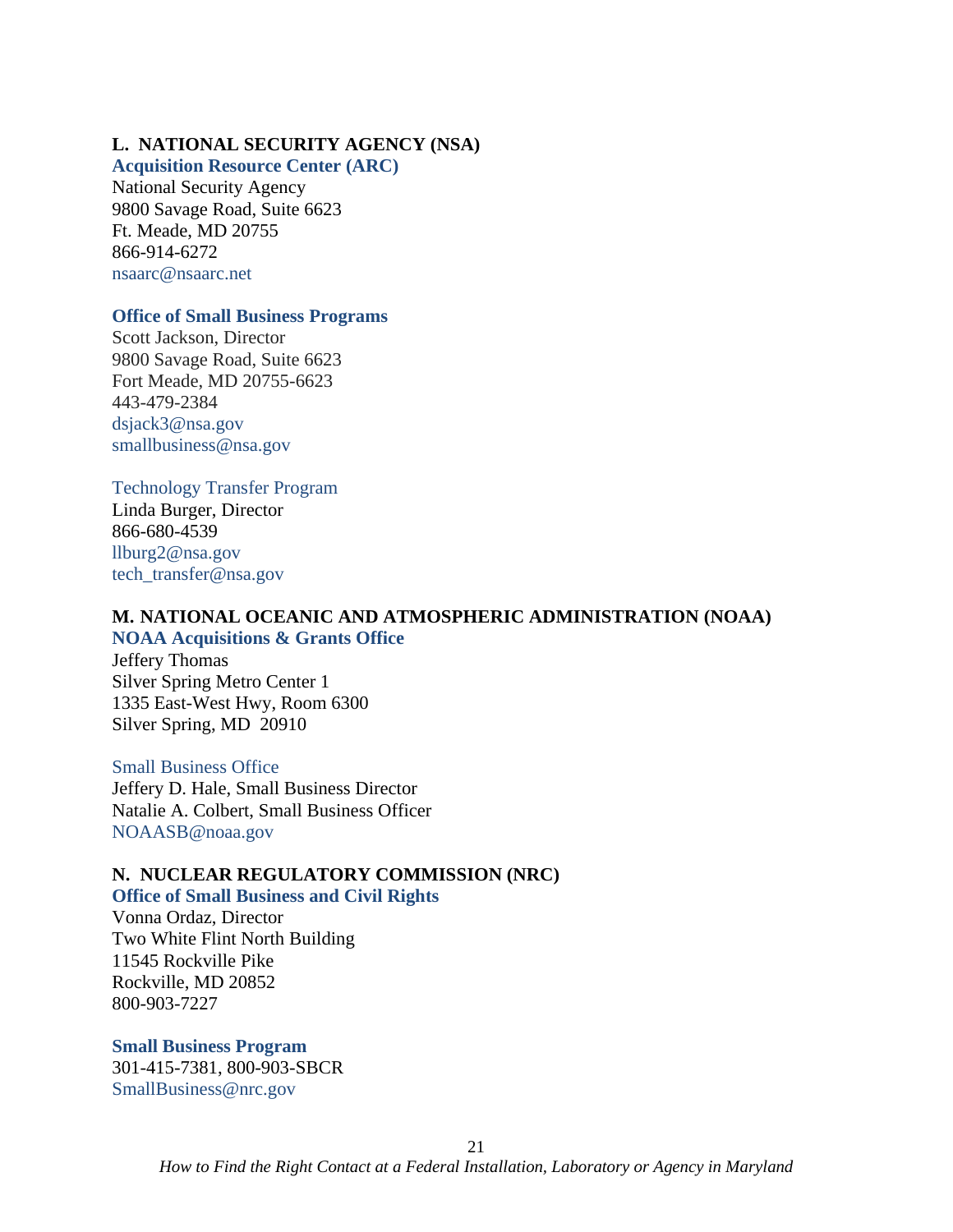### <span id="page-31-0"></span>**O. SOCIAL SECURITY ADMINISTRATION (SSA)**

**[Office of Contracts and Grants](https://www.ssa.gov/oag/)**

Christian Hellie, Associate Commissioner 6401 Security Blvd. Baltimore, MD 21244 [christian.hellie@ssa.gov](mailto:christian.hellie@ssa.gov)

### **[Office of Small and Disadvantaged Business Utilization](https://www.ssa.gov/agency/osdbu/#&ht=0)**

Wayne McDonald, Director 1540 Robert M. Ball Building 6401 Security Blvd. Baltimore, MD 21244 410-965-7467 [smallbusiness@ssa.gov](mailto:smallbusiness@ssa.gov)

## <span id="page-31-1"></span>**P. DEPARTMENT OF THE TREASURY**

[Office of Small and Disadvantaged Business Utilization](https://www.treasury.gov/about/organizational-structure/offices/Mgt/Pages/dcfo-osdbu-contacts-osdbu.aspx) Donna Ragucci, Director 1500 Pennsylvania Ave. NW Washington, DC 20220 202-622-6551 [Donna.Ragucci@treasury.gov](mailto:Donna.Ragucci@treasury.gov)

Melissa Jenkins, Industry Liaison 202-662-8213 [Melissa.Jenkins@treasury.gov](mailto:Melissa.Jenkins@treasury.gov)

### <span id="page-31-2"></span>**Q. VETERANS AFFAIRS**

[Office of Procurement, Acquisition and Logistics](https://www.va.gov/opal/fo/dbwva.asp) Washington, DC 20420

[Office of Small & Disadvantaged Business Utilization](https://www.va.gov/osdbu/about/contacts.asp)

810 Vermont Avenue, NW Washington, DC 20420 800-949-8387 [OSDBU@va.gov](mailto:OSDBU@va.gov)

### [Small Business Liaisons](https://www.va.gov/osdbu/about/contacts.asp#sbl)

Christopher Jones, Small Business Liaison VA Capital Health Care Network Baltimore 410-691-7312 [Christopher.Jones74@va.gov](mailto:Christopher.Jones74@va.gov)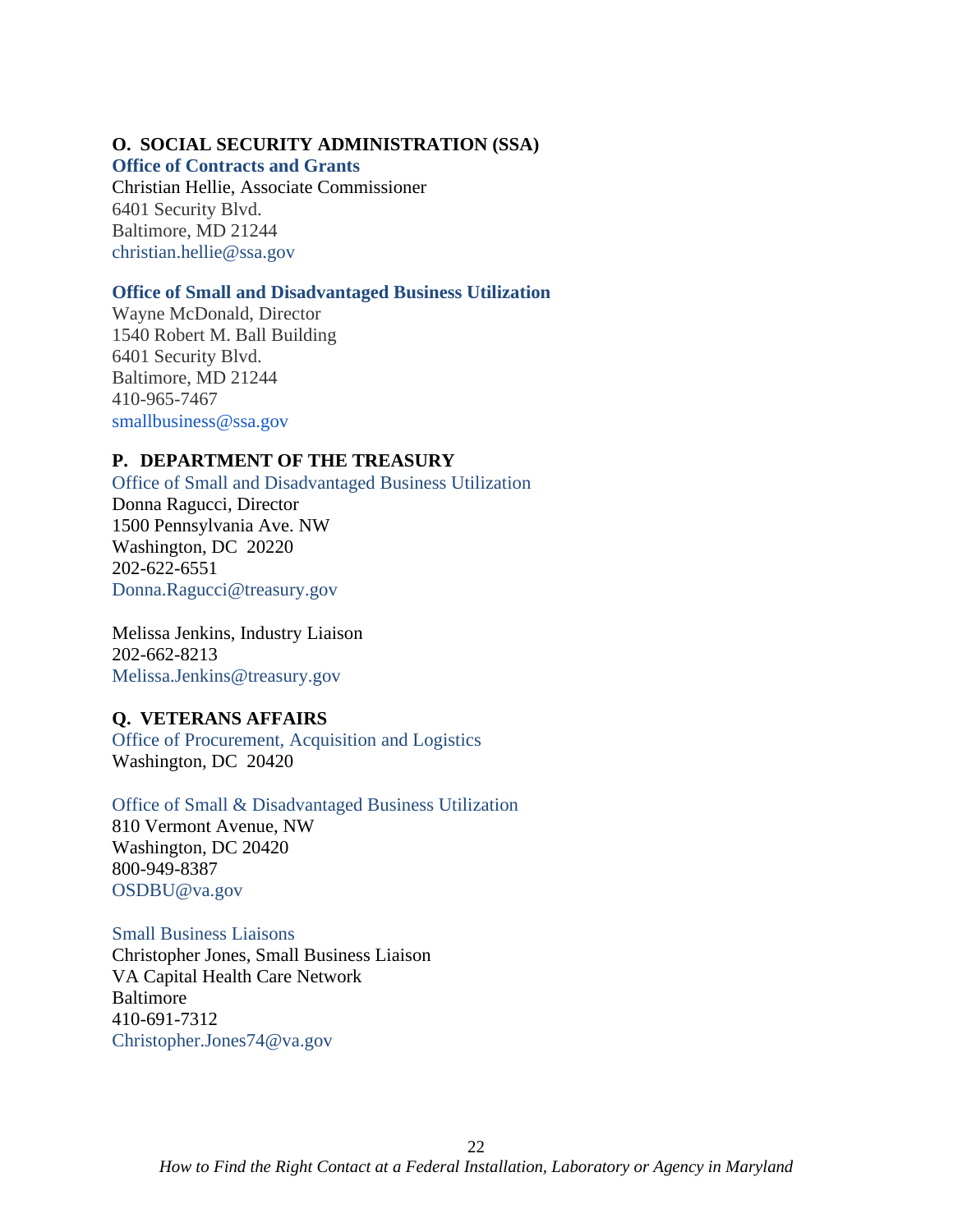# <span id="page-32-0"></span>**IV. HOW TO DETERMINE A "FIT" WITH AN AGENCY'S NEEDS**

It is not often that a solicitation comes out that is just the right project for your company. An opportunity may meet your financial goals in terms of new business, but the more important question is: "Are my team and company's capabilities appropriate for this solicitation?" Everyone tailors a résumé to fit with what an employer is looking for, and the same is true for detailing skills and current and former customers. The right "fit" is differently defined.

The fit is the first criteria that an agency's proposal evaluators judge to determine qualified companies. You must be able to demonstrate through both experience and innovative approaches that your company can meet the procurement needs of that specific agency. To determine the correct fit, the goal is to reach out to the program or contract officers before ever bidding on a product or service. A procurement or small business office should be able to guide you through the process.

Government procurement personnel and small business specialists should be able to suggest some disciplines or skills that you may want to acquire, which your business may not have. Teaming with small or large business may provide you with additional capabilities that meet the opportunity requirements. An agency solicitation may require specialized equipment, ties to a certain geographic area or other credentials.

There may be special rules about pricing – *e.g.*, use of part-time workers, consultants, travel and other unallowable costs important to know before bidding on a contract, but may not be obvious in a solicitation. You should be able to obtain examples of winning proposals through a direct request or a Freedom of Information Act request. Pricing data is proprietary, but technical proposals are not. Peers in your field may also offer assistance in terms of determining agency needs, preferences, biases and processes. Teaming with an experienced contractor will provide you with the knowledge and experience needed to pursue contracts on your own.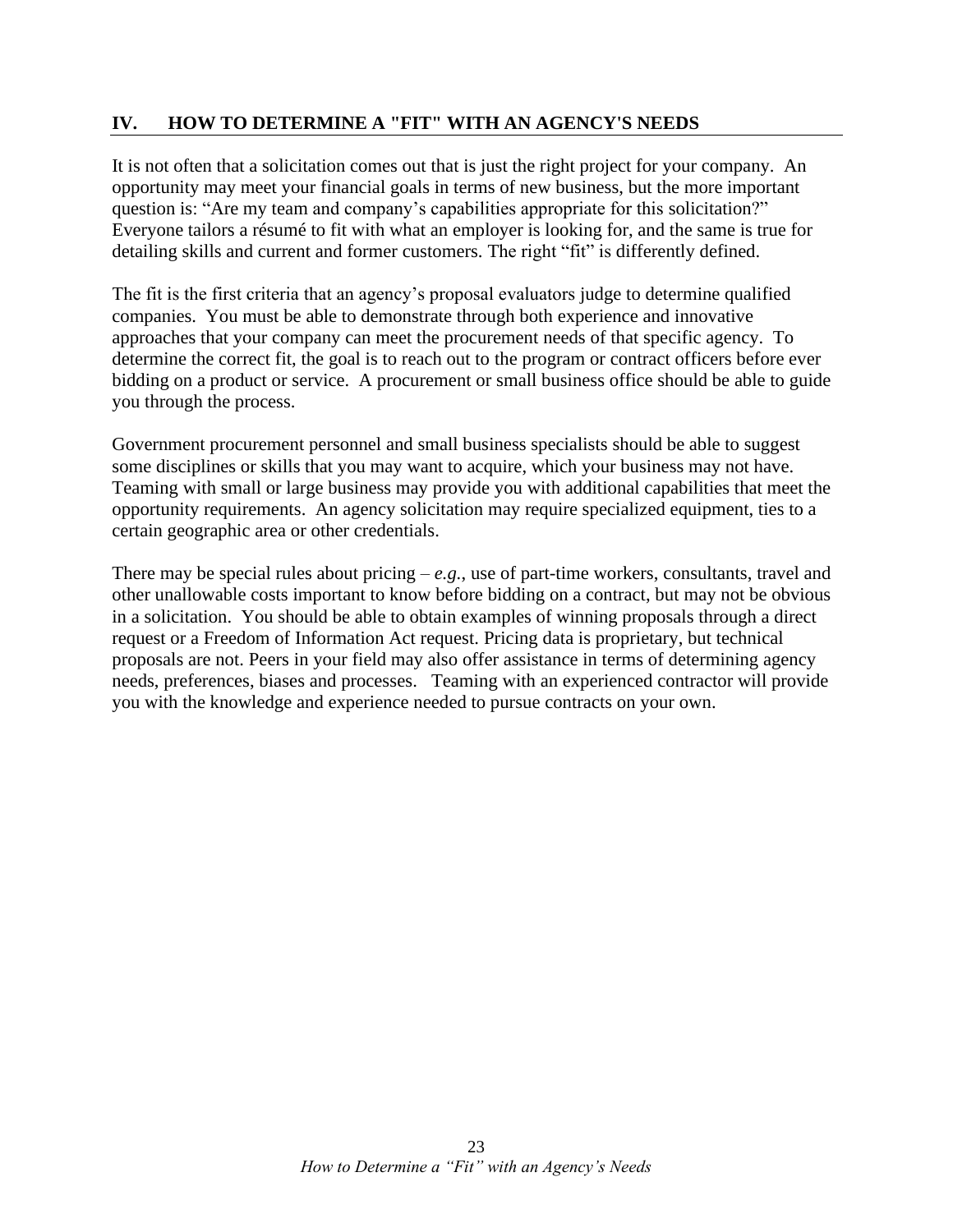### <span id="page-33-0"></span>**V. HOW TO DECIDE WHAT "NOT" TO BID ON**

Deciding which proposals not to bid on can be critical in terms of valuable time and resources. Many businesses put a great deal of effort into a bid and proposal that they are likely not to win. But how do you know? Most solicitations include a pre-bid conference, a means to gain insight into the bid process and contract specifications. Through these conferences, you may learn who the competitors are. In turn, these competitors may offer potential partnering opportunities. Use this opportunity to present your own questions. The agency will make a transcript of all questions and supply the answers to all bidders. Obvious questions include: "Is there an incumbent?" and "Is the incumbent eligible to bid on this solicitation?" For instance, is it a setaside for an 8(a) or other socio-economic classification (GSA and SBA Small Disadvantaged Business certifications providing advantages for contract opportunities)? If there is an incumbent, ask around to see if the project work they conducted met the agency's needs in a satisfactory manner. If there is an incumbent, and they have been doing a good job, you may consider not bidding.

It is also important to determine exactly what credentials the agency is looking for in a contractor, ie. 8-A, HUB Zone, Service-Disabled Veteran or Women-Owned companies. If your company cannot fully meet requirements, you may be able to team with another bidder to present a more unified proposal, with each company bringing different strengths. If your strengths are marginal for your firm - do not bid.

It is important to be on the lookout for deal breakers. Carefully check the past performance, staffing, personnel and evaluation criteria as well as the scope of work (SOW) requirements. Make a realistic assessment of your strengths and weaknesses. You may be able to overcome weak areas by hiring individuals or teaming with firms who have the capability your company may lack.

Keep a paper trail of your bid in case you or other bidders wish to protest an award. Request a debriefing from the contracting officer to determine why your proposal was unsuccessful.

Look for large prime contractors who may need to subcontract and are looking for a small/minority business teaming partner or subcontractors to meet their small or socio-economic classification goals stipulated by a solicitation.

In all cases, be sure to:

- 1. Meet the prospective buyers
- 2. Plan for their future requirements
- 3. Assess pre-solicitation/ solicitation requirements
- 4. Review evaluation criteria
- 5. Have the right experience
- 6. Have the time or capacity to prepare a quality response.

If any of these points cannot be satisfied - do not bid.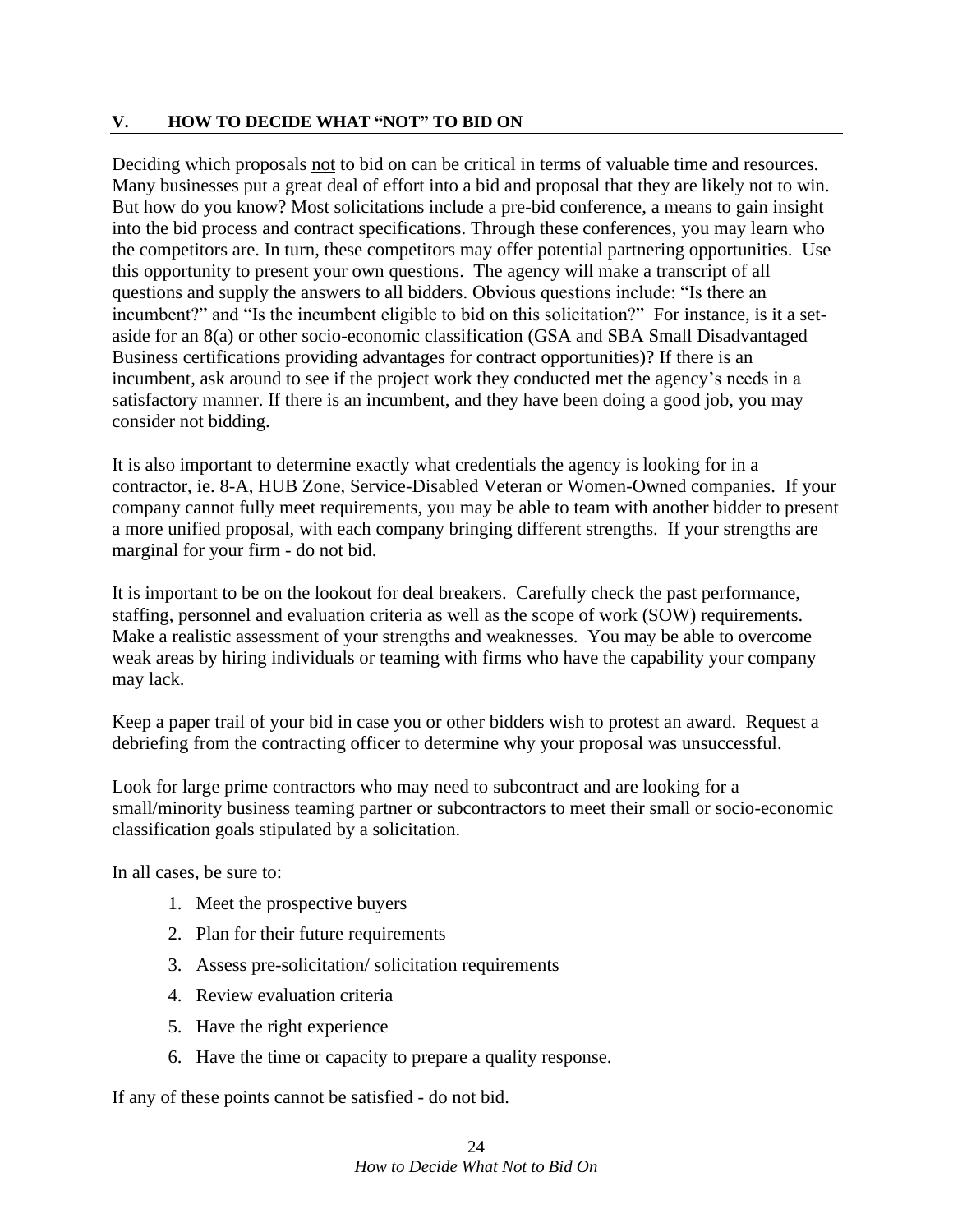# <span id="page-34-0"></span>**VI. HOW TO FIND AN APPROPRIATE OPPORTUNITY**

The government applies standardized procedures to buy products and services it needs from suppliers who meet certain qualifications.

Contracting officials use procedures outlined in the Federal Acquisition Regulation, commonly known as the FAR, to guide government purchases.

The primary contracting methods used by the government are: micro-purchases; simplified acquisition procedures; sealed bidding; contract by negotiations; and consolidated purchasing programs, such as the use of GSA schedules, Government-Wide Acquisition Contracts and other multiple award vehicles.

In addition, the government supports innovation through formal cooperative agreements and grants to promote technology transfer and commercialization.

# <span id="page-34-1"></span>**A. CREDIT CARD PURCHASES**

Government purchases of individual items under \$10,000 are considered micro-purchases. Such government buys do not require competitive bids or quotes and agencies can simply pay using a Government Purchase Card or credit card, without the involvement of a procurement officer. Seventy percent of all government procurement transactions are facilitated with a credit card.

# <span id="page-34-2"></span>**B. SIMPLIFIED AQUISITION PROCEDURES**

The Federal Acquisition Streamlining Act and other statutory amendments removed many competition restrictions on government purchases under \$250,000. Agencies can use simplified procedures for soliciting and evaluating bids up to \$250,000. Government agencies, however, are still required to advertise all planned purchases over \$25,000 in [beta.SAM.gov](https://beta.sam.gov/).

Simplified acquisition procedures require fewer administrative details, fewer approval levels, and less documentation. The procedures require all federal purchases greater than \$10,000 and less than \$250,000 to be reserved for small businesses. This small business set-aside applies, unless the contracting official cannot obtain offers from two or more small firms who are competitive on price, quality and delivery.

### <span id="page-34-3"></span>**C. UNDERSTANDING SOLICITATIONS**

In evaluating a Request for Information (RFI) or solicitation, it is important to understand the different types of bid and proposal opportunities. Each type of opportunity has different requirements, regulations, timetables, and contact points that create advantages and/or disadvantages.

Consider investigating agencies that may have a vehicle for unsolicited proposals. After thoroughly researching the agency, determine if your business could address their needs or solve a problem that they do not even know about. Do you have the innovation, technology, products or services that could be of value to share? A successful outcome could result in a formal solicitation.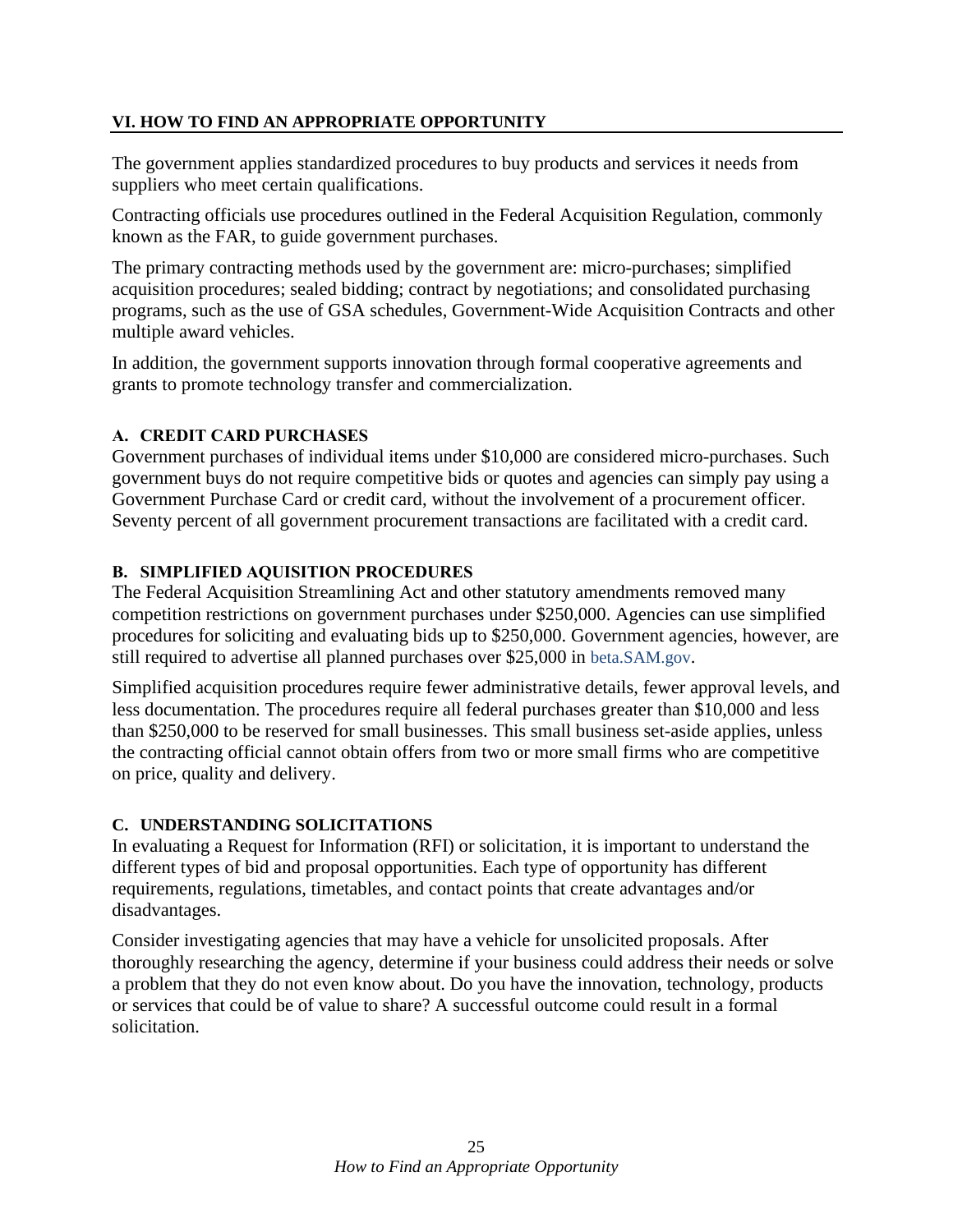The federal procurement process is highly structured to ensure that the award of a contract is accurate and fair. Below is an illustration of the federal procurement process:



Once you learn of a procurement opportunity through beta.SAM.gov, request the solicitation or bid package. The solicitation notice identifies how to obtain the bid package, which could likely be available on their website.

When requesting a bid package, be sure to:

- Have the correct solicitation number
- Ask for notification for any issued amendments, changes to the requirements or terms that might have been issued.

It is important to read the solicitation package very carefully, not only once, but twice and even a third time. Make sure that you have the exact product or service required, along with the staff and financial capacity to successfully complete the contract. The package contains all the information you will need to respond with your offer. It is also essential that you provide the response in the exact format required.

The solicitation package will include the following information:

- What the agency wants to procure
- The type of contract  $(e.g., fixed-price, cost-reimburst, time and materials)$
- Quantities, timeframes and delivery schedules
- Special requirements or conditions
- The point of contact (POC) with phone number or email address

If the contract is awarded to you, your bid/proposal constitutes a binding contract and you will be required to fulfill the terms of the contract as specified.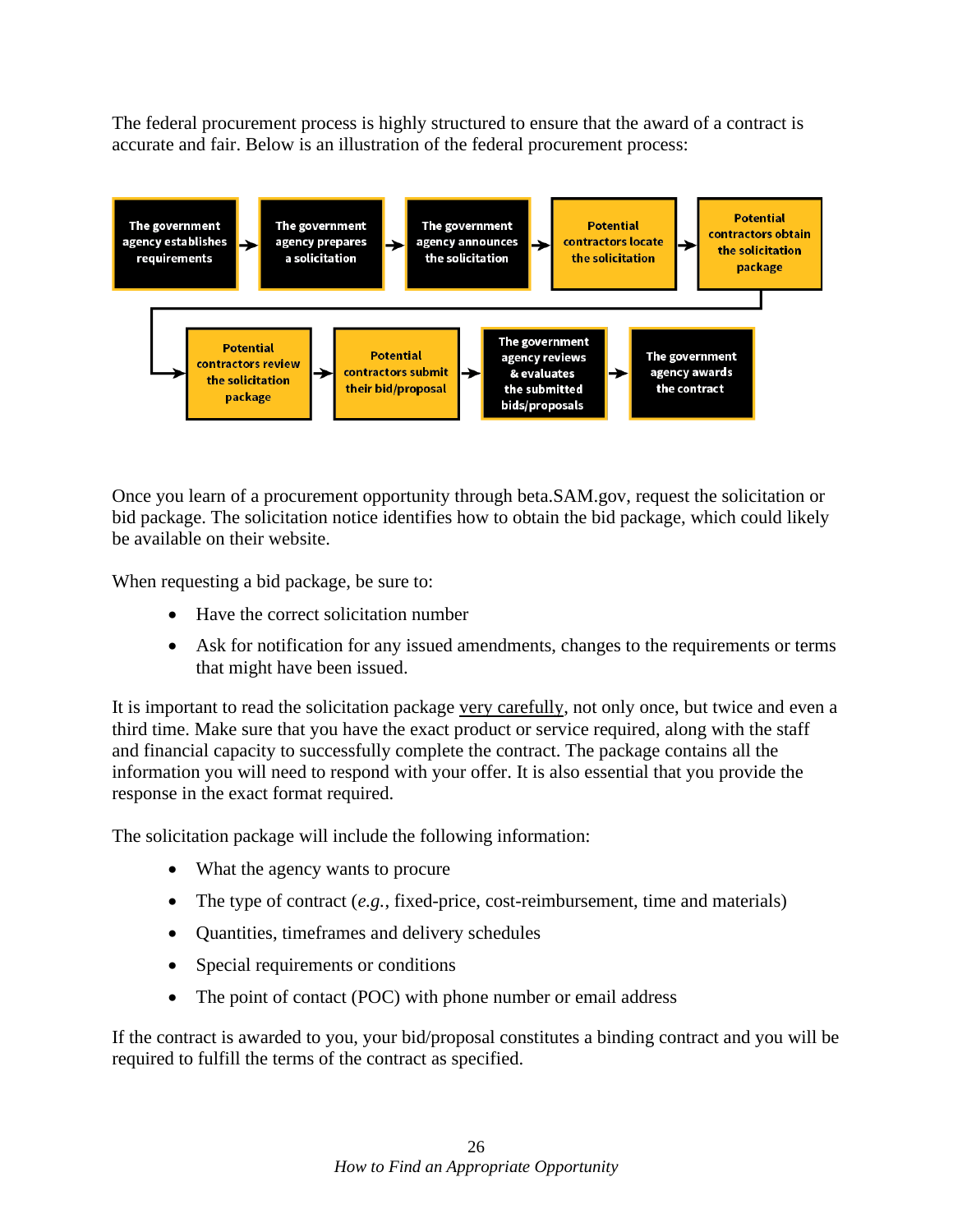The following are descriptions of different types of solicitation packages and small business opportunities.

## **1. Sealed Bidding**

Sealed bidding is how the government contracts competitively when its requirements are clear, accurate and complete. An Invitation for Bid (IFB) is the method used for the sealed bid process. Typically, an IFB includes a description of the product or service to be acquired, instructions for preparing a bid, the conditions for purchase, packaging, delivery, shipping, payment, contract clauses to be included and the deadline for submitting bids. Each sealed bid is opened in a public forum, where prices are displayed for public viewing at the purchasing office.

An award is made to the lowest bidder who is responsive to the government needs, meets all the specifications and is responsible, reputable and financially sound. If the lowest bid is judged too low to be reasonable or the government has documented in the solicitation package "other pricerelated factors," it will influence the award decision.

Government-wide IFBs are available daily for review at [beta.SAM.gov](https://beta.sam.gov/).

## **2. Request for Quotation (RFQ)**

The federal government uses RFQs in order to request information and pricing with no pending request to purchase commercial products and services. An RFQ may or may not result in a contract.

RFQs are used in simplified acquisitions, *i.e*., a streamlined process for procurements that do not exceed \$100,000. Contract awards based on RFQs usually go to the lowest bidder, but not always. Buyers are often allowed to analyze the quotes and award a contract based on best value. When evaluating best value in an RFO, buyers may consider, among other things, any or all of the following:

- Ability to provide special features of the product or service that is required
- Environmental and energy efficiency considerations
- Maintenance availability
- Past performance of the supplier
- Probable life of an item as compared to the life of a comparable product
- Trade-in considerations
- Warranty considerations

## **3. Request for Information (RFI)**

An RFI is usually an effort to ascertain whether companies exist that may have relevance to what the government is looking for. RFI is issued solely for information and planning purposes – it does not constitute a Request for Proposal or a promise to issue an RFP in the future. This request for information does not commit the government to contract for any supply or service whatsoever. Not responding to this RFI does not preclude participation in any future RFP, if any is issued. If a solicitation is released, it will be synopsized in beta.SAM.gov.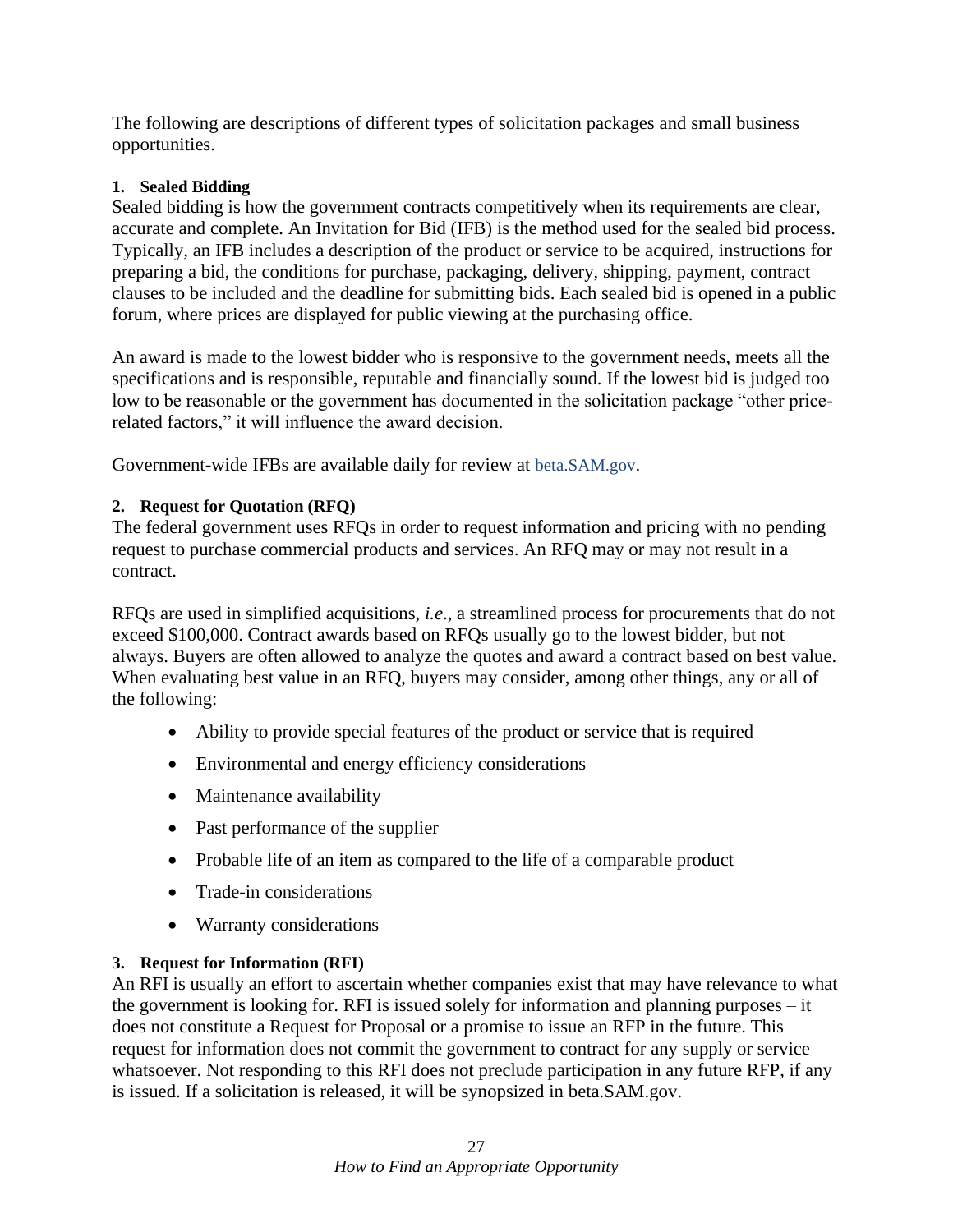#### **4. Request for Proposal (RFP)**

An RFP is a solicitation that asks companies to propose methods for addressing the need and to provide a price quote for implementing the proposed solution. RFPs are used in large, publicly announced negotiated procurements. The procurement is open to all qualified companies. An RFP will generally tell you what the customer is interested in procuring and provide instructions regarding how to prepare and submit your proposal. Government procurement is highly regulated and, therefore, the RFPs have a particular format and structure. For a complete explanation on how to organize your response to an RFP, see Section VII, part C.

There are several different kinds of RFPs:

- Full and open (for all qualified firms)
- Small business set-aside
- $\bullet$  8(a) competitive
- 8(a) sole source (rare)
- $\bullet$  8(a) invitation.

#### **5. Broad Agency Announcements (BAA)**

A BAA is a method of soliciting proposals for R&D using notices published on the beta.SAM.gov website and individual federal laboratory websites.

A BAA is intended to solicit research ideas and is issued under the provisions of the Competition in Contracting Act of 1984 (Public Law 98-369), as implemented in the Federal Acquisition Regulations. Research proposals are sought from educational institutions, nonprofit organizations and private industry. The BAA provides a general description of the federal agencies research programs, including specific areas of interest; defines the evaluation and selection criteria; and provides proposal preparation instructions and formats. The BAA is a continuously open announcement. Pre-proposals, however, may be submitted at any time for consideration. Program Specific BAAs, Program Agency Announcements and supplements to the BAA are issued to solicit research proposals for specific programs.

#### **Pre-Proposals**

Because the BAA is continuously open, pre-proposals may be submitted and will be evaluated at any time throughout the year. All pre-proposals will be assigned an identification number after receipt. Brochures or other descriptions of general organizational or individual capabilities will not be accepted as a pre-proposal.

#### **Full Proposals**

Full proposals should be submitted within 90 days after requested. Receipt of full proposals will be acknowledged by e-mail or postcard. The identification log number for the full proposal will be the same number used for the pre-proposal (if one was submitted). Proposals should be prepared according to the instructions by each agency. Electronic and scanned signatures are acceptable. The length of time requested for support should be consistent with the nature and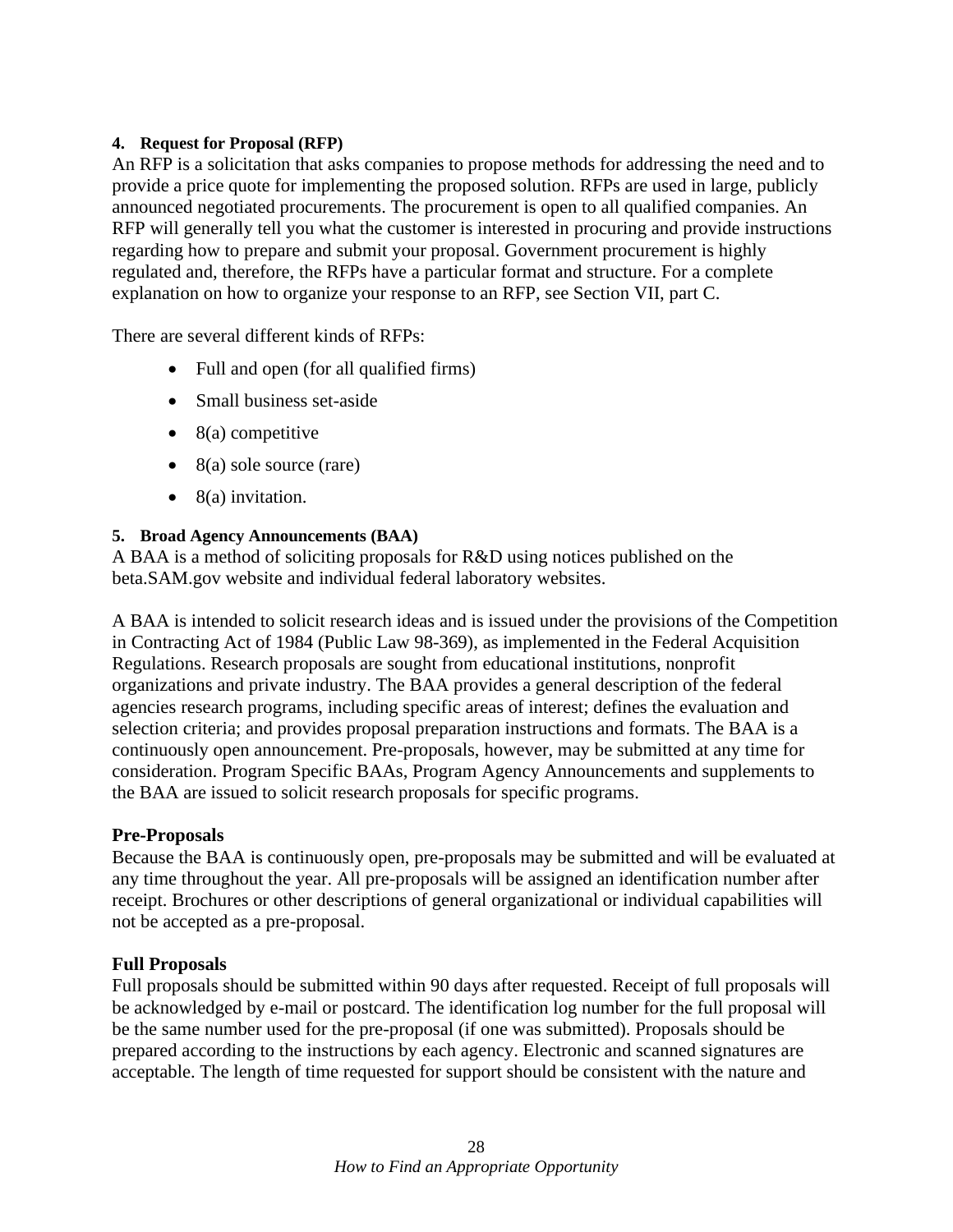complexity of the proposed research. The government should forward an award decision within 180 days after submission.

## **6. [Small Business Innovation Research \(SBIR\) and Small Business Technology Transfer \(STTR\)](https://www.sbir.gov/about)  [Programs](https://www.sbir.gov/about)**

SBIR and STTR provide funding to transform technologic discovery to a commercial product. These programs have helped thousands of small businesses compete for federal research and development (R&D) awards. These programs are highly competitive and encourage small business to explore their technological potential and provide the incentive to profit from its commercialization. By reserving a specific percentage of federal R&D funds for technology development for small business, SBIR/STTR are set-aside programs from agency extramural funding.

To qualify for the SBIR/STTR programs, you must meet certain eligibility criteria to participate in the program. To qualify, your business must be:

- American-owned and independently operated
- For-profit
- Principal researcher employed by business
- Company size not greater than 500 employees.

The SBIR/STTR program goals are:

- Stimulate technological innovation
- Meet federal research and development needs
- Foster and encourage participation in innovation and entrepreneurship by socially and economically disadvantaged persons
- Increase private-sector commercialization of innovations derived from federal research and development funding.

In addition, STTR has a goal to foster technology transfer through cooperative R&D between small businesses and research institutions.

For the SBIR program, each year federal agencies with extramural R&D budgets that exceed \$100 million are required to allocate 3.2 % in FY2017 of their extramural budget to these programs. Currently, eleven federal agencies participate in the SBIR program:

- Department of Agriculture
- Department of Commerce: NIST and NOAA
- Department of Defense
- Department of Education
- Department of Energy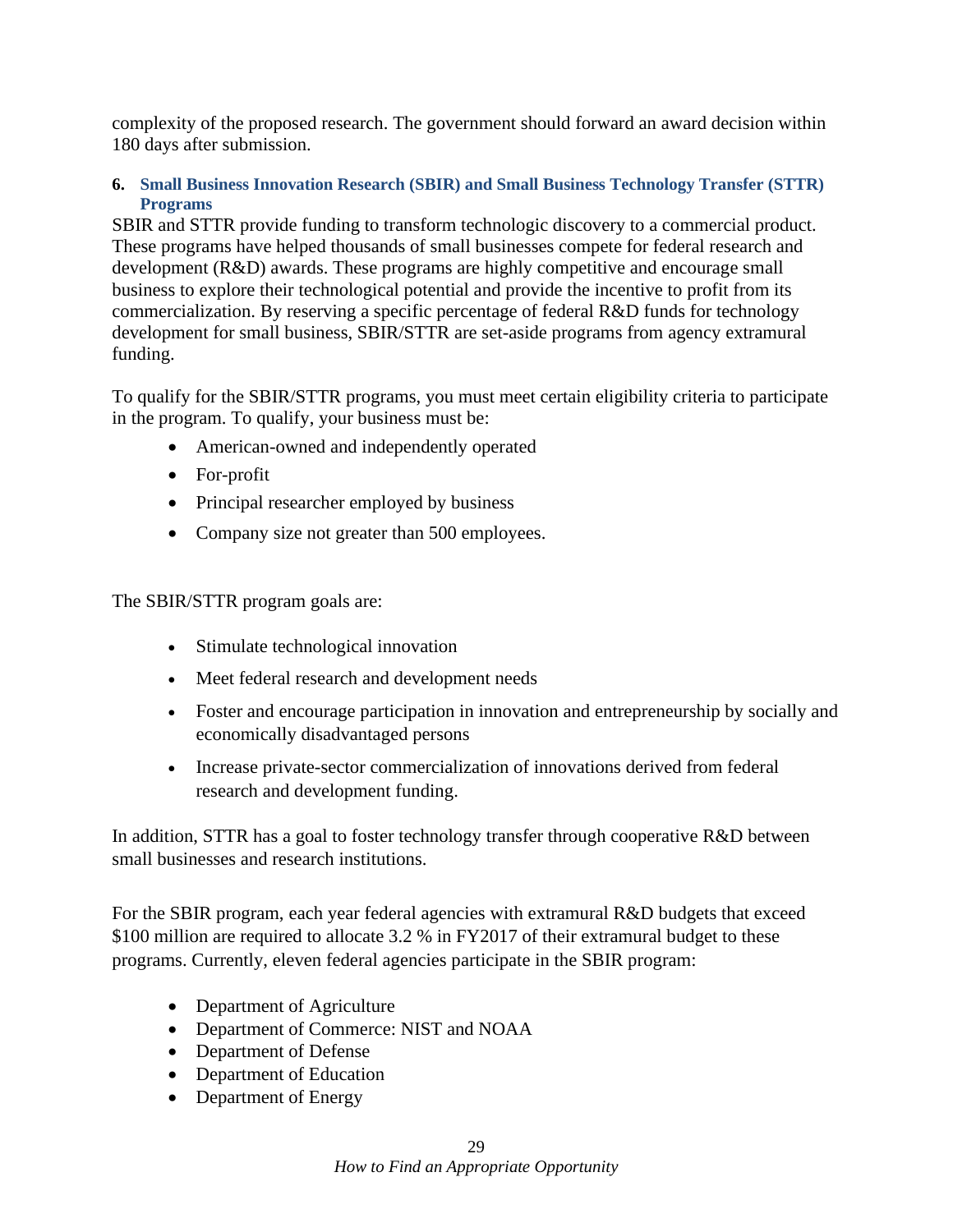- Department of Health and Human Services
- Department of Homeland Security
- Department of Transportation
- Environmental Protection Agency
- National Aeronautics and Space Administration
- National Science Foundation

Under the STTR program, federal agencies with extramural R&D budgets that exceed \$1 billion are required to reserve .45% in FY2017 of this research budget for STTR awards to small businesses. Currently, five agencies participate in the STTR program:

- Department of Defense
- Department of Energy
- Department of Health and Human Services
- National Aeronautics and Space Administration
- National Science Foundation

These participating agencies designate R&D topics and accept proposals. Following submission of proposals, agencies make SBIR awards based on small business qualification, degree of innovation, technical merit, and future market potential. Small businesses that receive awards or grants then begin a three-phase program:

**Phase I** is the startup phase. Awards of up to \$250,000 support exploration of the technical merit or feasibility of an idea or technology. Phase I projects typically have a six-month period for SBIR and one year for STTR of performance. Successful Phase I recipients are invited to submit Phase II proposals.

**Phase II** awards of up to \$1,500,000, for up to two years, expand Phase I results. Phase II contracts enable recipients to establish the proof of principle and produce a prototype of their concepts. During this time, the R&D work is performed and the developer evaluates commercialization potential. The SBIR/STTR only considers Phase I award winners for Phase II. Phase II projects typically run for 24 months.

**Phase III** is the period during which Phase II innovation moves from the laboratory into the marketplace. No SBIR/STTR funds support this phase. Your business must find funding in the private sector or other non-federal agency funding. Therefore, you must develop a marketing strategy and plan for taking the SBIR-developed product/technology to the marketplace.

SBIR/STTR funds are usually awarded at specific times of the year, determined by each agency. Also, each agency determines the size of the award and length of time to complete each phase. Check each agency's website to determine deadlines for proposal submission, the size of the award and the length of time to complete each phase.

#### **7. Small Business Set-Asides**

Small business set-asides are a powerful tool for helping small businesses compete for and win federal contracts. Every year, the federal government purchases approximately \$400 billion in goods and services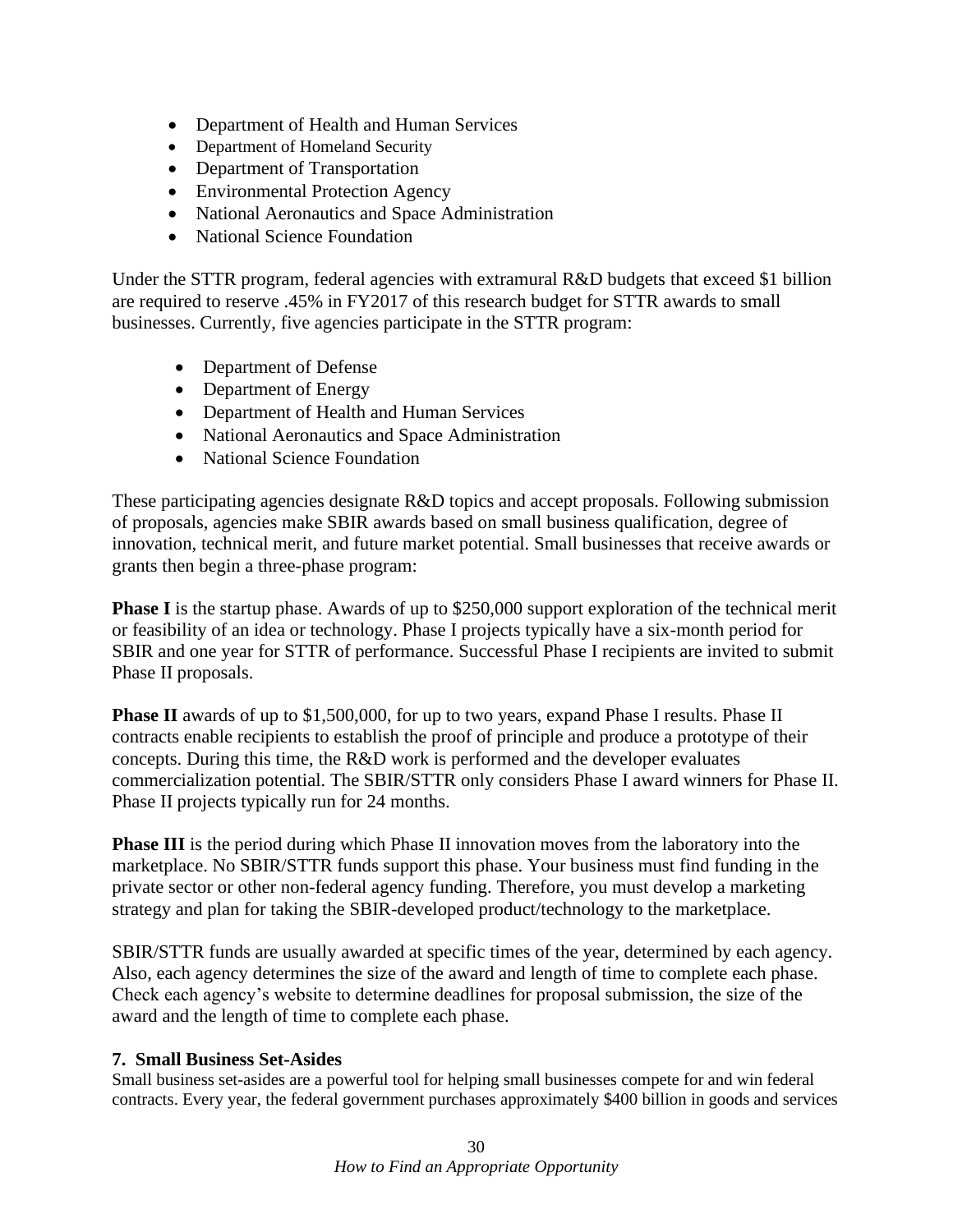from the private sector. When market research concludes that small businesses are available and able to perform the work or provide the products being procured by the government, those opportunities are "setaside" exclusively for small business concerns.

There are many different types of set-asides. Some are open to all small businesses; others are open only to small businesses with certain socioeconomic designations. In addition, there are sole source development opportunities under the 8(a) program and sole source conditional opportunities under the HUBZone, SDVOSB, and WOSB programs. Refer to Section II, *How to Define your Capabilities*, for more information.

The Small Business Administration has several special set-aside programs for minority-owned businesses, including the aforementioned 8(a) Program as well as for Women-Owned Small Businesses (WOSB) and Economically Disadvantaged Women-Owned Small Business (EDWOSB). The SBA website has great detail about the eligibility and criteria for these programs, and there is much material about changes in the law affecting these programs.

## **D. GENERAL SERVICES ADMINISTRATION (GSA) OPPORTUNITIES**

GSA is the federal government's business manager, buyer, real estate developer, telecommunications manager, and IT solutions provider. GSA offers businesses the opportunity to sell billions of dollars' worth of products and services to federal agencies through contract vehicles. GSA advertises locally and nationally. All GSA contracting opportunities over \$25,000 are advertised on beta.SAM.gov. GSA offers resources and means to pursue solicitations.

#### **1. Office of Small Business Utilization (OSBU)**

GSA's OSBU advocates for small, minority, veteran, HUB Zone, and women business owners. The office's mission is to promote increased access to GSA's nationwide procurement opportunities.

OSBU monitors and implements small business policies and manages a range of programs required by law. GSA's small business programs nurture entrepreneurial opportunities, open doors to new business horizons, and enhance technological capabilities.

OSBU's outreach activities make it possible for the small business community to meet key contracting experts and be counseled on the procurement process.

These activities include:

- Electronic commerce/electronic data interchange training sessions
- Interagency networking breakfasts
- Marketing strategies and techniques workshops
- Procurement conferences
- Procurement networking sessions
- Roundtables
- Trade missions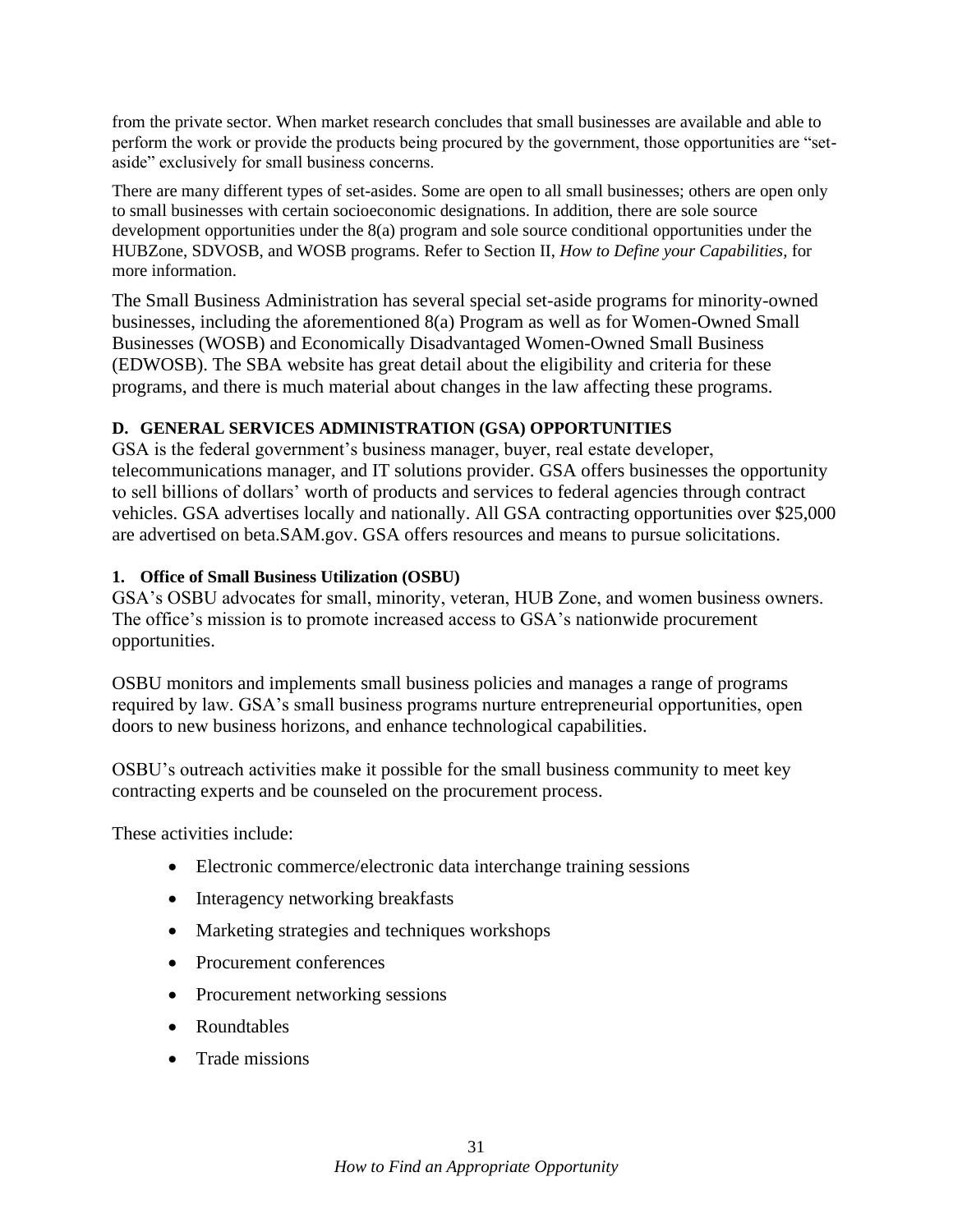The OSBU conducts monthly briefings (and sometimes nationwide telecasts) on "How to Obtain a GSA Schedules Contract." The [homepage](http://www.gsa.gov/smallbusiness) provides information on upcoming sessions. Additionally, the Regional Small Business Utilization Centers are staffed with specialists who provide current information, counseling services, and literature concerning the Schedules Program. Contact the center in your area for information on Schedules orientation sessions.

## **2. GSA Local Services**

The Mid-Atlantic OSBU is GSA's regional advocate for small, minority, veteran, servicedisabled veteran, HUB Zone, and women-owned businesses. This office is committed to providing access to federal business opportunities to small businesses and to working with the GSA's acquisition community to reach the goals that have been mandated by law. The office serves the business community in the following regions:

- Delaware
- Maryland
- Commonwealth of Pennsylvania
- Southern New Jersey
- Commonwealth of Virginia (excluding the cities of Alexandria and Falls Church, and Arlington, Fairfax, Loudoun, and Prince William counties, which are served by GSA's National Capital Region, located in Washington, D.C.)
- West Virginia
- National Capital Region, including Montgomery and Prince George's Counties

## **3. Registering on a GSA Schedule**

Getting on a GSA schedule involves negotiating labor rates within various categories. To become a GSA Schedule contractor, however, a vendor must first offer in response to the applicable GSA Schedule solicitation.

GSA awards contracts to responsible companies offering commercial items, at fair and reasonable prices, that fall within the generic descriptions in the GSA Schedule solicitations. In order to fully understand the process, GSA recommends that all vendors review information on its webpage, ["Getting Started with GSA Schedules."](http://www.gsa.gov/portal/content/202573) Within the site, prospective vendors can obtain valuable, decision-making information:

- Various features of the GSA Schedules Program
- How to submit an offer
- The evaluation and contract award process
- How to successfully market supplies and services
- Sources of information related to Schedule contract administration

GSA offers essential training for vendors looking to sell to the government and those already on contract with the government.

Featured training includes: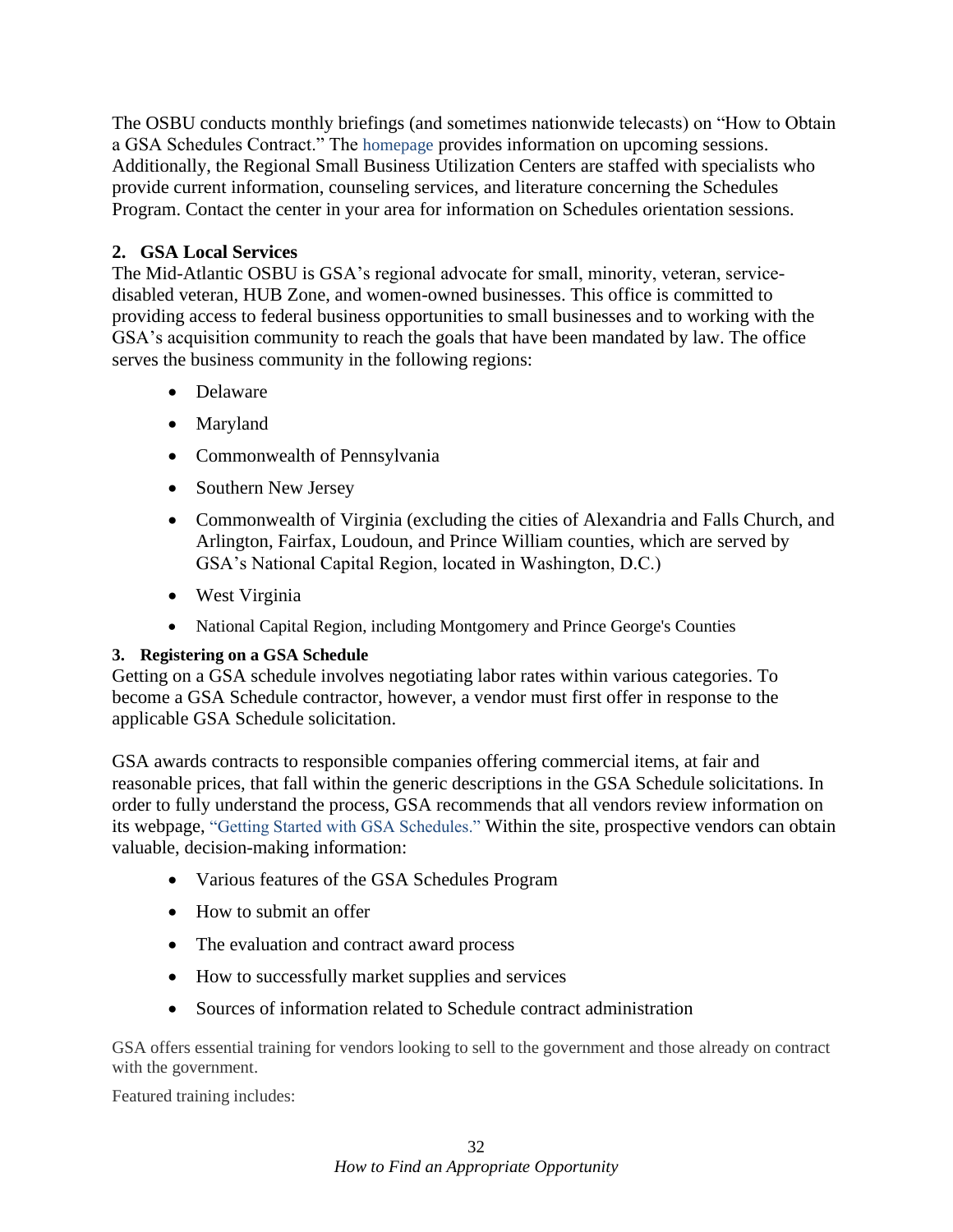- On-site Schedules contract training, targeted specifically to small business
- Scheduled webinars
- Web-based, self-learning modules found at the Vendor Support Center

For information on scheduled workshops in Maryland, please contact: [Vendor Support Center](mailto:vendor.support@gsa.gov) Phone: (877) 495-4849

## **Getting Started**

To start, identify the GSA Schedule solicitation that covers your supplies or services. This step may be accomplished in several ways. One is to review the GSA Schedule Solicitations link to determine the applicable GSA Schedule and corresponding solicitation number under which the supplies or services may be offered. Click on the appropriate Solicitation Number to link directly to the solicitation files in beta.SAM.gov. Download the solicitation and follow the instructions in the document. The GSA Schedule Solicitations page also identifies those Schedules that accept offers using eOffer, a web-based application that allows vendors to prepare and submit their GSA Schedule offers electronically. Also, investigate the GSA Contract Teaming Agreement (CTA) which is a great means for small businesses to participate in large contracts (*i.e.*, bundled solicitations) and generate revenue against their respective GSA schedules.

Another way is to search [Schedules e-Library](http://www.gsaelibrary.gsa.gov/ElibMain/ElibHome) by keyword to identify supplies or services covered by GSA Schedules. Click on the box, "Vendors: Click here to view the current solicitation on beta.SAM.gov." Download the solicitation and follow the instructions in the document.

You can also review the [Federal Supply Schedule Listing](http://www.gsaelibrary.gsa.gov/ElibMain/ScheduleList) in Schedules e-Library to determine the applicable GSA Schedule under which the supplies or services may be offered. Click on any Schedule number under the "Source" column to view descriptions of the generic categories of supplies or services under each Schedule. Click on the box, "Vendors: Click here to view the current solicitation on beta.SAM.gov." Download the solicitation and follow the instructions in the document. Finally, you can visit beta.SAM.gov to obtain a copy of the GSA Schedule solicitation.

Other helpful hints to assist vendors in obtaining a GSA Schedule contract:

- Register in the [SAM](https://www.sam.gov/SAM/)
- Obtain an Open Ratings, Inc. reference check (see Past Performance Evaluation form in the solicitation) and make sure your company is financially sound
- Complete all information in the solicitation and be ready to negotiate your company's best offer.

## **E. AGREEMENTS**

Outside of the regular procurement process, there are other mechanisms to partner with a federal agency and to access technologies and facility resources.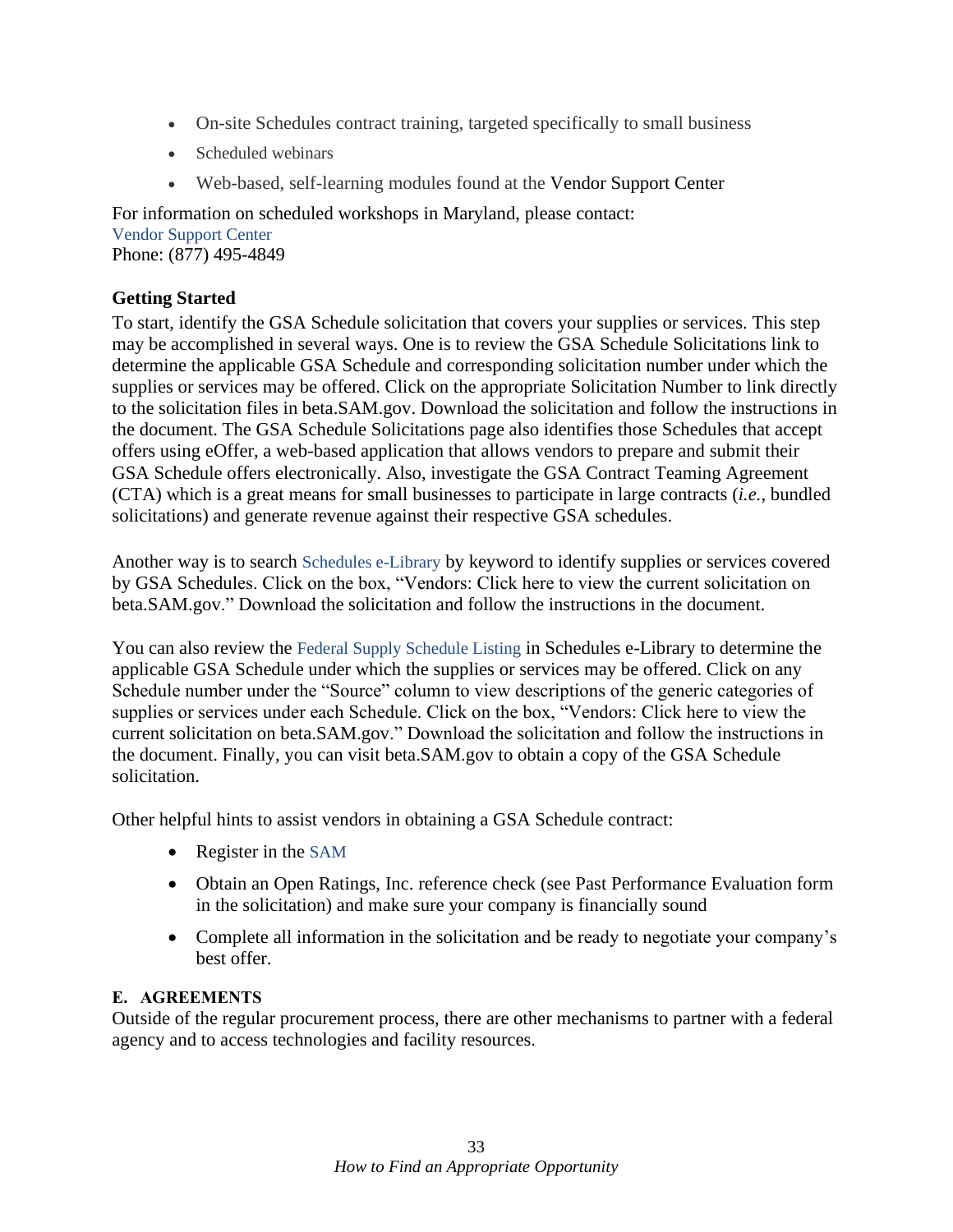#### **1. Teaming Agreements**

Teaming agreements are established when two or more companies form a partnership or joint venture to act as a potential prime contractor; or a potential prime contractor agrees with one or more other companies to have them act as its subcontractor under a specified government contract or acquisition program.

Subcontracting or teaming with a prime contractor can be a profitable experience as well as a growth opportunity for your business. If, after assessing the capabilities and capacity of your business you conclude that you are not ready to bid competitively for prime contracts, consider the opportunities available through subcontracting.

The many benefits of teaming or subcontracting include:

- Increasing annual revenue
- Working on large government procurements
- Increasing working capital
- Gaining experience and past performance
- Expanding and/or diversifying products
- Networking to develop strong business relationships
- Realizing advancements in management and technical skills
- Increasing contract awards.

You can search for federal teaming arrangements on the beta.SAM.gov website. Small businesses seeking federal procurements can search, monitor and retrieve opportunities solicited by the entire federal government through beta.SAM.gov. The Small Business Administration's SUB-Net is another site where small businesses can search for procurement opportunities through teaming arrangements. Prime contractors post teaming solicitations, opportunities and Notice of Sources Sought on the [SUB-Net site.](https://eweb1.sba.gov/subnet/client/dsp_Landing.cfm) The [SAM](http://www.sam.gov/) is also an excellent resource to search for teaming partners.

The Office of Small and Disadvantaged Business Utilization (OSDBU) or small business specialists located in each federal agency has information about how to market your company and to find teaming arrangements. Find the listing of all the OSDBUs [here](http://www.osdbu.gov/).

The SBA maintains a list of subcontracting opportunity contacts. The information is obtained through the names and addresses from the listing of subcontracting plans that are submitted to the government when a large business receives a federal contract over \$650,000. For more information about subcontracting contacts, visit the [subcontracting opportunities page](https://www.sba.gov/document/support--directory-federal-government-prime-contractors-subcontracting-plans).

## **2. Collaborative Research and Development Agreements (CRADA)**

A CRADA is not an acquisition instrument (such as grants, contracts, and cooperative agreements), but is an agreement between a federal laboratory and a non-federal party to perform collaborative research and development in any area that is consistent with the federal laboratory's mission. CRADAs are the most frequently used mechanism for formalizing interactions and partnerships between private industry and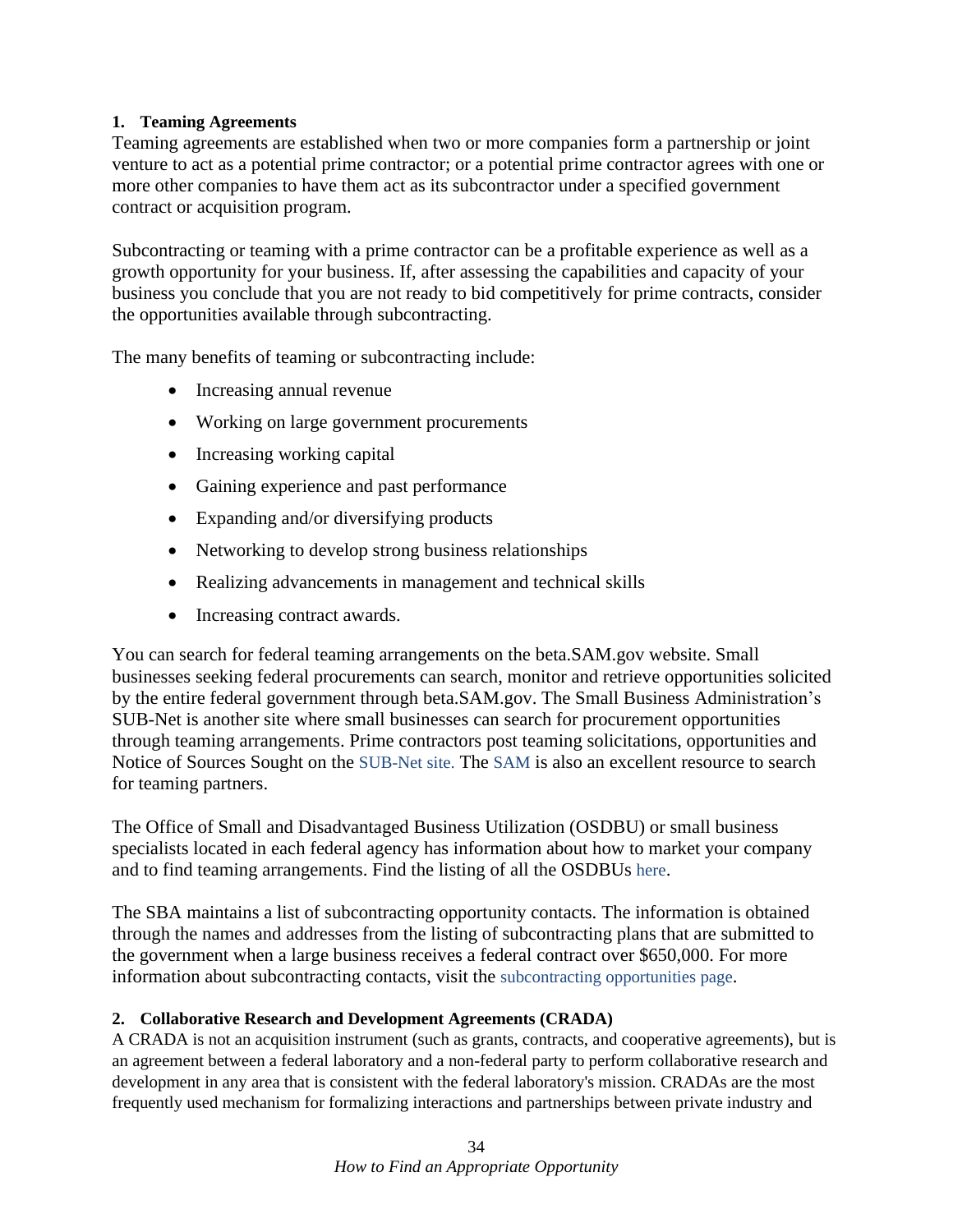federal laboratories and the only mechanism for receiving funds from non-federal sources for collaborative work.

CRADA is an excellent technology transfer tool. It can:

- Provide incentives that help speed the commercialization of federally developed technology
- Protect any proprietary information brought to the CRADA effort by the partner
- Allow all parties to the CRADA to keep research results emerging from the CRADA confidential and free from disclosure through the Freedom of Information Act for up to 5 years
- Allow the government and the partner to share patents and patent licenses
- Permit one partner to retain exclusive rights to a patent or patent license.

A CRADA is an agreement exempt from FAR and DFAR. Although locally reviewed and approved, agency level oversight is possible. Under a CRADA agreement, for the purposes of joint research, the government may engage in development, engineering, and testing but not the manufacture a product. A federal laboratory may provide personnel, services, facilities, and equipment, but no funds, to the joint R&D effort. A non-federal party may provide funds, in addition to personnel, services, facilities, and equipment to the joint R&D effort. These agreements are usually made for five years but have sometimes been approved for 20 years and are terminable at will. They can be used as a precursor to other agreements. These agreements cannot be used to circumvent the procurement code or to allow competition with private sector organizations.

Any proprietary information provided to a federal employee is protected from disclosure provided that the disclosing party clearly indicates what is proprietary. This federal law only addresses federal employees. Proprietary information in a CRADA – *e.g.*, trade secrets, commercial or financial information that is obtained in the conduct of research or as a result of activities addressed in the Technology Transfer Act, originating from a nonfederal party participating in a CRADA – can never be disclosed unless the information becomes public knowledge.

Data (subject data) developed as a result of the research conducted under a CRADA is proprietary for five years from the time derived unless both parties agree to publish or disclose the subject data.

Remember, the rules that govern a CRADA are as follows:

- There must be one or more federal parties
- There must be one or more nonfederal parties
- Resources under the CRADA must be used for research and development
- Funds can flow to the federal party but not from the federal party
- Research and development conducted under the CRADA must be consistent with the mission of the federal laboratory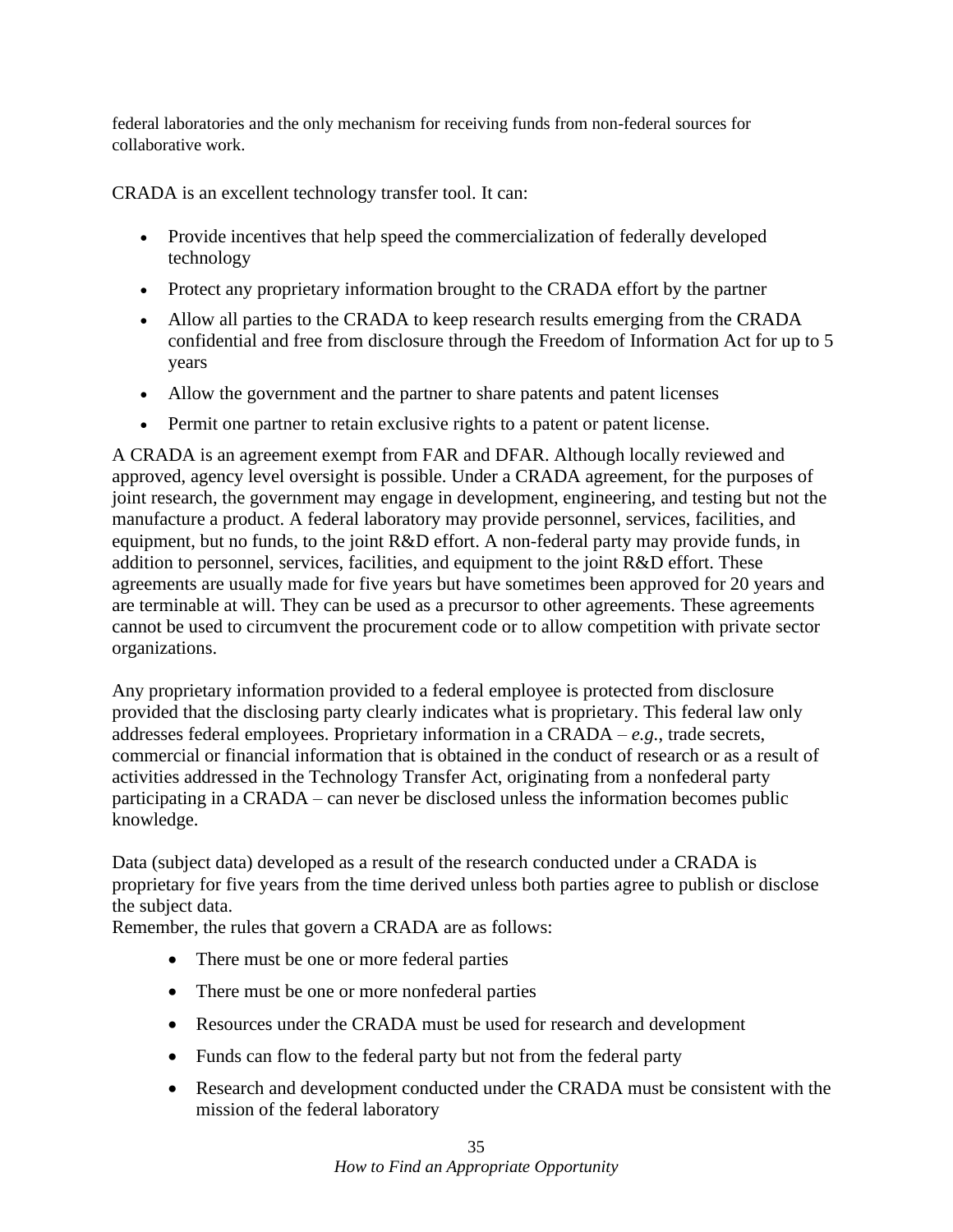- Preference is given to small businesses
- Preference is given to businesses that agree to manufacture CRADA inventions substantially in the United States
- Foreign partners are allowed to enter CRADAs on condition that the partner's country allows U.S. entities to enter into  $R \& D$  agreements and that the foreign partner is not part of the foreign government (in which case the partnership is covered by an International Agreement)
- CRADAs with foreign partners must be approved by the Office of the U.S. Trade Representative in the Department of Commerce
- Export Administration Regulations further restrict CRADAs by controlling materials that can be shipped to a foreign government, regardless of the status of the foreign partner
- Intellectual property rights in existence prior to collaboration are retained by the owner of those rights, while any rights to intellectual property newly created under the CRADA (called subject inventions) are negotiated on a case-by-case basis.

## **3. Patent License Agreements (PLA)**

A PLA is an agreement between a federal laboratory and a non-federal organization. The PLA agreement allows a nonfederal organization to enter into an agreement (exclusive, partially exclusive, or nonexclusive license) for the use of federal government-owned or assigned patent applications, patents, or other intellectual property (*e.g.*, software, copyrights, *etc*.).

A PLA offers you access to intellectual property already developed by a federal laboratory. This access will save you the expense and time doing the developmental research yourself. This approach frees your resources so they can be used to apply the federal government's intellectual property for your own commercial purposes.

The terms of the license follow commercial practice and can include initial payments, progress payments, running royalties, minimum royalties and pass-through royalties on sublicense income. Performance milestones are often required. Federal patent licenses are often limited to specific fields of protection.

In regard to royalties, your company should be prepared to negotiate the royalty rate; however, some agencies have standard royalty provisions. For example, U.S. Army Medical Research and Materiel Command (USAMRMC) provides that the inventor receives the first \$2,000 and 20 percent thereafter up to \$150,000/year of any royalties/payments resulting from commercial licensure.

The USAMRMC laboratory receives the residual income, which can be used by the Commander to do any of the following:

- Reward laboratory employees, including inventors of technology regardless of whether it has commercial application
- Fund research projects within the institute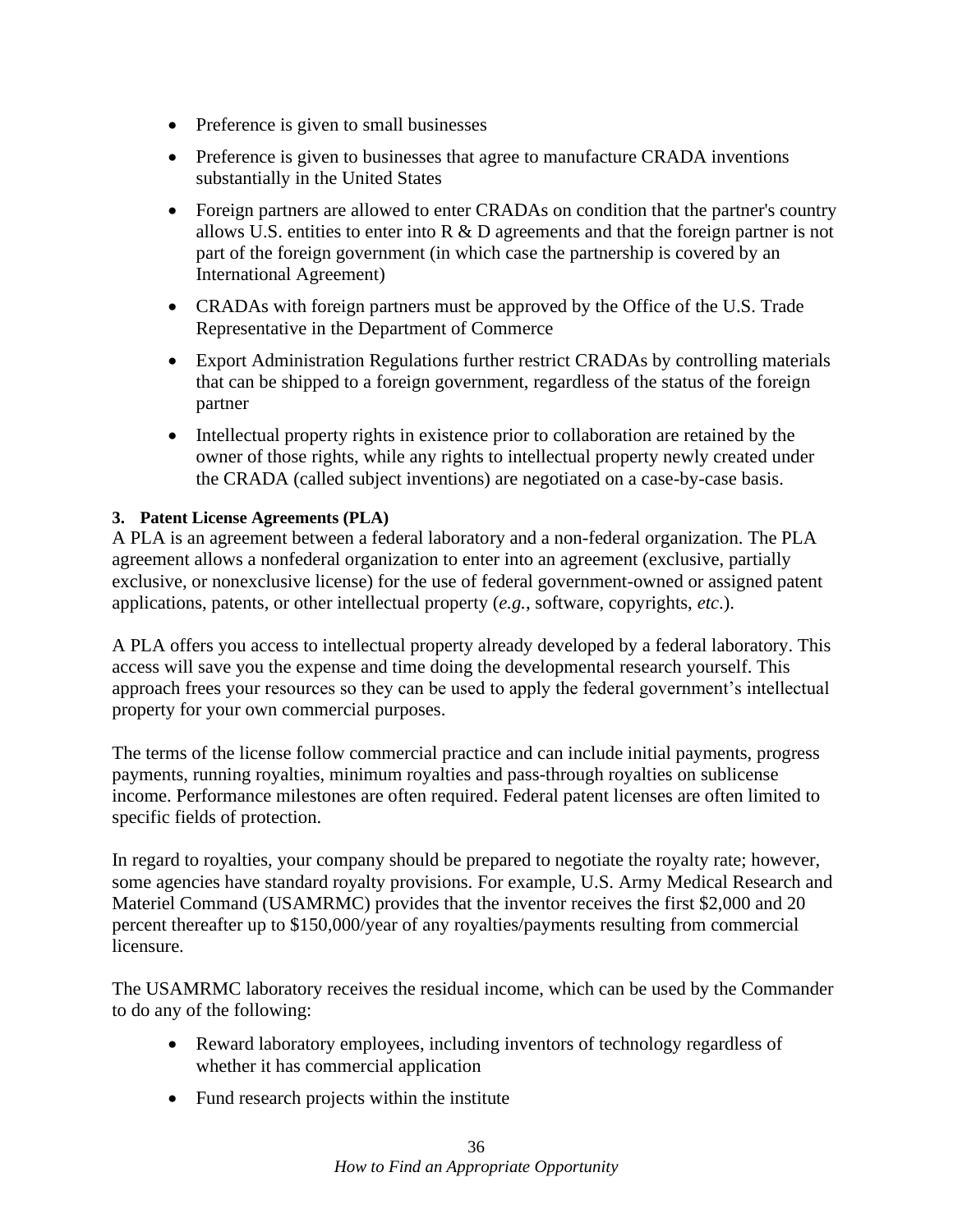- Further scientific exchange among laboratories
- Educate and train laboratory employees
- Pay the expenses incidental to the administration and licensing of inventions
- Support technology transfer marketing activities

Occasionally, federal laboratories will protect the federal patent in foreign jurisdictions, but this is most often accomplished by the licensee. Locally reviewed and approved, the funds received from a patent license agreement are shared with the inventor and the laboratory where the invention was made.

## **4. Test Service Agreements (TSA)**

A TSA is a technology transfer mechanism that enables federal laboratories to perform work for hire. Title 10 U.S. Code 2539(b) authorizes federal laboratory directors and commanders to make testing services available to private industry. Under a TSA, a federal laboratory performs a test or technical service for a fee. The fee must cover all direct and indirect costs. Materials, processes, equipment, models, devices, computer software, *etc*., may all be tested.

Unlike a CRADA, the TSA is not a joint R&D effort. All inventions and data belong to the TSA partner; for some companies, this type of agreement may be more appealing than the CRADA. TSAs must involve some unique government capability and no "undue competition" with the private sector. A simple statement in a cover letter, written by the recipient of the services, serves as a certification that the conditions are met. A TSA requires minimal effort to execute and can be enacted in a reasonably short time. Because a TSA is an abbreviated agreement it typically consists of several pages and a cover letter.

## **5. Material Transfer Agreements (MTA)**

MTA is utilized when any proprietary material is exchanged, and when the receiving party intends to use it for his/her own research purposes. Neither rights in intellectual property nor rights for commercial purposes may be granted under this agreement. MTAs define the terms and conditions under which the recipients of materials, provided by either the government or the other party, may use the materials. Included in the MTA are the requirements that the materials be used for research purposes only and that the materials cannot be used in human testing. Federal agencies require that all materials received by their scientists originating from humans be collected under 45 CFR 46, Protection of Human Subjects.

#### **6. Grants**

A grant is a legal instrument used to enter into a relationship, the principal purpose of which is to transfer a thing of value to the recipient to carry out a public purpose of support or stimulation authorized by a law of the United States, rather than to acquire property or services for the Department of Defense's direct benefit or use. Further, it is a relationship in which substantial involvement is not expected between the Department of Defense and the recipient when carrying out the activity contemplated by the grant.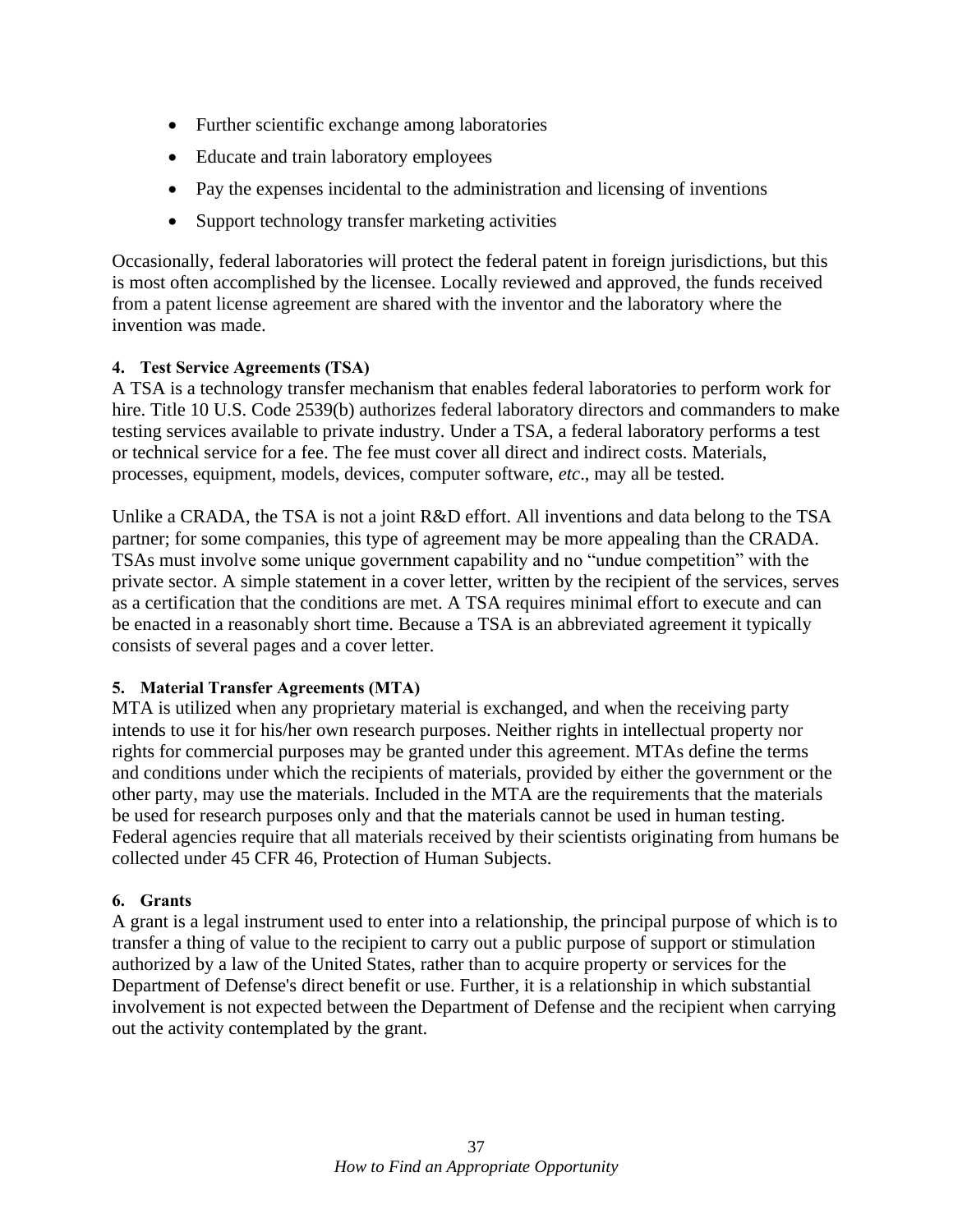#### **7. Cooperative Agreements**

A cooperative agreement is a legal instrument used to enter into the same kind of relationship as a grant except that substantial involvement is expected between the Department of Defense and the recipient when carrying out the activity contemplated by the cooperative agreement. The term does not include "cooperative research and development agreements" as defined in 15 U.S.C. §3710a.

#### **F. CONTRACT VEHICLES**

Federal agencies use a number of contract vehicles to procure goods and services in a quicker manner than the usual government procurement process. These contracts often provide goods and services across many federal agencies. Agencies may utilize the GSA's Multiple Awards Schedule Contracts (also known as the GSA or Federal Supply Schedule), Government Wide Acquisition Contracts, or Multi-Agency Contracts.

The GSA describes these three contract vehicles as:

**GSA Multiple Award Schedule (MAS)** contracts, also referred to as GSA Schedule and Federal Supply Schedule contracts, are indefinite delivery, indefinite quantity (IDIQ) contracts that are available for use by federal agencies worldwide. Under the MAS Program, GSA enters into government wide contracts with commercial firms to provide over 11 million commercial supplies and services. Agencies place orders directly with MAS contractors.

**Government Wide Acquisition Contracts (GWACs)** are pre-competed task order or delivery order contracts for information technology established by one agency for government wide use. Each GWAC is operated by an executive agent designated by the Office of Management and Budget (OMB) pursuant to section 5112(e) of the Clinger-Cohen Act. Through this vehicle, the federal government can buy cost-effective, innovative solutions for information technology. It provides access to IT solutions such as systems design, software engineering, information assurance, and enterprise architecture solutions. The three GWACs are GSA, NIH Information Technology Acquisition and Assessment Center (NITAAC) and NASA's Solutions for Enterprise-Wide Procurement (SEWP). See below for more details.

**Multi-Agency Contracts (MACs)** are task order or delivery order contracts established by one agency for use by government agencies to obtain a variety of supplies and services.

The **[Interagency Contract Directory \(ICD\)](http://contractdirectory.gov/contractdirectory)** is a central repository of Indefinite Delivery Vehicles (IDV) awarded by the federal agencies where the IDV is available for use at both the intraagency and interagency levels. IDVs include Government-Wide Acquisition Contracts (GWAC), Multi-Agency Contracts, Other Indefinite Delivery Contracts (IDC), Federal Supply Schedules (FSS), Basic Ordering Agreements (BOA), and Blanket Purchase Agreements (BPA).

The following information is about various schedules, GWACs and MACs that are offered by federal agencies.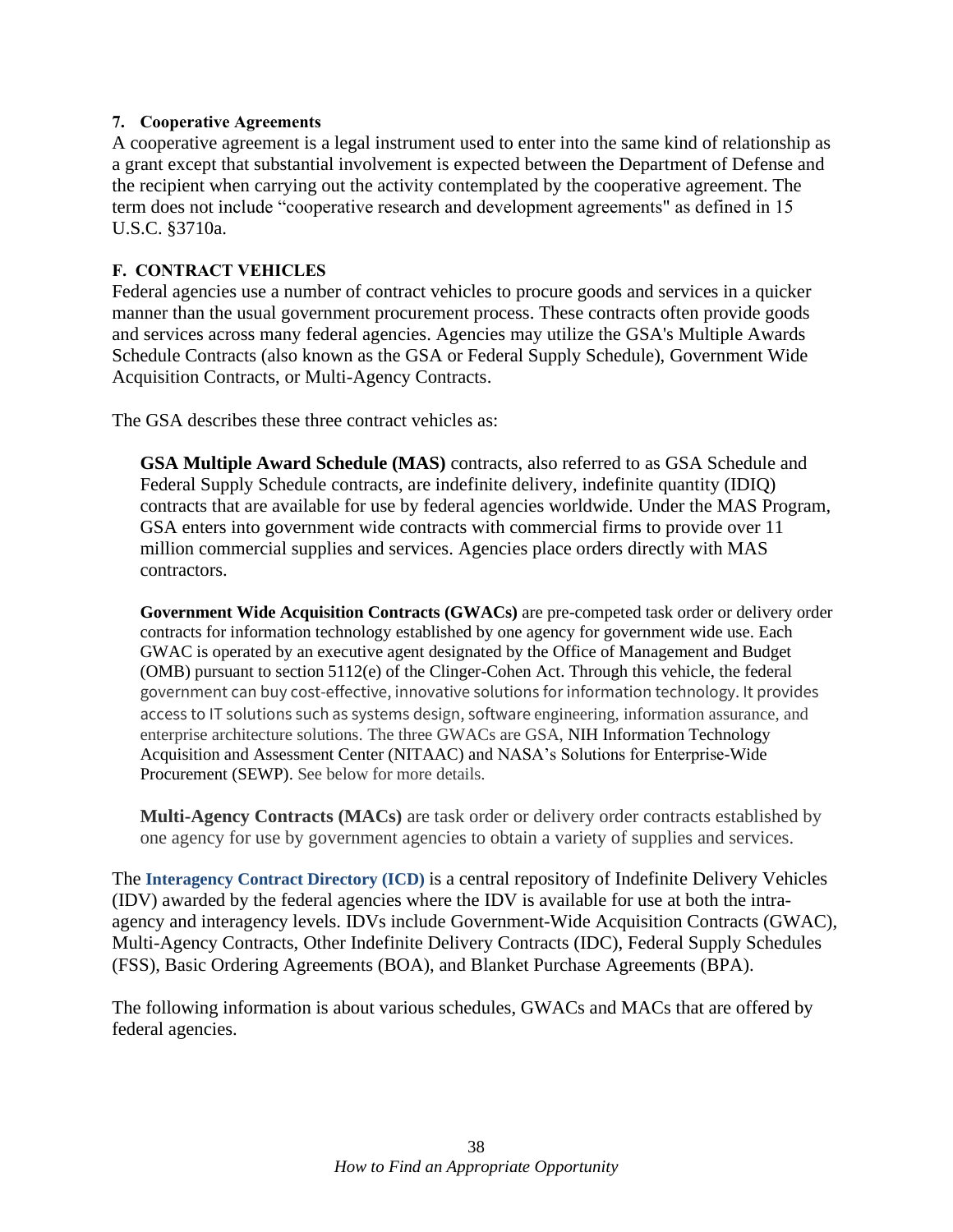## **1. [Air Force Network-Centric Solutions \(NETCENTS\)](http://www.netcents.af.mil/contracts)**

The Air Force's NETCENTS and NETCENTS-2 contract vehicles provide the Air Force, the Department of Defense, and other federal agencies a primary source of networking equipment/product supply and a means of system engineering, installation, integration, operations, and maintenance for a family of Department of Defense adopted commercially standardized networking solutions. The NETCENTS contract includes Network-Centric Information Technology, Networking, Telephony and Security (NCITNTS) Voice, Video and Data Communications including Commercial-off-the-Shelf products, system solutions and systems hardware and software.

#### **2. [U.S. Army Computer Hardware, Enterprise Software and Solutions \(CHESS\)](https://www.eis.army.mil/programs/chess)**

The CHESS program is the Army's primary source to support the Warfighters's information needs. CHESS manages a variety of vehicles, including ITES-2S, for IT hardware, software, and services.

#### **3. [Defense Information Systems Agency \(DISA\)](https://storefront.disa.mil/kinetic/disa/service-catalog#/forms/contracting)**

DISA provides an extensive list of information technology contracts across the Department of Defense. These contracts focus on a wide range of services and commodities across the United States and theatres that the Department of Defense operates in. The full listing includes extensive contract, contact and prime contractor information.

## **4. [Enterprise Acquisition Gateway for Leading Edge Solutions II \(EAGLE II\)](https://www.dhs.gov/eagle-ii-it-solutions)**

The Department of Homeland Security's Enterprise Acquisition Gateway for Leading Edge Solutions series of contracts focus on information technology services and commodities procurement for both the department and all other departments.

#### **5. [GSA Networx](http://www.gsa.gov/networx)**

GSA Networx is a contract vehicle that provides telecommunications services and products across many federal agencies. The vehicle consists of two contracts, Networx Universal and Networx Enterprise, which provide a broad range of services, coverage, and solutions.

#### **6. [GSA Schedules](http://www.gsa.gov/portal/category/100611)**

Also known as Multiple Award Schedules (MAS), GSA manages a vast number of long-term government wide contracts with commercial firms that provide agencies access to over 11 million commercial supplies and services at volume-discounted prices. A listing of schedules and a guide to getting onto the schedules can be found at the GSA's website.

#### **7. [MAS Information Technology](https://www.gsa.gov/technology/technology-purchasing-programs/mas-information-technology)**

The GSA's MAS IT Schedule grants agencies access to commercial experts who can address the needs of government IT through 20 special item numbers (SINS) that cover the most generalpurpose commercial IT hardware, software, and services. A list of the SINS and a description of each can be found at the GSA's MAS IT Schedule website.

#### **8. [NIH Information Technology Acquisition and Assessment Center \(NITAAC\)](https://nitaac.nih.gov/)**

A GWAC**,** the NITAAC program manages IT solutions, services, products and imaging to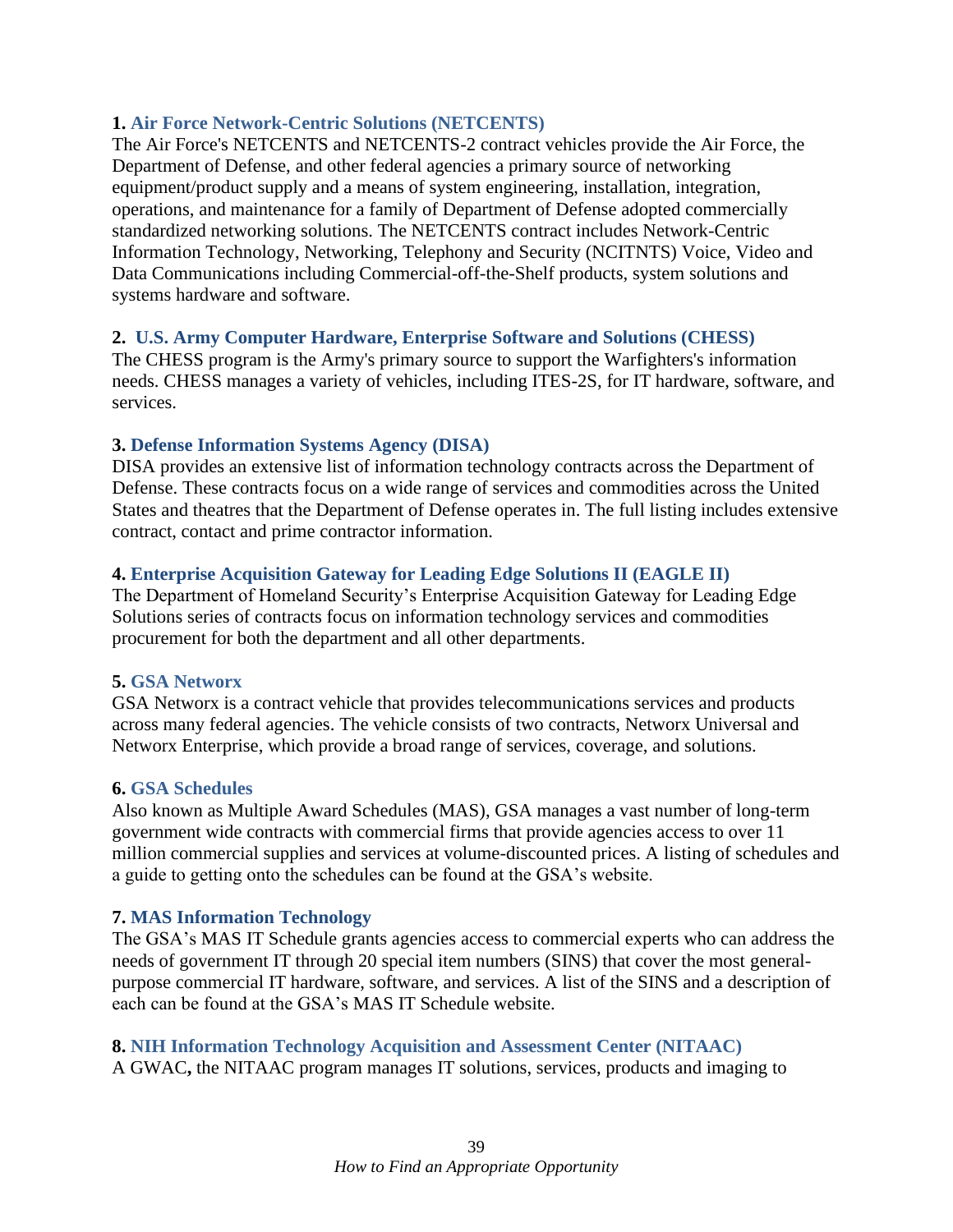multiple federal agencies. NITAAC operates three major contracts: CIO-SP2i (services/solutions), ECSII (products), and IW2nd (imaging).

## **9. [NSA Set-Aside for Small Business \(NSETS\)](http://www.nsa.gov/business/programs/nsets.shtml)**

The NSA's NSETS contract allows the NSA to competitively acquire agency requirements for business, engineering, information technology, operations support, and training services from teams of highly qualified small businesses.

## **10. [NASA's Solutions for Enterprise-Wide Procurement \(SEWP\)](http://www.sewp.nasa.gov/)**

A GWAC, NASA's SEWP contract vehicle provides the latest in IT products for all federal agencies through 146 prime pre-competed contract holders, including 120 small businesses. The contract calls for UNIX-, Linux-, and Windows-based desktops and servers, along with peripherals, network equipment, storage devices, security tools, software, and other IT products and product-based services.

## **11. [Professional Services Schedule \(PSS\)](https://www.gsa.gov/buying-selling/products-services/professional-services)**

Business consulting solutions include a full range of management and consulting services that can improve a federal agency's performance, and help customers meet their mission goals. Business services range from consulting, facilitation, quality assurance, analysis, strategy formulation, advisory and assistance, research, and training to acquisition and program support.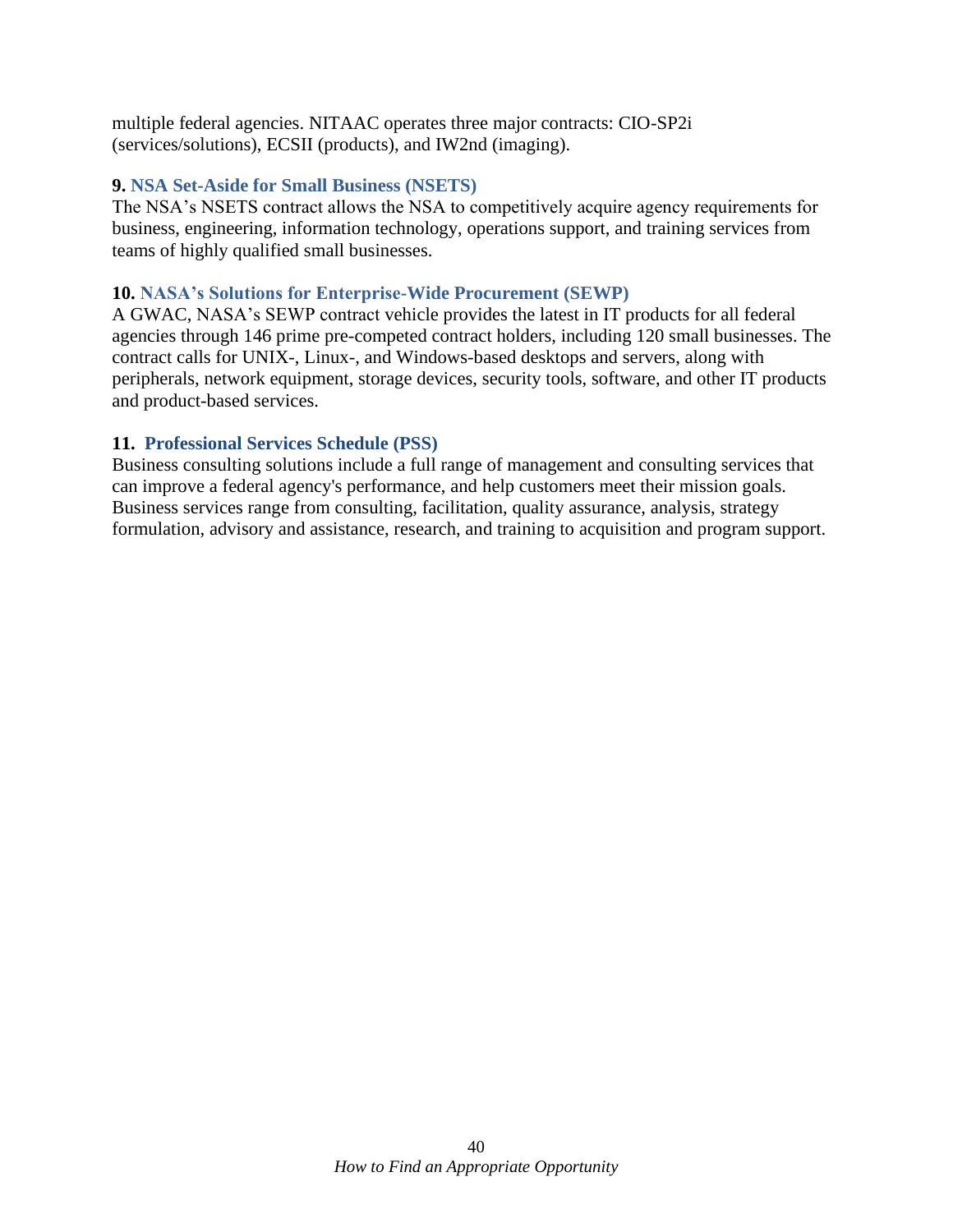## **VII. HOW TO PREPARE A PROPOSAL**

Solicitations consist of standardized forms that must be completed, as well as an explanation of your plan for solving the stated problem and meeting the requirements. Your proposal must include all requested, relevant and supporting documentation. In addition, your proposal must be easy to understand, concise and complete.

## **A. WHAT YOU WILL FIND IN A REQUEST FOR PROPOSAL (RFP)**

Most solicitations will be in the form of an RFP. Most RFPs are available in an electronic format and can be downloaded. Although there are standard sections in any RFP, the most important are: Section  $C$  – the statement of work; Section  $L$  – proposal preparation instructions; and Section M – the evaluation criteria. Be sure to analyze these sections carefully. The standard sections of an RFP are:

**Section A - Solicitation/Contract Form:** Identifies the title of the procurement, procurement number, point of contact (POC), how to acknowledge amendments and how to indicate "No Response" if you decide not to bid. Section A often appears as a one-page form.

**Section B - Supplies or Services and Prices/Cost:** Provides a listing of all supplies, data and services to be acquired. This section also provides pricing information, identifies the type of contract, identifies Contract Line Item Numbers, (CLINs), and Subline Items Numbers (SLINs) that identify billable items, describes period of performance, identifies option periods, if any, and provides cost and pricing guidelines.

**Section C - Description/Specification/Statement of Work:** Describes what the government wants you to do or supply. Outside of your pricing, most of your proposal will be responding to this section, telling them how you will deliver what they need. Sometimes this section is contained in a separate appendix, and is frequently associated with other appendices in Section J with other details to enable the bidder to understand the nature and scope of the tasks requested in Section C.

**Section D - Packaging and Marking:** Defines how all contract deliverables such as reports and material will be packaged and shipped. This information is important as these instructions may affect costs and raise logistics issues.

**Section E - Inspection and Acceptance:** Describes the process by which the government will officially accept deliverables and what to do if the work is not accepted. This process can also affect costs and identifies tasks you must be prepared to undertake.

**Section F - Deliveries or Performance:** Defines how the Government Contracting Officer will control the work performed and how you will deliver certain contract items by describing the time, place and method for delivering the procured line items, SLIN items and services.

**Section G - Contract Administration Data:** Describes how the Government Contracting Officer and your firm will interact and how information will be exchanged in administration of the contract to ensure both performance and prompt payment.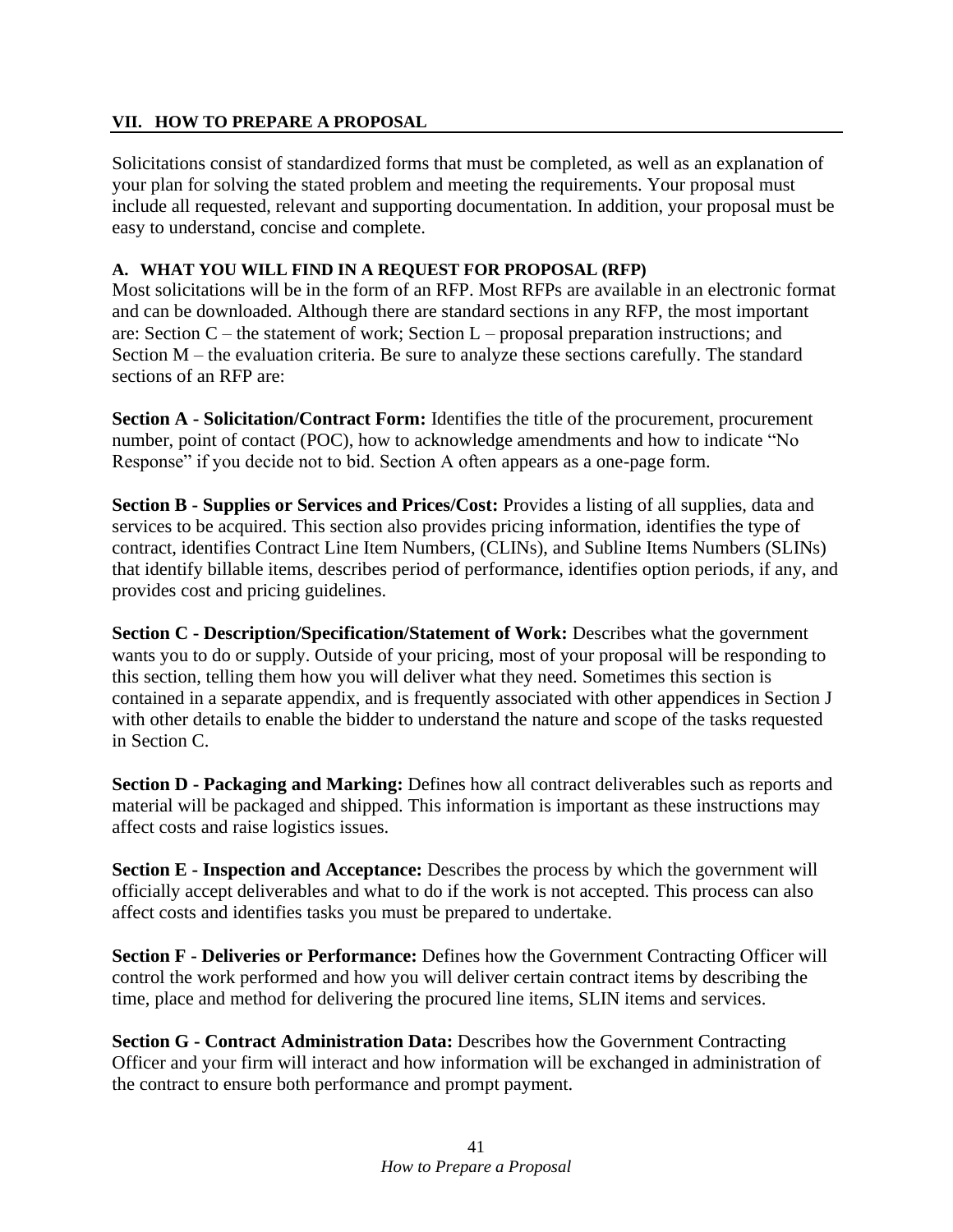**Section H - Special Contract Requirements:** Contains a range of special contract requirements important to this particular procurement, such as procedures for managing changes to the original terms of the contract, government furnished equipment (GFE) requirements, and government furnished property (GFP) requirements.

**Section I - Contract Clauses:** Identifies the contract clauses incorporated by reference in the RFP. These clauses will be incorporated into the contract. Although this section does not require a separate response, its terms will be binding. The appropriate regulation clauses from the FAR and DFARS will be selected and inserted into this section.

**Section J - List of Attachments:** Lists the appendices to the RFP. These attachments can cover a wide swath of subjects ranging from technical specifications through lists of GFE, and it is generally used to provide data you need in order to respond to the Statement of Work. The list of attachments will include a title, date, and number of pages for each.

Documents that may be identified in Section J include:

- Specification
- Statement of Work
- Statement of Objectives
- Training Systems Requirements Document
- Training System Functional Description
- List of Addressees for Contracts Data Requirements List (CDRL) Exhibits
- DD Form 254, Contract Security Classification Specification

For further information, refer to the DOD website's *[Doing Business with the DOD](https://business.defense.gov/Small-Business/Marketing-to-DoD/)*.

**Section K - Representations, Certifications and Other Statements of Offeror:** Contains information that you must certify to bid on this contract, such as certification that you have acted according to procurement integrity regulations, your taxpayer identification, the status of personnel, ownership of your firm, type of business organization, authorized negotiators that your facilities are not segregated, that you comply with affirmative action guidelines, whether you qualify as a small business, disadvantaged business, and/or women-owned business, *etc*.

**Section L - Instructions, Conditions, and Notices to Offerors or Respondents:** Section provides instructions for preparing your proposal. These instructions may include any formatting requirements, how the material should be organized or outlined, how to submit questions regarding the RFP or procurement, how the proposal is to be delivered, and sometimes notices, conditions, or other instructions.

For example, the instructions may specify further organization of proposal or response parts, such as:

• Administrative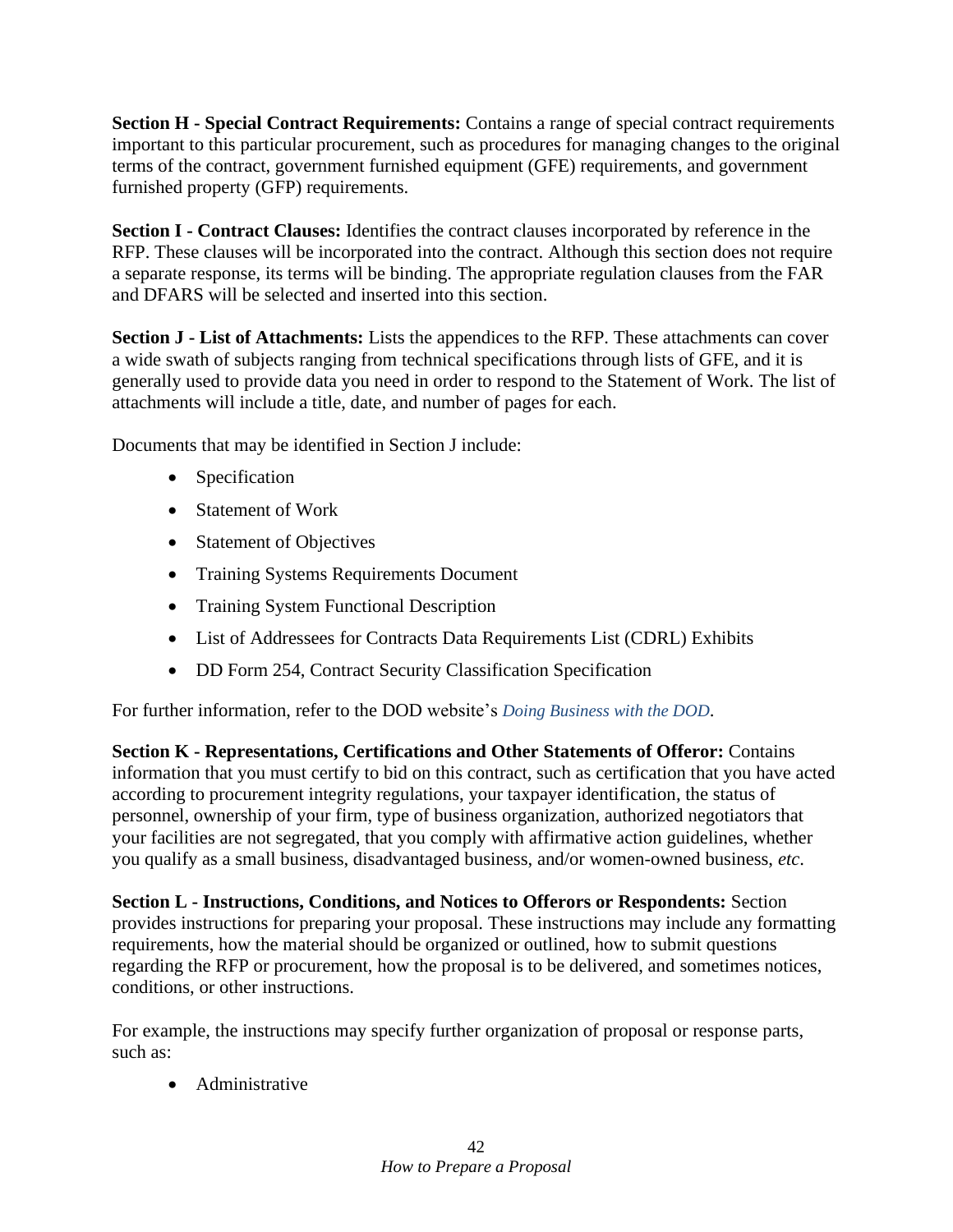- Management
- Technical
- Logistics
- Past performance
- Cost or pricing data [\(FAR 15.408\)](https://www.acquisition.gov/far/15.408), or information other than cost or pricing data

**Section M - Evaluation Factors for Award:** Defines the factors, sub-factors, and elements that the government uses to "grade" the proposal. The government grades proposals and then considers cost to determine who wins the award and gets the contract.

## **B. RESPONDING TO A SOLICITATION**

Your response to a government solicitation to provide the products or services is called an "offer." There are two types of offers: bids and proposals. Bids are used in sealed bidding purchases, while proposals involve awards to be made following negotiations. The published solicitation will indicate whether it is a bid or proposal.

Bids and proposals always should be prepared with the utmost care. Contracts awarded on erroneous offers may result in serious financial loss or other difficulty for the bidder. Before preparing an offer, you should carefully study the specifications to ensure that your company can meet all the requirements. Particular attention should be given to the instructions to offerors, and to the conditions of purchase, delivery and payment. When determining the amount of the offer, you should be especially careful to include all costs of material, labor, overhead, packaging, and transportation. Also, you should be sure to comply with such important provisions of the solicitation as submitting the required number of copies, mailing the offer in sufficient time to reach the purchasing office before the closing date, and properly tagging, marking, and mailing any required samples well in advance of the closing date.

If you want to change or withdraw a bid, you may send a letter to the purchasing office. However, the notification must reach the office prior to the time set for the bid opening. When preparing a proposal on a negotiated procurement, the same care should be taken as with a sealed bid. However, because the negotiated purchase procedure is more flexible than the sealed bid procedure, there is greater opportunity to seek modification of specifications, conditions of purchase, or delivery and payment. If the contracting officer decides to negotiate on your company's proposal a complete cost analysis may be required. Therefore, your company should be prepared to support the quotation with facts and figures.

## **C. ORGANIZING YOUR PROPOSAL**

Your proposal must demonstrate that:

- You understand the agency's need
- You understand the product or service requirements
- Your proposed solution meets (or exceeds) the requirements, is appropriate to the problem, is viable, is without great risk of failure, and is reasonably priced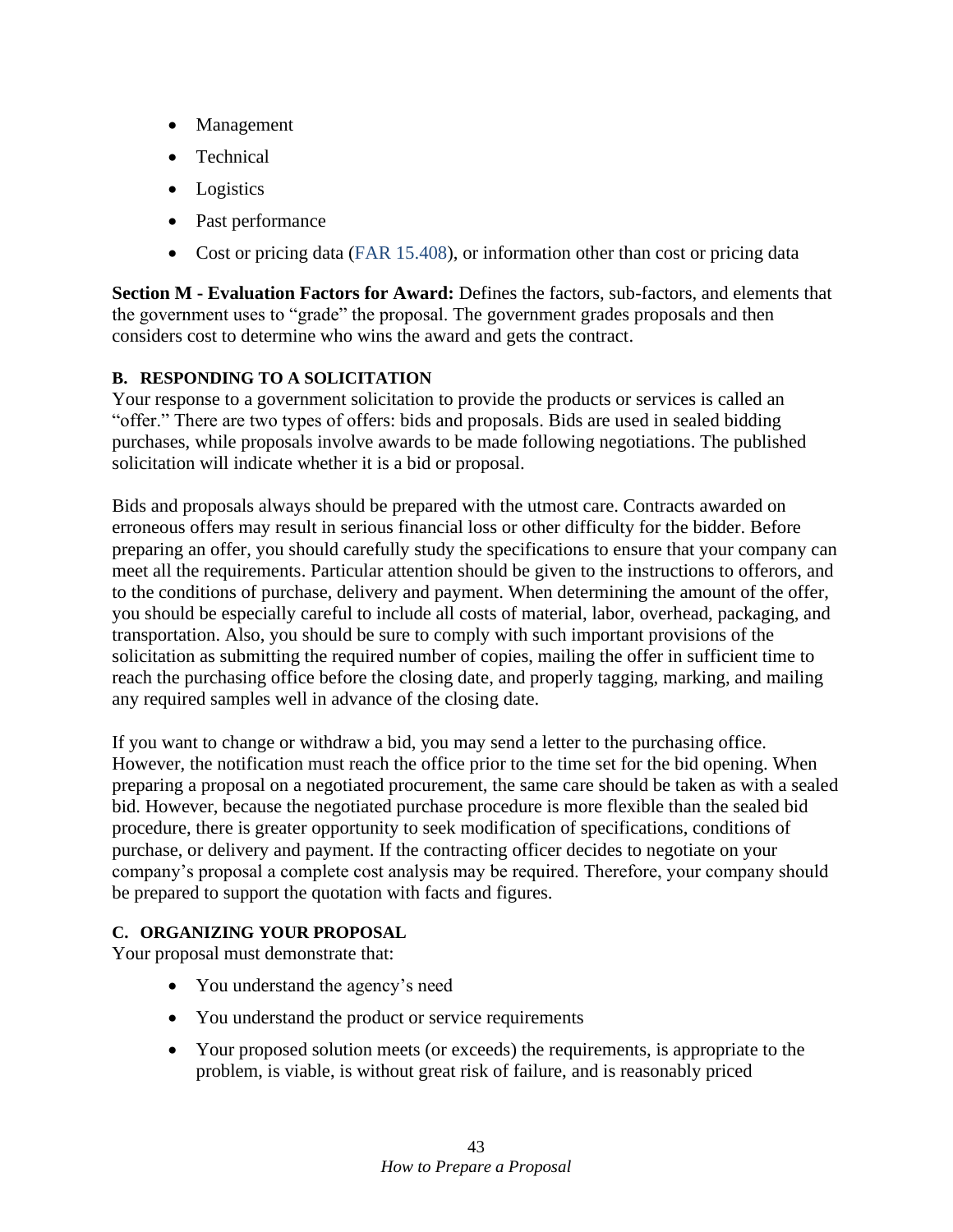In addition, you may be asked to include:

- Relevant product samples
- Resumes of key personnel
- Management plans
- Other documents that demonstrate your company's capability to fulfill the requirements

These requirements illustrate why it is important that you have a capabilities statement completed!

Most proposals are divided into three sections: (1) technical, (2) price, and (3) past experience. The technical proposal will consist of how you will respond to the scope of work. The price proposal includes your estimated cost, the number of employees who will perform the work, and the time it will take to complete the project. The past experience section includes a list of pertinent projects, contacts and clients.

You may include any documentation you think strengthens your proposal; all supporting documentation that is requested in the RFP must be submitted to be considered for the contract award.

Regardless of the type of offer you are preparing, there are certain guidelines that you should follow. Make sure:

- The products and services you are offering fulfill the needs (meet the requirements, as stated in the solicitation)
- You complete and submit all the appropriate standardized forms
- Your offer is clear, concise, and understandable
- Your pricing makes sense for you and the government

Also, if there is a page limit, be certain not to exceed it. (Sometimes attachments like résumés are not included in the limit.) Remember, the contract is awarded to the vendor whose proposal achieves the highest "score" in the evaluation. The award decision is fully documented to withstand public scrutiny and a possible formal, legal protest from a losing vendor.

It is also important, both in the technical proposal and in the past experience section, that you stress certain "win" themes, such as your firm has:

- Experience supporting the requesting agency or similar work
- Successfully performed on a project of similar work scope and complexity
- Credentialed staff or has access to required personnel that can be directed to this project
- Work facilities in close proximity to project work site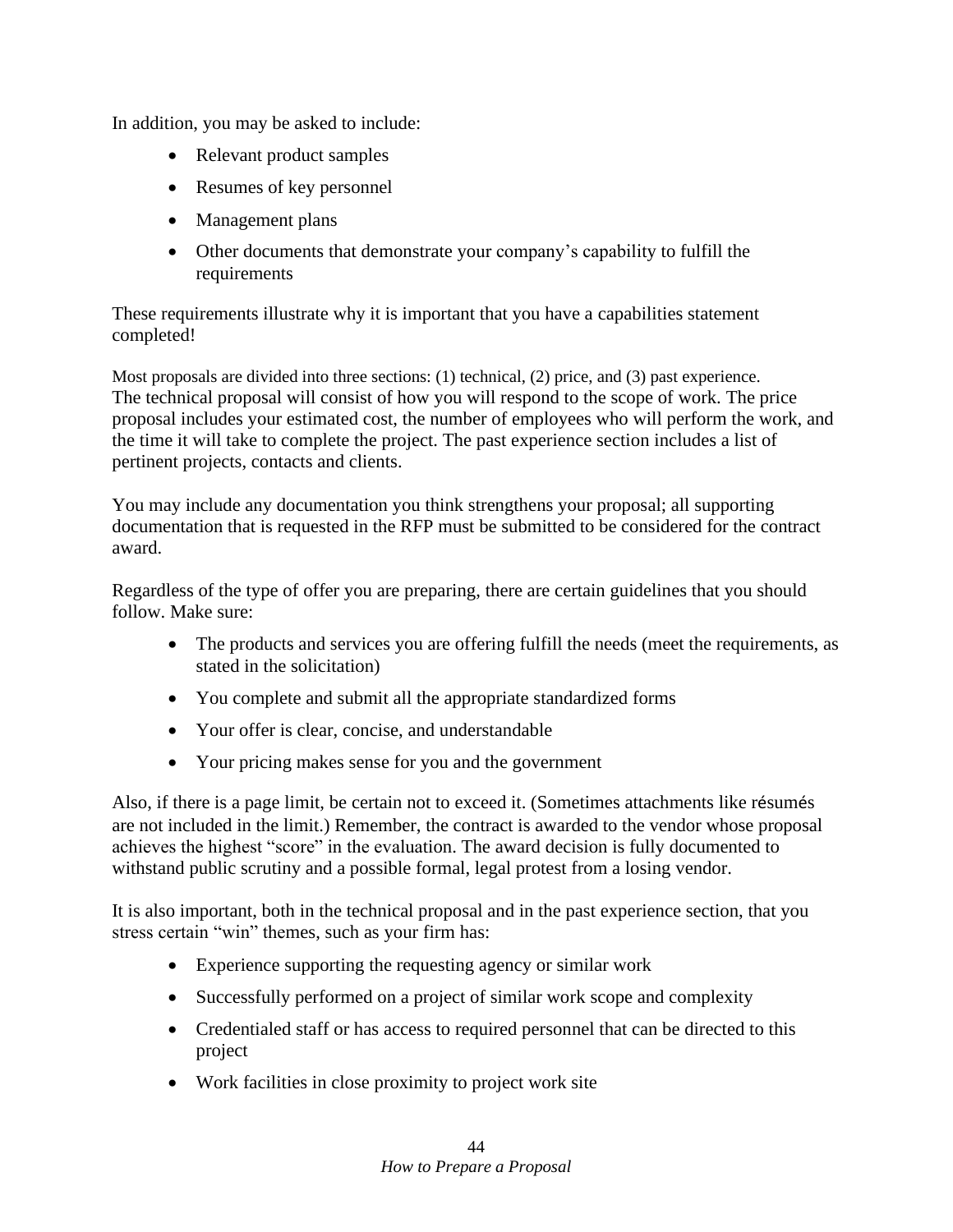### **D. FORMS YOU MAY ENCOUNTER IN SEALED BIDS**

Among the forms that you may be required to submit in a sealed bid are:

**Standard Form 33, Solicitation, Offer, and Award:** To solicit offers and award the contract. The bidder completes and signs the form, which constitutes the bid. Upon acceptance of the bid (award), the government signs the same document, establishing a binding contract.

**Standard Form 30, Amendment of Solicitation/Modification of Contract**: To amend (change the requirements of) the solicitation before it closes or to modify the contract once it has been awarded. The government completes and sends the form to the bidder or contractor for signature.

**Standard Form 1149, Solicitation/Contract/Order for Commercial Item:** To buy, ship, and receive commercial items when using simplified acquisition procedures.

Forms required for a sealed bid will be provided in the solicitation package.

#### **E. FORMS YOU MAY ENCOUNTER IN A REQUEST FOR QUOTATION (RFQ)**

Among the forms that you might be required to submit in response to an RFQ are:

**Standard Form 18, Request for Quotation:** To obtain company information and the quote.

**Standard Form 26, Award/Contract**: To specify the contract conditions if a contract is awarded.

**Standard Form 44, Purchase Order-Invoice-Voucher:** For on the spot, over-the-counter supplies and services where the supplies or services are immediately available, and one delivery/one payment will be made.

An RFQ may require the submission of a proposal.

It should be noted that there is a paperless contracting DoD-wide application designed to eliminate paper from the receipts and acceptance process of the DoD contracting lifecycle. This is called the Wide Area Work Flow – [Receipts and Acceptance \(WAWF-RA\).](https://www.dla.mil/HQ/InformationOperations/WAWF/) The goal is to enable authorized defense contractors and DoD personnel the ability to create invoices, receive reports and access contract related documents.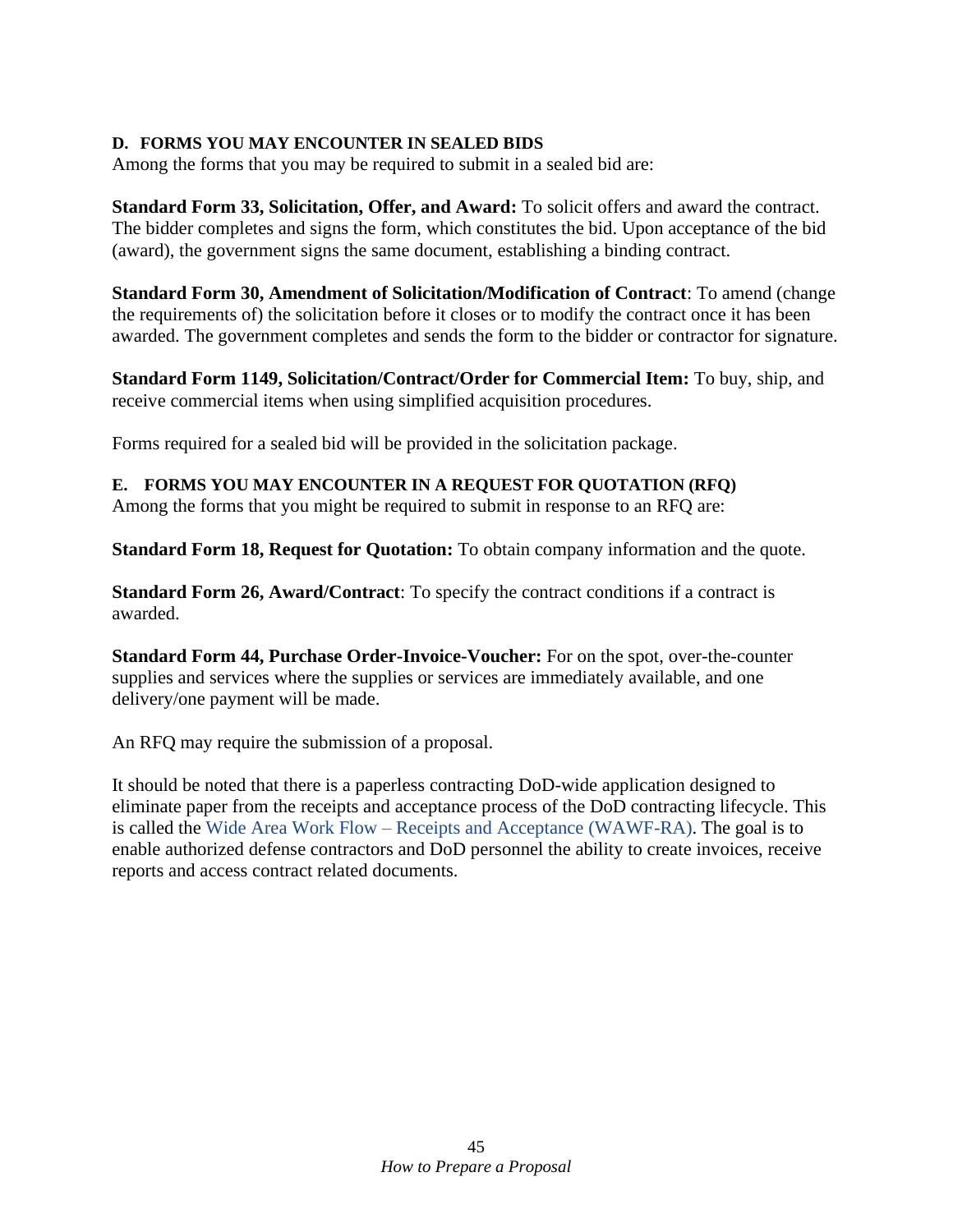### **VIII. HOW TO PRICE A RESPONSE**

Make sure that your pricing makes sense for you and the government. Carefully consider your pricing, as you will be held to it if you are awarded the contract.

You should identify and estimate every cost such as direct labor, fringe benefits, materials and services, overhead, royalties and travel. In addition, you should research past historic costs for similar contracts to get an idea of your projected costs.

Your cost strategy should be based upon information provided by the federal agency and your competition, as well as your company's goals. You should always research the agency to obtain information about the agency's budget and target price.

Make sure you accurately calculate your figures to avoid mathematical errors. You do not want to lose a contract because your bid was too high or be hit with a substantial loss because you miscalculated your bid. Make sure your budget analysis is clear, concise and easy to understand.

Consider the following when you establish your price:

- [Your fully loaded costs to provide the products and services](javascript:popWindow(popTxt1,%20500,%20400))
- [What your competitors might bid to provide the same products or services](javascript:popWindow(popTxt2,%20450,%20300))
- [A reasonable profit](javascript:popWindow(popTxt3,%20450,%20300))

If your response involves either service or construction workers be careful to adhere to the wage determinations established, often on an area or regional basis, for certain categories of workers.

Federal contracting officers must make sure that all pertinent contracts adhere to these rates whether covered by the Service Contract Act or the Davis-Bacon Act. These rates also specify fringe benefit rates for each classification of worker. Wage determinations change frequently, so it is best to go online to the [U. S. Department of Labor's website](http://www.dol.gov/) and follow the link to the Wage and Hour Division. From there you can find the rates for the region or area where the workers will be.

It is extremely important to follow and conform to the various regulations affecting the proper pricing of proposals and preparations of bids.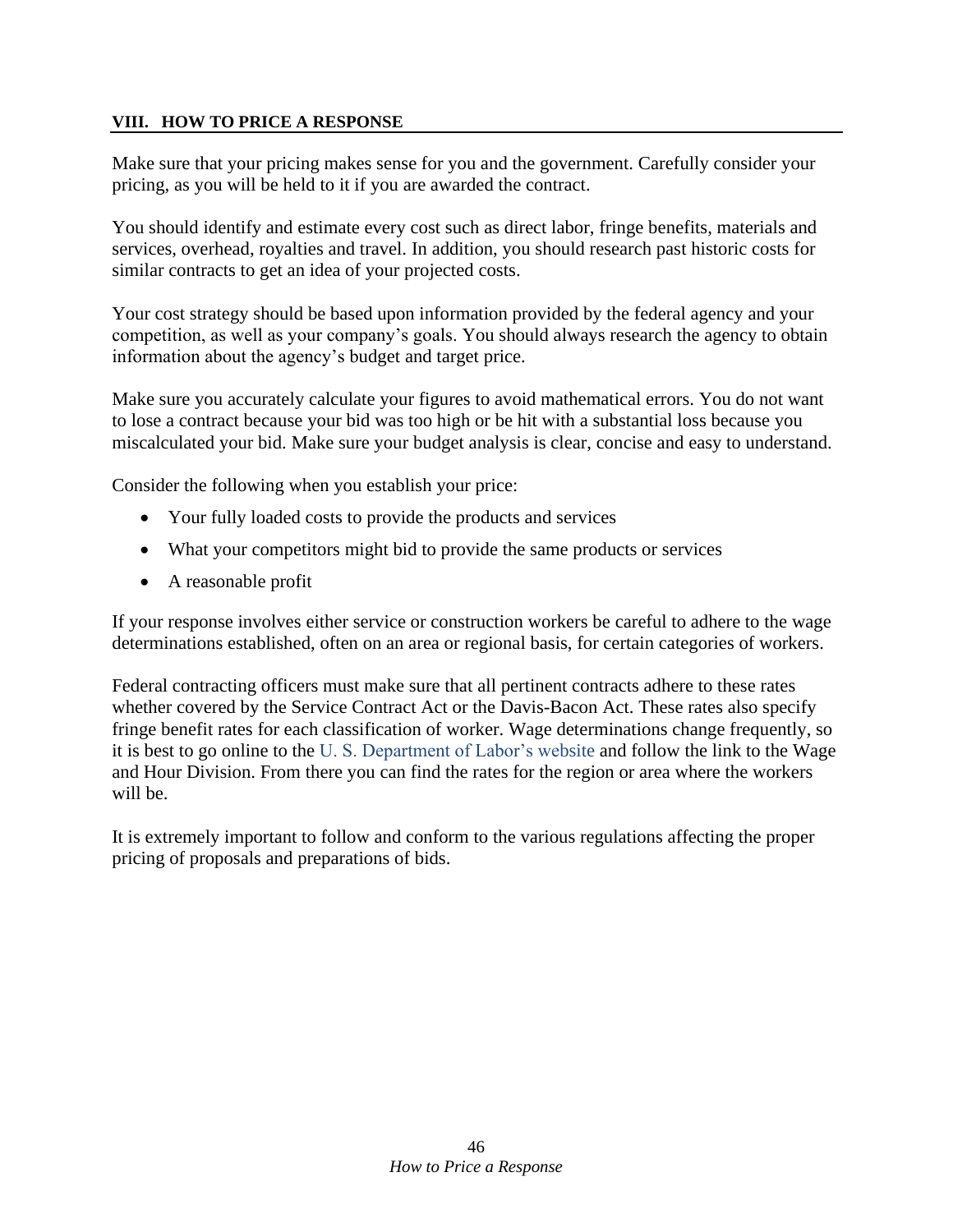## **IX. HOW TO DO BUSINESS WITH THE STATE OF MARYLAND**

Maryland's [Procurement System](http://procurement.maryland.gov/) has some similarities to the Federal Government system. It offers a bid board system along with small business and socioeconomic programs. Agencies have a corporate purchasing card for purchases under \$5000. Additionally, purchases and contracts between \$5000 and \$15,000 are considered as small procurements and are typically handled as direct solicitations by agency buyers. Most agency websites have their own "How to Do Business …" along with bid boards. Larger solicitations are through an equivalent to beta.SAM.gov – eMaryland Marketplace Advantage.

## **A. EMARYLAND MARKETPLACE ADVANTAGE (EMMA)**

[eMaryland Marketplace Advantage](https://procurement.maryland.gov/) is the State of Maryland's internet-based bid board system. It is a

business tool that provides access to State and local procurement opportunities. Over 200 government organizations use eMMA to solicit contract opportunities. Solicitations from state agencies over \$15,000 must be posted on this system.

Vendors have the ability to:

- Receive notice of bid opportunities
- Search for contracting opportunities
- Complete the Small Business Reserve and Veteran-Owned Small Business Enterprise self-certification
- Submit bids electronically
- Obtain bid results online

## **B. HOW MARYLAND'S PROCUREMENT SYSTEM WORKS**

The Maryland Department of General Services **[Office of State Procurement](https://procurement.maryland.gov/office-of-state-procurement/) is** the control agency for procurement functions with the exception of the following:

- [State Treasurer's Office \(STO\)](http://www.treasurer.state.md.us/procurement.aspx) controls banking, investment, other financial services, insurance, and insurance-related services.
- The University of Maryland System has an independent but similar system managed the [USM Office of Procurement.](https://www.usmd.edu/usm/procurement/) The University System follows the same purchasing guidelines as all state agencies.

Maryland's [Procurement Forecast](https://gomdsmallbiz.maryland.gov/Pages/Forecasting.aspx) is a searchable database for both state- and federally funded contracts that are being administered by a state agency. This valuable tool includes both recurring and projected opportunities.

## **C. MARYLAND'S SMALL BUSINESS PROGRAMS**

The state offers three programs to provide greater access and opportunity for small businesses seeking to do business with the state: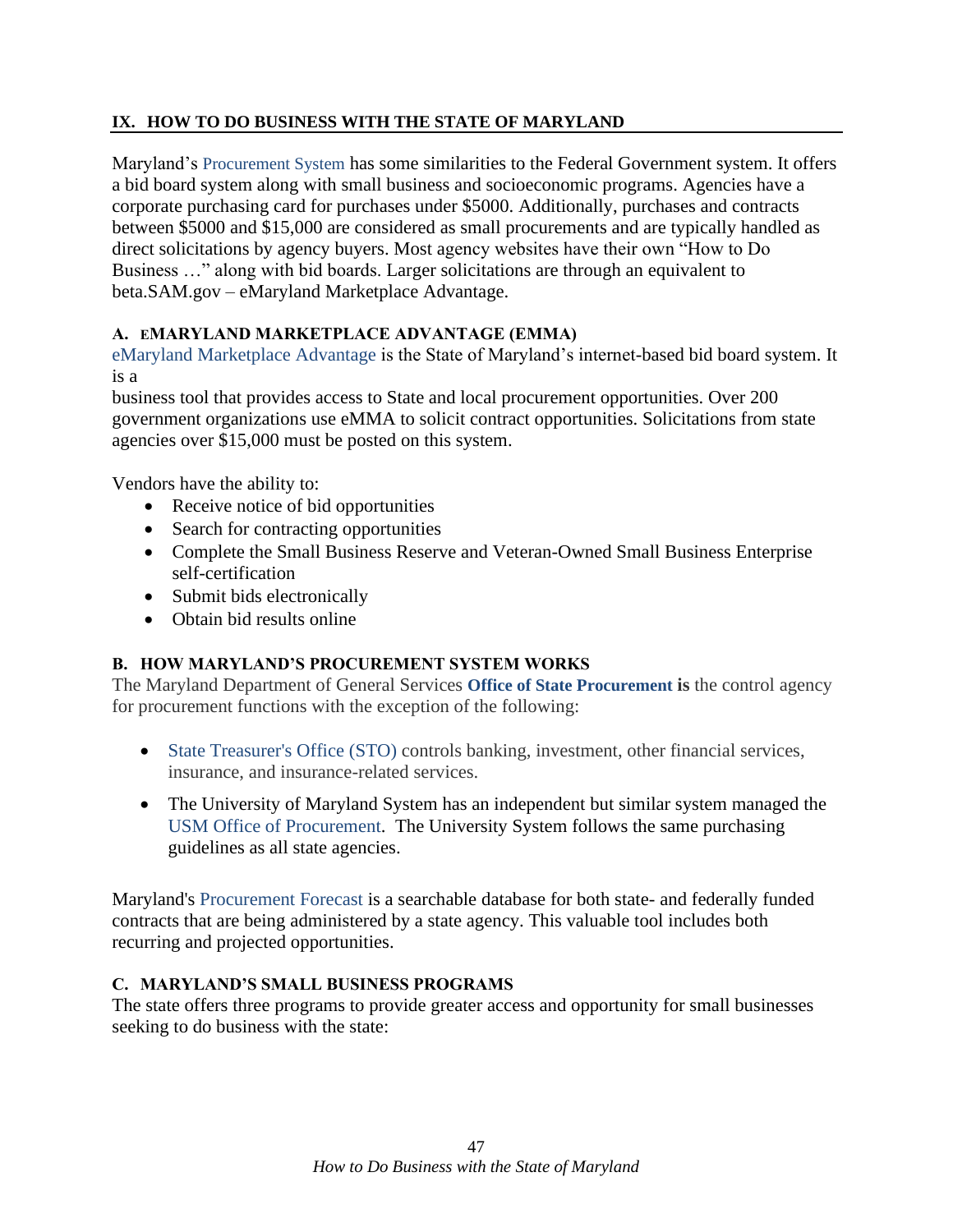## **1. [Small Business Reserve Program](https://gomdsmallbiz.maryland.gov/Pages/sbr-Program.aspx) (SBR)**

The SBR program is committed to the growth and success of small businesses. SBR provides small businesses with the opportunity to participate as prime contractors on state contracts and procurements by competing against other small businesses instead of larger, more established companies. Vendor registration is through eMMA.

A small business in the state of Maryland is a business, other than a broker, that meets the following criteria:

- The business is independently owned and operated
- The business is not a subsidiary of another business
- The business is not dominant in its field of operation
- The wholesale operations of the business did not employ more than 50 persons, and the gross sales of the business did not exceed an average of \$4,000,000 in its most recently completed three fiscal years
- The retail operations of the business did not employ more than 25 persons, and the gross sales of the business did not exceed an average of \$3,000,000 in its most recently completed three fiscal years
- The manufacturing operations of the business did not employ more than 100 persons, and the gross sales of the business did not exceed an average of \$2,000,000 in its most recently completed three fiscal years
- The service operations of the business did not employ more than 100 persons, and the gross sales of the business did not exceed an average of \$10,000,000 in its most recently completed three fiscal years
- The construction operations of the business did not employ more than 50 persons, and the gross sales of the business did not exceed an average of \$7,000,000 in its most recently completed three fiscal years.
- The architectural and engineering operations of the business did not employ more than 100 persons, and the gross sales of the business did not exceed an average of \$4,500,000 in its most recently completed three fiscal years.

## *Note: If a business has not existed for three years, the gross sales average is computed for the period of the business's existence. For newly formed businesses, the determination will be based upon employment levels and projected gross sales.*

Small businesses will be able to bid for State contracts without competing with larger, more established companies. The 23 designated agencies and departments will be required to award a minimum of 10 percent of their units' total dollar value of goods, supplies, services, maintenance, construction, construction-related, architectural service and engineering service contracts to small businesses. The websites for these agencies can be accessed through [Maryland.gov](https://www.maryland.gov/pages/agency_directory.aspx?view=Agencies).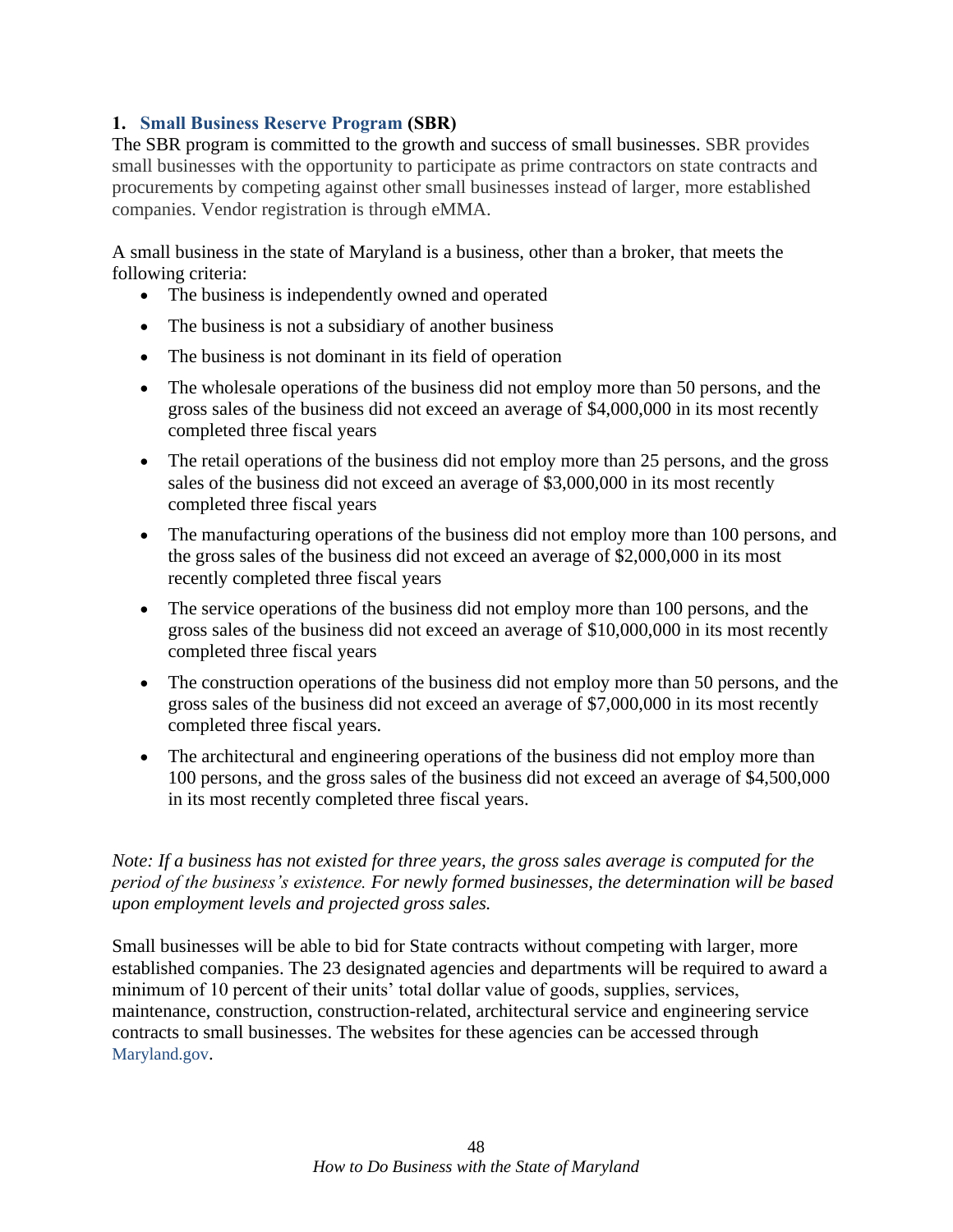The reserve does not apply to procurements that are subject to existing preferences for State Use Industries, Blind Industries and Services of Maryland, sheltered workshops, and procurements for which this program would represent a violation of federal law. If you are interested in registering with the Small Business Reserve Program, you may apply online at [eMaryland](https://procurement.maryland.gov/)  [Marketplace Advantage](https://procurement.maryland.gov/).

### **2. [Veteran-Owned Small Business Enterprises Program](https://gomdsmallbiz.maryland.gov/Pages/VSBE-Program.aspx) (VSBE)**

The VSBE Program provides for each agency to structure its procurement procedures to try to achieve an overall minimum of 1% of the unit's total dollar value of procurement contracts to be made directly or indirectly from veteran-owned small business enterprises. To achieve this goal, an agency must assess the potential for VSBE prime contractor and subcontractor participation in each contract. If, after assessing the specific solicitation considering the factors set forth in the regulation and the agency determines that subcontractor participation is the appropriate procurement strategy the agency establishes a VSBE subcontract goal. Agencies may establish a VSBE goal and an MBE goal in the same solicitation if the assessment supports such an action.

When a VSBE subcontract goal is established, bidders/offerors must submit a Utilization Affidavit and a Participation Schedule. If an agency does not use the recommended forms, a written determination justifying the need for different forms must be included in the contract file.

[Veteran-Owned Small Business Enterprises](http://www.va.gov/osdbu/) must be verified by the Center for Veterans Enterprise of the United States Department of Veterans Affairs.

To learn more about Veteran-Owned Small Business programs, go to [Maryland Department of](https://veterans.maryland.gov/)  [Veteran Affairs.](https://veterans.maryland.gov/)

## **3. [Minority Business Enterprise Program](http://www.mdot.maryland.gov/newMDOT/MBE/index.html) (MBE)**

The MBE program encourages socially- and economically-disadvantaged small business owners to participate in state procurement and contracting opportunities. Current regulations direct 70 designated State agencies to make every effort to award an overall minimum goal of 29% of the total dollar value of their procurement contracts directly (prime contractors) or indirectly (subcontractors) to certified MBE firms. MBE goals are set on a contract-by-contract basis. Only the work of certified firms can be counted toward the MBE contract goal.

The Maryland Department of Transportation's [Office of Minority Business Enterprise](http://www.mdot.maryland.gov/newMDOT/MBE/Overview.html) conducts the certification and renewal process for the Minority Business Enterprise (MBE), Disadvantaged Business Enterprise (DBE), Airport Concessions Disadvantaged Business Enterprise (ACDBE), and Small Business Enterprise (SBE) programs. A directory of certified firms is available on their website. Certain local jurisdictions within the state also accept these certifications for their procurement opportunities.

#### **4. [Maryland Procurement Technical Assistance Center \(PTAC\)](https://www.mdptac.org/)**

Supported by the federal and state government, PTAC provides counseling and training of the requirements of government contracting and the market know-how they need to obtain and successfully perform federal, state, and local government contracts.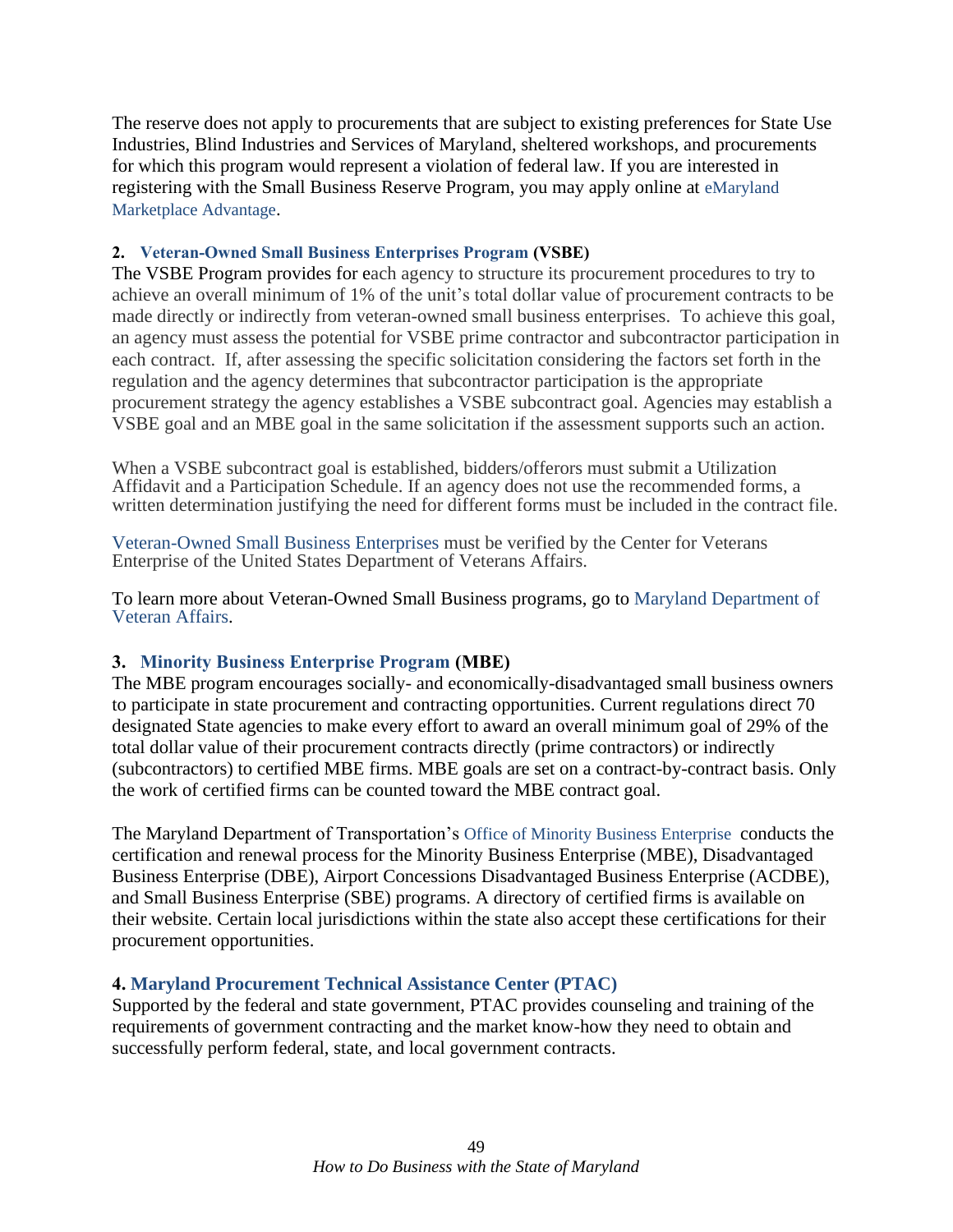#### **D. GOVERNOR'S OFFICE OF [SMALL, MINORITY & WOMEN BUSINESS AFFAIRS](https://gomdsmallbiz.maryland.gov/Pages/default.aspx)**

The primary role is to connect the small business community to greater economic opportunities in both the public and private sectors. The Office monitors the state's Small Business Reserve, Minority Business Enterprise and Veteran-Owned Small Business Enterprise procurement programs. The conduct a statewide outreach campaign that provides general education as well as technical training for those firms that want to do business with the state.

#### **E. WORKSHOPS AND RESOURCES**

The following organizations offer vendor outreach sessions and workshops on "How to Do Business…"

- Maryland Department of Transportation's [Office of Minority Business Enterprise](http://www.mdot.maryland.gov/newMDOT/MBE/Overview.html) provides monthly application assistance [workshops.](http://www.mdot.maryland.gov/newMDOT/MBE/ApplicationAssistance/ApplicationAssistance.html)
- Governor's [Office of Small, Minority & Women Business Affairs](https://gomdsmallbiz.maryland.gov/Pages/default.aspx) (GOSBA) offers "Ready, Set, GROW!" a workshop series that connects vendors with agency buyers and shares best practices for navigating the procurement process. GOSBA also provides a Technical Training Classroom that covers a broad range of topics designed to help small business owners improve managerial efficiency and gain understanding of the government contracting arena.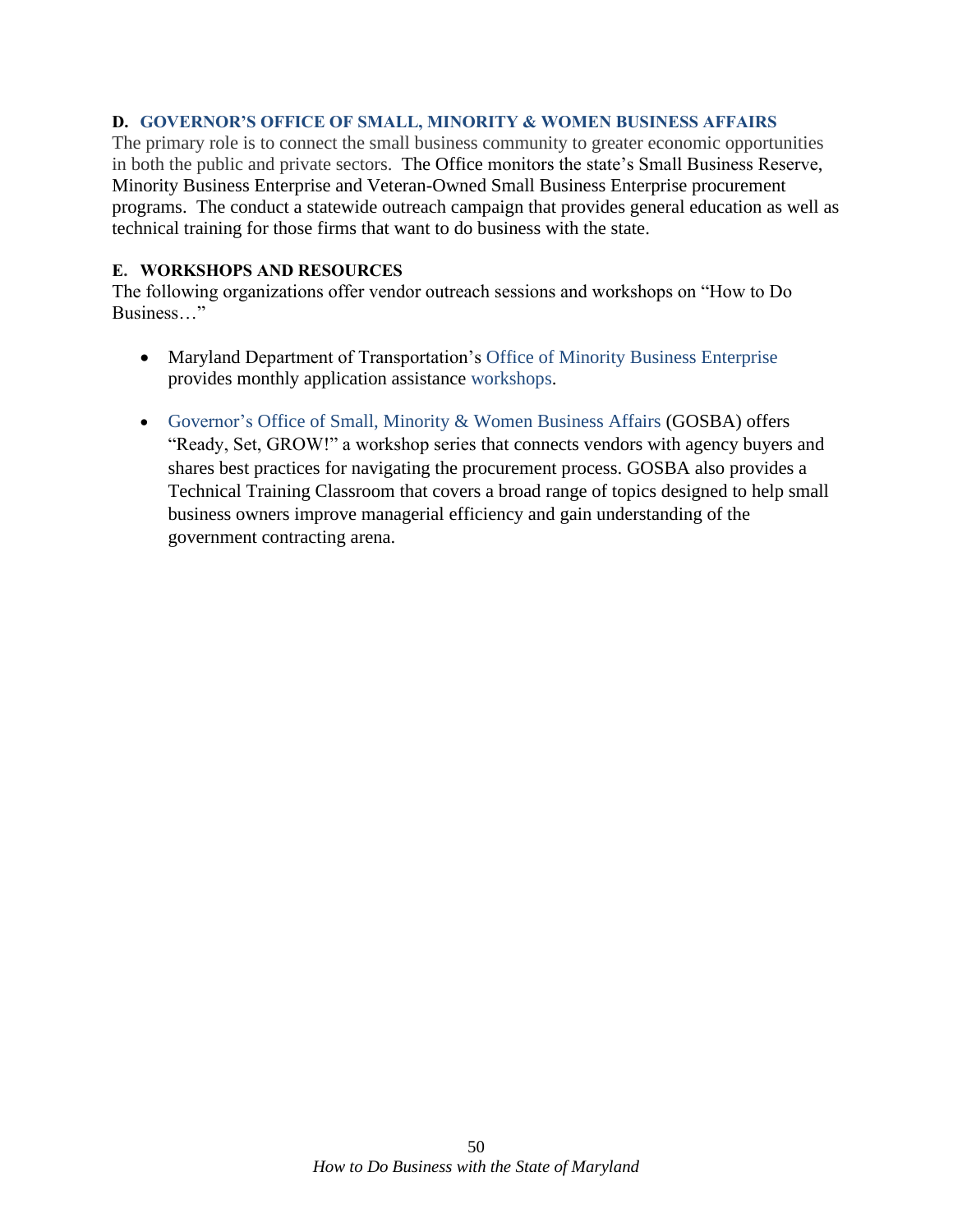## **X. HOW TO USE MARYLAND'S RESOURCES TO YOUR ADVANTAGE**

There are many resources in Maryland that can assist to strengthen and grow your business and guide you in doing business with government.

## **A. [MARYLAND DEPARTMENT OF COMMERCE](http://www.commerce.maryland.gov/)**

The Maryland Department of Commerce stimulates private investment and fosters job creation by attracting new businesses, encouraging the expansion and retention of existing companies, and providing financial assistance to Maryland companies. The Department promotes the State's many economic advantages and markets local products and services at home and abroad to spur economic development and international investment, trade and tourism. Because they are major economic generators, the Department also supports the arts, film production, sports, and other special events. Programs and resources include:

- [Building and site location](https://open.maryland.gov/business-resources/buildings-sites/) assistance for existing or relocating businesses
- [Maryland Business Express](https://businessexpress.maryland.gov/) is a platform that offers portals to step-by-step processes to plan, register, manage and grow your business
- [Finance programs,](https://commerce.maryland.gov/fund) including direct financing and loan guarantees for support and growth of small, existing or relocating businesses, with special programs for minority or economically disadvantaged firms
- [Tax credits](https://commerce.knack.com/maryland-funding-incentives#home/?view_17_page=1&view_17_filters=[{%22field%22:%22field_22%22,%22operator%22:%22in%22,%22value%22:[%22Tax%20Credit%22]}]) provided to new and existing businesses in various activities, industries and geographic locations with the opportunity to reduce costs, spur investment and create jobs
- [Workforce recruitment and training](https://open.maryland.gov/business-resources/workforce/) to help identify and train new workers, or upgrade the skills of your existing workers
- State, local [and federal contracting opportunities](https://open.maryland.gov/business-resources/government-contracting/)
- [Business advocacy](https://open.maryland.gov/business-resources/business-regulations/) and consulting to locate the tools they need to sustain, grow and prosper by navigating a path through a variety of government programs, private organizations, community partnerships and business service providers
- [Technology transfer](https://deftechmd.net/) information to support entrepreneurs looking to develop, transfer or accelerate defense technology-based products
- [Export consulting and marketing](https://open.maryland.gov/business-resources/global-expansion/) for companies planning to enter new foreign markets or advance their export sales. The team includes foreign representatives in 11 countries

The Department of Commerce also offers resources to assist you in identifying and pursuing new business opportunities with the federal, state and local governments. The [Business to Government](http://commerce.maryland.gov/grow/business-to-government) (B2G) website provides helpful tips and guides along with links to federal and state contracting opportunities. B2G is a portal to federal agencies' and over 60 prime contractors' "how to do business" sites. B2G also provides procurement resources for the state and links to Maryland's counties' procurement operations.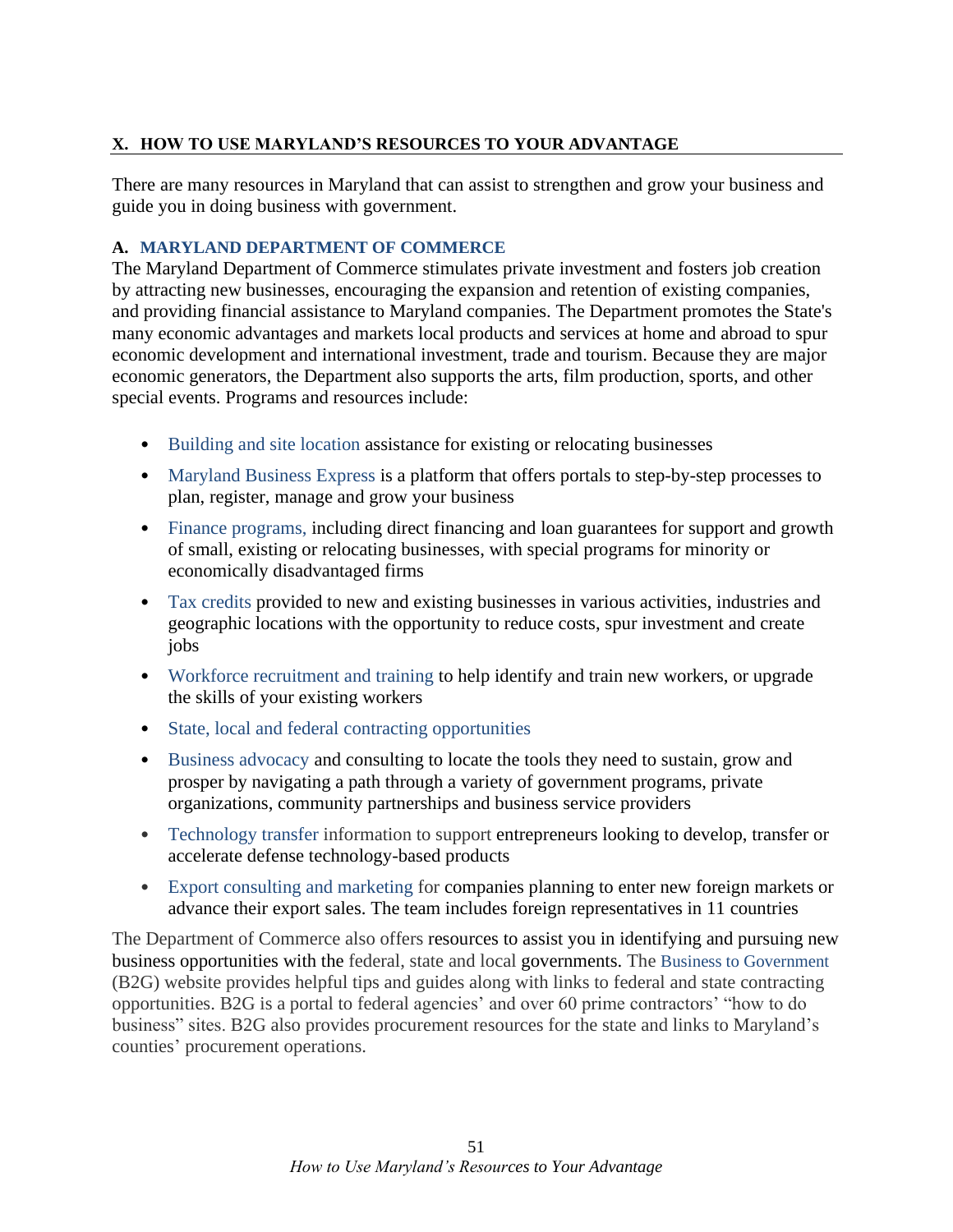#### **B. [MARYLAND SMALL BUSINESS DEVELOPMENT AUTHORITY \(MSBDFA\)](http://commerce.maryland.gov/fund/programs-for-businesses/msbdfa)**

MSBDFA promotes the viability and expansion of businesses owned by economically and socially disadvantaged entrepreneurs. The program uses include working capital, supplies and materials, machinery and equipment acquisition, land acquisition or real estate improvements. Other uses include the purchase of an existing franchise, construction or renovation and franchise fees or obtaining bid, performance and payment bonds for contracts. Financing for the approved small businesses include:

- o Contract Financing Program
- o Equity Participation Program
- o Long Term Guaranty Program
- o Surety Bonding Program

Meridian Management Group, Inc. Randy Croxton, Chief Investment Officer 826 E. Baltimore Street Baltimore, MD 21202 410 333-2548 randy.croxton@mmggroup.com

#### **C. MARYLAND'S MILITARY ALLIANCES**

Maryland has 12 military installations and more than 60 federal agencies throughout the state. The Department of Commerce's Office of Military and Federal Affairs' mission is to sustain, support, and leverage the presence of federal agencies in Maryland. To support the military installations, the Department of Commerce supports seven military alliances associated with military installations.

#### **[Andrews Business and Community Alliance](http://www.andrewsalliance.com/)**

**(**Joint Base Andrews) Greater Prince George's Business Roundtable 10201 Martin Luther King, Jr. Highway, Suite 220 Bowie, MD 20720 Jim Estepp, President 301-860-0809 [jestepp@bizroundtable.org](mailto:jestepp@bizroundtable.org)

#### **[Army Alliance, Inc.](http://www.armyalliance.org/)**

(Aberdeen Proving Ground) 2021 E. Pulaski Highway, Suite D Havre de Grace, MD 21078 Sue Nappi, Executive Director 410-838-2769 [APGArmyAlliance@gmail.com](mailto:APGArmyAlliance@gmail.com)

#### **[Fort Detrick Alliance](http://www.ftmeadealliance.org/)**

P.O. Box 822 Frederick, MD 21702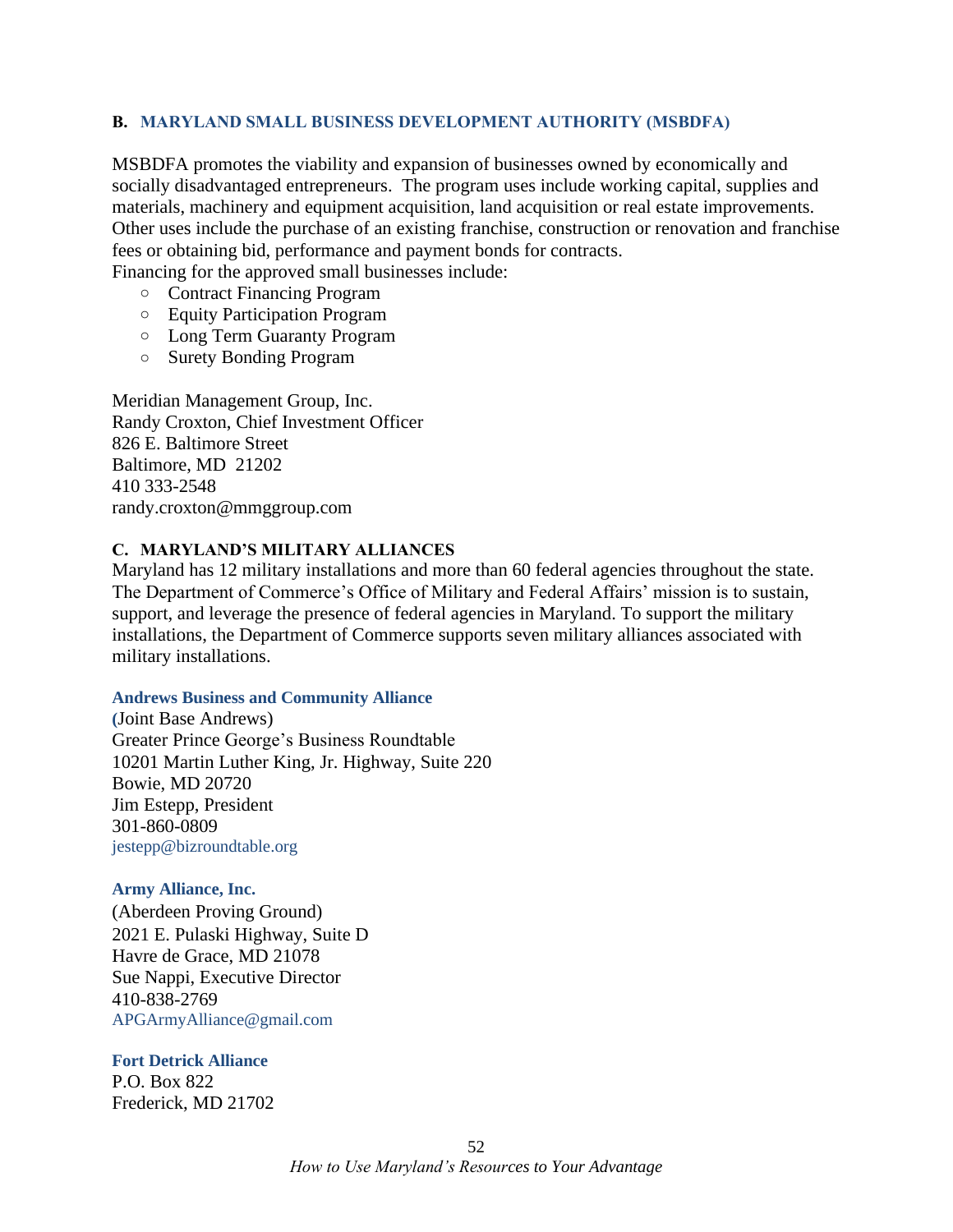Eileen Mitchell, Executive Director 301-788-9896 [director@fortdetrickalliance.org](mailto:director@fortdetrickalliance.org)

#### **[Fort Meade Alliance](http://www.ftmeadealliance.org/)**

1350 Dorsey Road, Suite G Hanover, MD 21076 Steven Tiller, President Tim O'Ferrall, General Manager 410-850-4940 [toferrall@ftmeadealliance.org](mailto:toferrall@ftmeadealliance.org)

#### **[Military Alliance Council \(MAC\)](http://www.charlescountychamber.org/mac-military-alliance-group)**

(Naval Surface Warfare Center Indian Head) 4275 Hawthorne Road Indian Head, MD 20640 Brian Klaas, President 301-743-6622 [brian.klaas@verizon.net](mailto:brian.klaas@verizon.net)

#### **[Maritime Technology Alliance](http://www.maritimetechnologyalliance.org/)**

(Naval Surface Warfare Center – Carderock Division) 16710 Batchellors Forest Road Olney, MD 20832-2703 Ivan Caplan, President 410-647-7048 [ilcaplan@verizon.net](mailto:ilcaplan@verizon.net)

#### **[Southern Maryland Navy Alliance](http://www.somdnavyalliance.com/About.aspx)**

(Naval Air Station Patuxent River) 46610 Expedition Drive, Suite 101 Lexington Park, MD 20653

In addition, the Food and Drug Administration at White Oak has a community advocacy organization called Labquest: **Federal Research Center at White Oak** LABQUEST Partnership 10903 New Hampshire Avenue Silver Spring, Maryland, 20903 Betsy Bretz, Chairperson 301-439-8655 (Office) [bbretz@comcast.net](mailto:bbretz@comcast.net)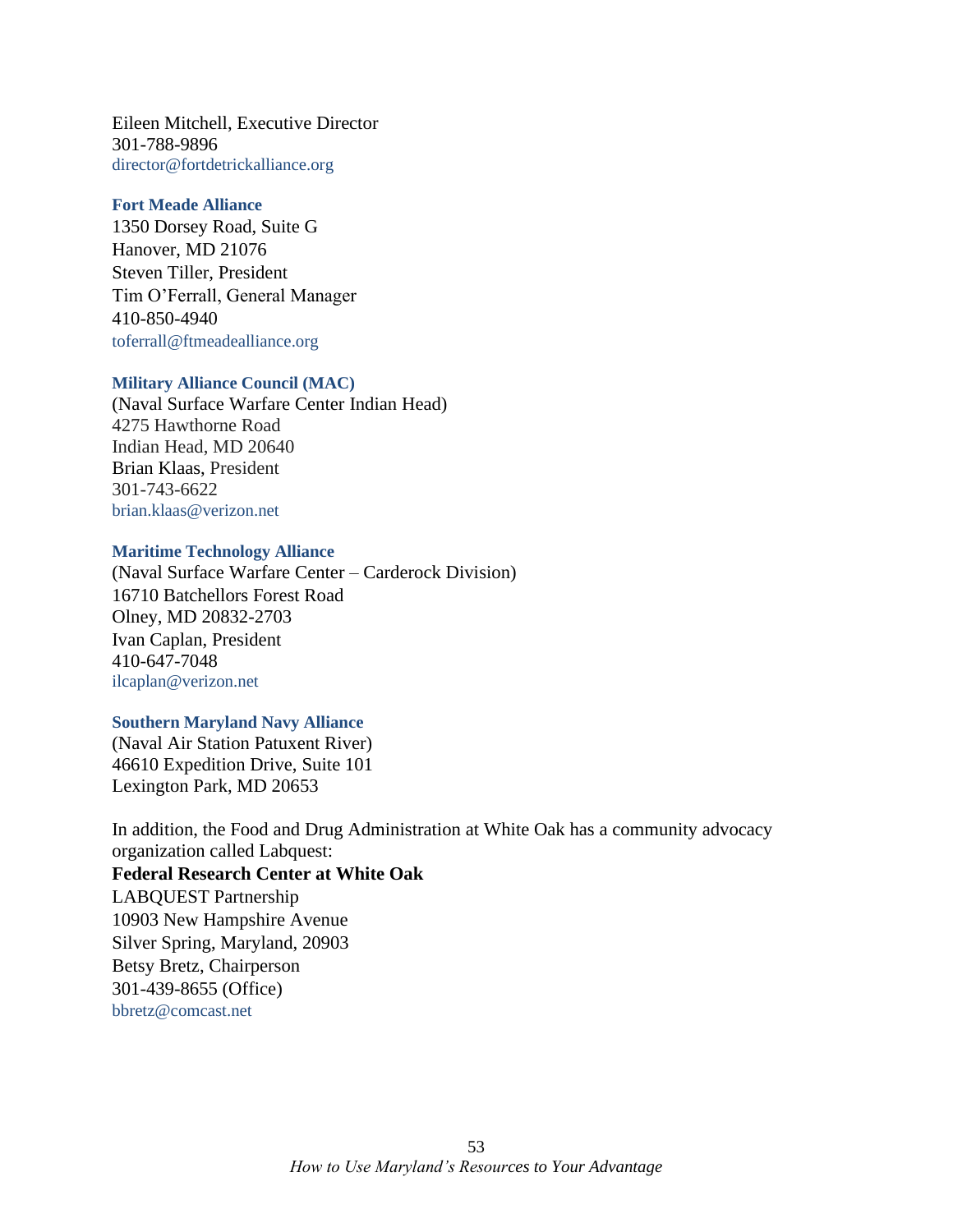#### **D. MARYLAND GOVERNOR'S OFFICE OF [SMALL, MINORITY & WOMEN BUSINESS](https://gomdsmallbiz.maryland.gov/Pages/default.aspx)  [AFFAIRS \(GOSBA\)](https://gomdsmallbiz.maryland.gov/Pages/default.aspx)**

GOSBA is responsible for facilitating minority business enterprise activities through coordinating and promoting government programs aimed at strengthening and preserving the State's minority business enterprises. GOSBA connects small, minority- and women-owned businesses to state contracting and procurement opportunities through the Minority Business Enterprise (MBE) and Small Business Reserve (SBR) programs while working with state agencies to implement and monitor these programs in accordance with applicable policies, laws and regulations. GOMA offers training and workshops on doing business with the State.

Maryland Governor's Office of Small, Minority & Women Business Affairs 100 Community Place Crownsville, MD 21032 410-697-9600

#### **E. MARYLAND'S COUNTY ECONOMIC DEVELOPMENT ORGANIZATIONS**

County economic development organizations are state partners supporting local economy and business community in their jurisdiction. Like Maryland's Department of Commerce, these organizations offer support to encourage the expansion and retention of existing employers and the attraction of new ones.

[Allegany](http://www.alleganyworks.org/) County Anne [Arundel](http://www.aaedc.org/) County [Baltimore](http://baltimoredevelopment.com/) City [Baltimore](http://www.baltimorecountymd.gov/Agencies/economicdev/baltimorecountybusiness/) County Calvert [County](http://www.ecalvert.com/) [Caroline](http://www.carolinebusiness.com/) County Carroll [County](http://www.carrollbiz.org/) Cecil [County](http://www.cecilbusiness.org/) [Charles](http://www.meetcharlescounty.com/) County [Dorchester](http://www.choosedorchester.org/) County [Frederick](http://www.discoverfrederickmd.com/) County Garrett [County](http://www.gcedonline.com/) [Harford County](http://www.harfordcountymd.gov/718/Economic-Development) [Howard](http://www.hceda.org/) County [Kent County](https://www.kentcounty.com/business) [Montgomery County](https://thinkmoco.com/) Prince [George's](http://www.pgcedc.com/) County [Queen Anne's County](https://choosequeenannes.com/) [St. Mary's County](https://www.yesstmarysmd.com/) [Somerset](http://www.somersetcountyedc.org/somerset-county-edcoverview.php) County Talbot [County](http://www.talbotcountymd.gov/index.php?page=Economic_Development) [Washington](http://www.hagerstownedc.org/) County [Wicomico](http://www.swed.org/) County [Worcester](http://www.chooseworcester.org/) County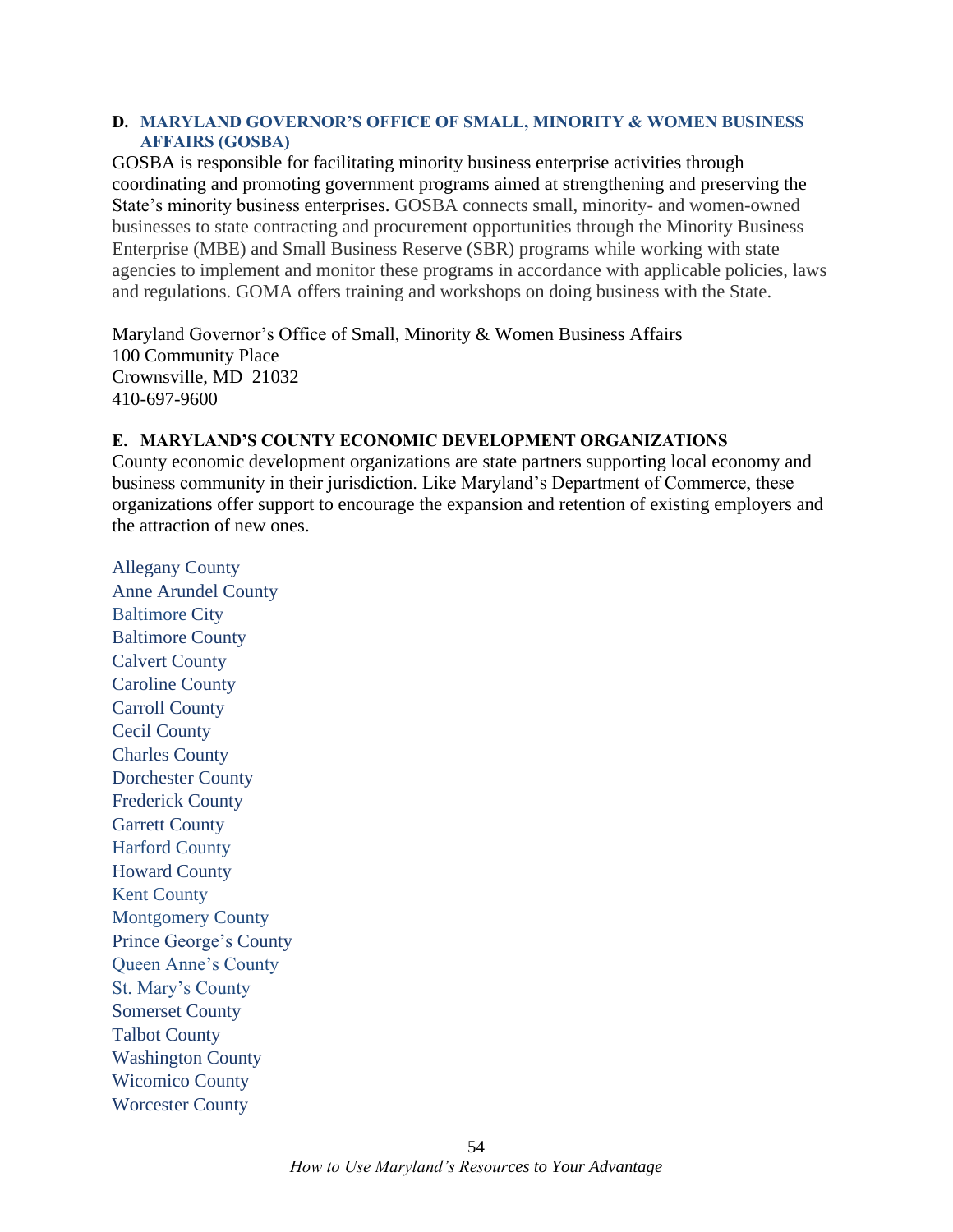## **F. SMALL BUSINESS ADMINISTRATION (SBA) – MARYLAND DISTRICT OFFICE**

SBA provides small businesses access to capital in the form of loans and loan guarantees, entrepreneurial development, advocacy and government contracting.

The U.S. government is the largest single purchaser of goods and services in the world, awarding approximately \$500 billion in contracts every year. The SBA's Office of Government Contracting & Business Development works with federal agencies to award at least 23 percent of all prime government contract dollars to small businesses and help federal agencies meet specific statutory goals for [small disadvantaged businesses,](http://www.sba.gov/content/disadvantaged-businesses) [women-owned small businesses](http://www.sba.gov/content/contracting-opportunities-women-owned-small-businesses)  [\(WOSB\),](http://www.sba.gov/content/contracting-opportunities-women-owned-small-businesses) [service-disabled veteran-owned small businesses \(SDVOSB\),](http://www.sba.gov/content/service-disabled-veteran-owned-small-business-concerns-sdvosbc) and small businesses that are located in [historically underutilized business zones \(HUBZone\).](http://www.sba.gov/category/navigation-structure/contracting/working-with-government/small-business-certifications-au-0)

In addition, SBA's [8\(a\) Business Development Program](http://www.sba.gov/category/navigation-structure/contracting/contracting-support-small-businesses/8a-business-developme) assists eligible socially- and economically-disadvantaged individuals in developing and growing their businesses through one-on-one counseling, training workshops, matchmaking opportunities with federal buyers, and other management and technical guidance.

SBA offers how-to guides, counseling and workshops, and resources for finding customers, subcontracting opportunities. The [SBA website](https://www.sba.gov/contracting) provides extensive information about their many resources and programs. To reach out to the Maryland District Office, contact:

## **[SBA Maryland District Office](http://www.sba.gov/md)**

SBA Maryland District Office 100 South Charles Street, Suite 1201 Baltimore, MD 21201 410-962-6195

For Montgomery and Prince George's counties contact:

# **[SBA Washington Metropolitan Area District Office](http://www.sba.gov/dc/)**

409 3rd Street SW Washington, DC 20416 202-205-8800

## **G. [MARYLAND SMALL BUSINESS DEVELOPMENT CENTER \(SBDC\) NETWORK](https://www.marylandsbdc.org/index.htm)**

The SBDC Network provides training, confidential consulting and market and industry research to help Maryland's small businesses find practical solutions to business needs. If you are new to entrepreneurship, or a seasoned small business owner, instructors and small business consultants share their real-world experience and expertise to help you broaden your business knowledge and skill, and increase your chances for success. The center also provides intellectual property and technology commercialization assistance. Counseling in Spanish is available. Services include:

• Consulting: no-cost confidential consulting includes identifying local markets for your business, developing and reviewing a strategic business plan, and compliance issues that need clarification.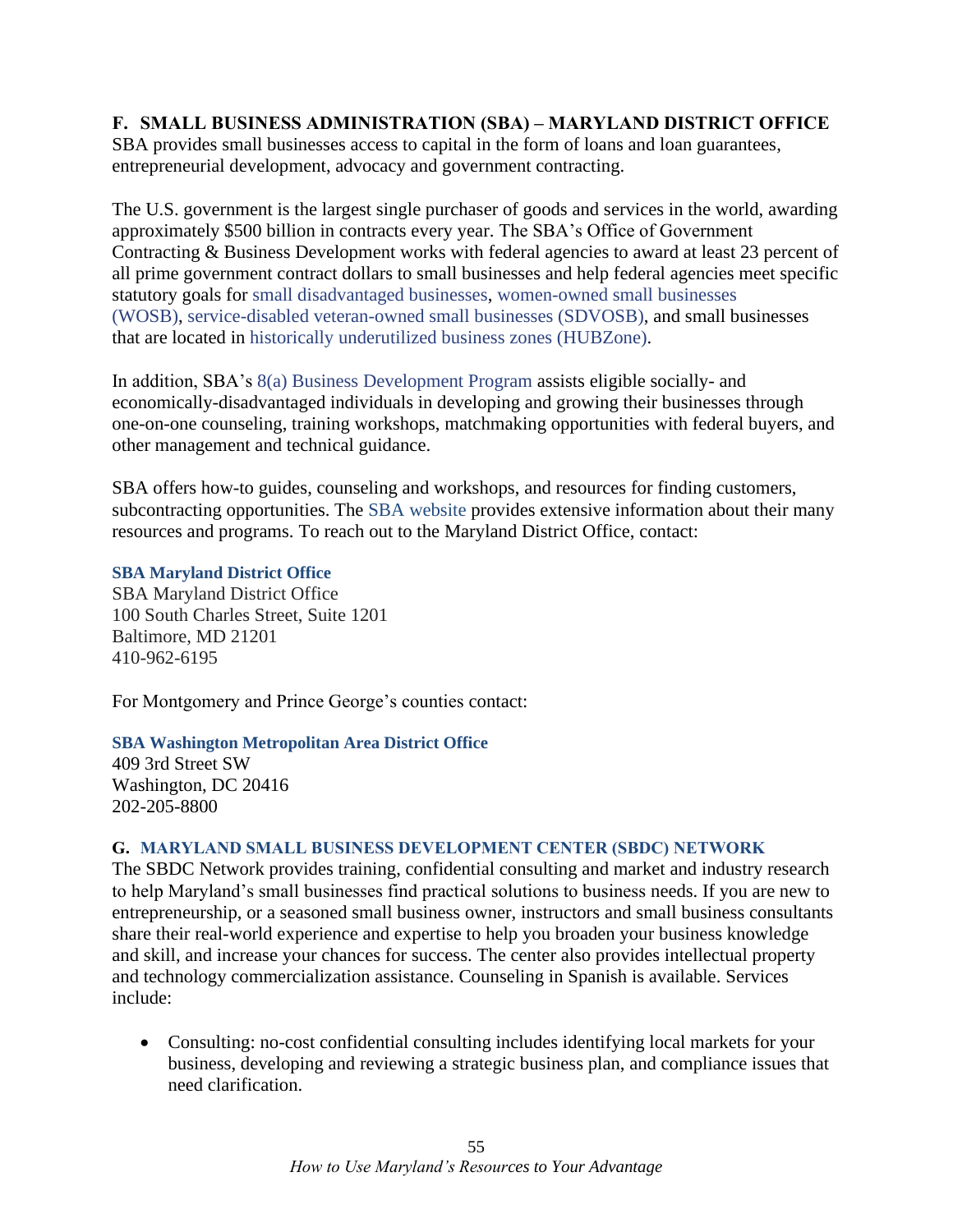- Training: a variety of comprehensive trainings for a better understanding of what it will take to establish and operate a successful business at no or low cost. Online courses offer a convenient way to obtain training. Face-to-face sessions will provide invaluable knowledge and an opportunity to share ideas and issues with entrepreneurs with similar experiences.
- Resources: hundreds of research resources on print, video and electronic media where you can obtain the information you need to start, manage and grow your small business. Resources include guidance for: business plans, finance, government and international markets, minority business programs and market research.

#### **Lead Center**

7100 Baltimore Avenue, Suite 400 College Park, MD 20740 301-403-0501

The state is divided into six regions and each region offers services with special emphasis on programs that meet the unique needs of businesses within its jurisdiction.

#### **[Western](https://www.marylandsbdc.org/locations/western-region)**

Serving Allegany, Garrett and Washington counties 888-237-9007

#### **[Corridor](https://www.marylandsbdc.org/locations/corridor-region)**

Serving Anne Arundel, Baltimore City, Frederick, Howard, Montgomery and Prince George's counties 301-403-8300

#### **[Northern](https://www.marylandsbdc.org/locations/northern-region)**

Serving Baltimore, Carroll, Cecil and Harford counties 443-412-2237

#### **[Southern](https://www.marylandsbdc.org/locations/southern-region)**

Serving Calvert, Charles and St. Mary's counties 301-539-4687

#### **[Eastern](https://www.marylandsbdc.org/locations/eastern-region)**

Serving Caroline, Dorchester, Kent, Queen Anne's, Somerset, Talbot, Wicomico, and Worcester counties 410-548-4419

#### **H. [MARYLAND PROCUREMENT TECHNICAL ASSISTANCE CENTER](https://www.mdptac.org/) (PTAC)**

PTAC, a program of the Maryland SBDC Network, is designed to help small businesses sell products and services to federal, state and local agencies. At no cost to small business owners,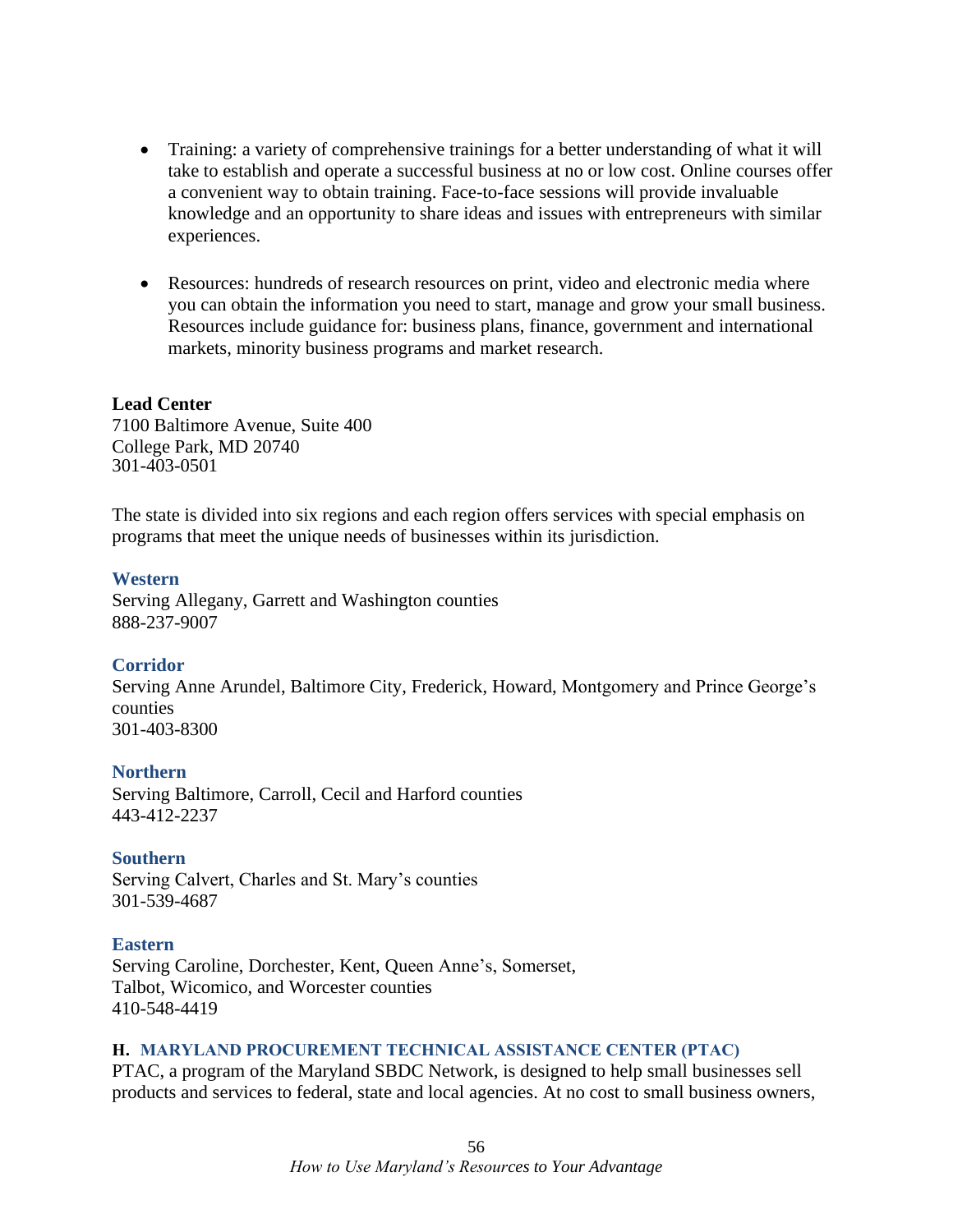this program provides assistance in successfully identifying, obtaining and performing government contracts. Small businesses (as defined by the SBA) that have a product or service needed by a government agency can apply for these services.

Funded in part through the Defense Logistics Agency (DLA), the Procurement Technical Assistance Centers (PTAC) train businesses on how to do business and solve problems with government agencies through workshops and individual one-on-one counseling sessions. Counseling is free, but some training programs may have a small fee. Services PTAC provides:

- Access to library of federal, state, and local procurement resources
- Assistance in obtaining solicitations, references, specifications, and drawings from buying offices
- Assistance with preparation of bidders mailing list applications
- Assistance with registrations and certifications
- Assistance with solicitation interpretation and bid package preparation
- Automated bid matching from hundreds of buying offices, tailored to individual client specifications
- Help in locating subcontracting opportunities
- Information on federal/state/local procurement actions
- Market research to locate government agencies who buy your product or services
- Pre/post award contract assistance
- Referrals to other assistance activities where appropriate
- Workshops/seminars on a variety of contracting topics

For more information, contact your local [SBDC](http://mdsbdc.umd.edu/index.php) office or go to:

**[Maryland Procurement Assistance Center](https://www.mdptac.org/)**

5825 University Research Court Suite 1300 College Park, MD 20740 301-405-6550

## **I. MARYLAND [TECHNOLOGY DEVELOPMENT CORPORATION](https://www.tedcomd.com/) (TEDCO)**

TEDCO is an independent instrumentality of the State of Maryland to facilitate the creation of businesses and support their growth in all regions of the State. TEDCO's role is to be Maryland's leading source of funding for early-stage, technology-based businesses; to provide other business assistance to entrepreneurs throughout the State; and to foster technology transfer and commercialization from the State's universities and Federal labs. TEDCO is leading innovation to market in Maryland and contributing to a robust entrepreneurial ecosystem in the State through its various programs and funds. Entrepreneurial support includes

• Advisory Services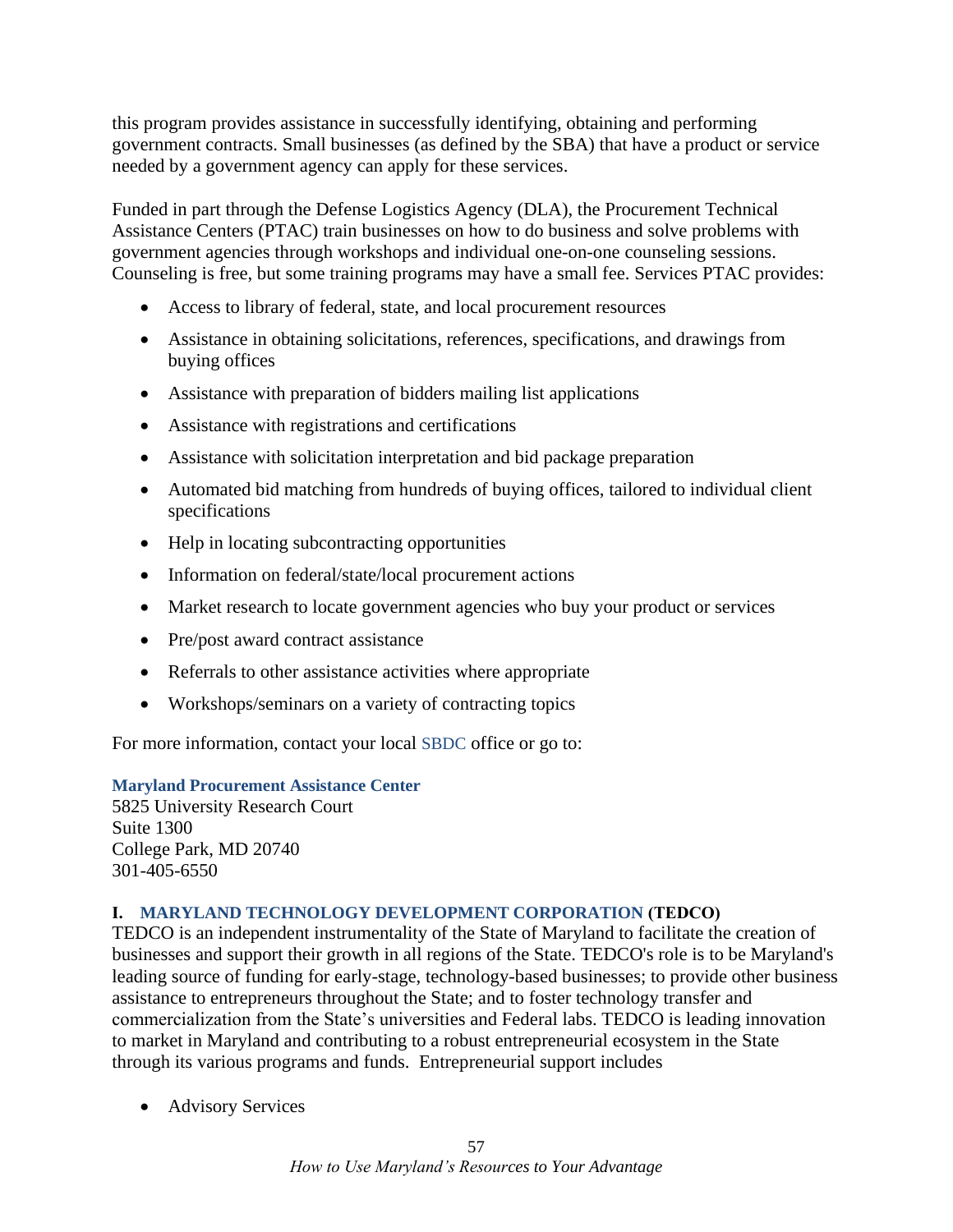- Business Resources
- Pre-seed and seed investment, and venture funds
- Technology transfer support

## **J. [TECHNOLOGY INCUBATORS IN MARYLAND](https://commerce.knack.com/find-a-maryland-incubator-or-accelerator)**

Maryland's 45+ business incubators, accelerators and co-working spaces offer early stage companies shared resources, business assistance, and access to equipment and facilities. Business incubation accelerates the successful development of start-up and fledgling companies by providing entrepreneurs with an array of targeted resources and services. These services are usually developed or orchestrated by incubator management and offered both in the business incubator and through its network of contacts. An incubator's main goal is to produce successful firms that will leave the program financially viable and freestanding. These incubator graduates have the potential to create jobs, revitalize neighborhoods, commercialize new technologies, and strengthen local and national economies. Maryland Department of Commerce provides an [interactive tool](http://commerce.maryland.gov/move/find-a-location/incubators) to help identify the right incubator.

The [Maryland Business Innovation Association](http://mdinnovate.org/about/) (MBIA) is an association to advance of business incubation in Maryland. MBIA supports 550 companies across the state and is dedicated to sharing resources, information, and best practices among the members with the overall goal of promoting business incubation excellence within all Maryland's incubators.

## **K. TECHNOLOGY COUNCILS AND ASSOCIATIONS**

The following organizations promote technology-based businesses for the region and provide programs and networking opportunities.

[Carroll Technology Council](http://www.carrolltechcouncil.org/) [Charles County Tech Council](http://www.thetechcouncil.net/) [Howard Tech Council](http://www.hceda.org/maryland-center-for-entrepreneurship/howard-tech-council.aspx) [Maryland Tech Council](https://mdtechcouncil.com/) [Northeastern Maryland Tech Council](http://www.nmtc.org/) [The Patuxent Partnership](http://www.paxpartnership.org/)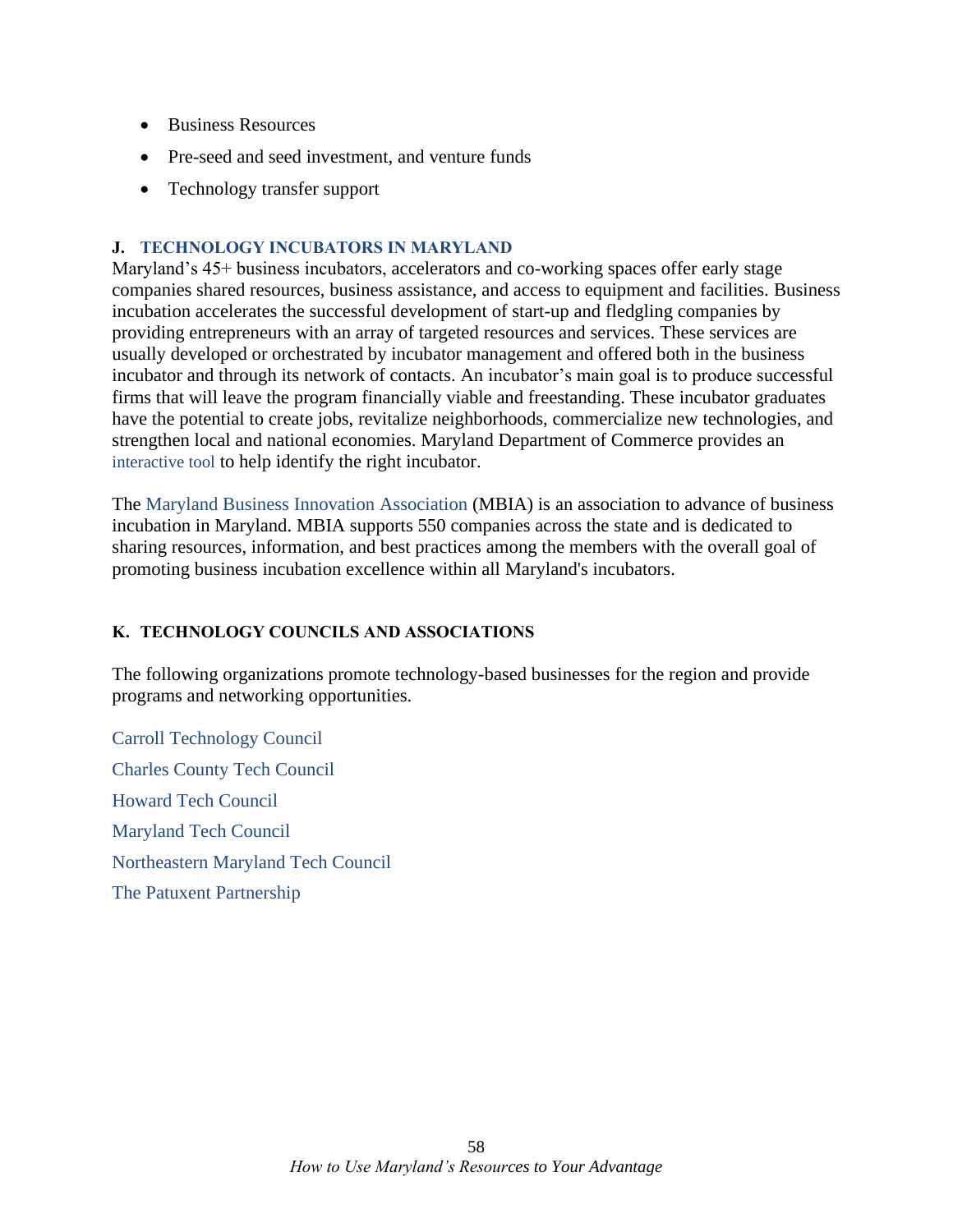## **XI.ADDITIONAL FEDERAL CONTRACTING RESOURCES**

#### **[Public Purchasing Fact Sheet](https://gomdsmallbiz.maryland.gov/Documents/PublicPurchasingFactSheet.pdf)**

Common procurement terminology used by federal, State and local governments.

#### **[Contractor Assessment Performance Reporting](http://www.cpars.gov/) System (CPARS)**

Contains a database of many departments' past performance reports from previous fiscal years and information on contractors.

#### **[Grants.gov](http://www.grants.gov/)**

Grants.gov allows organizations to electronically find and apply for more than \$400 billion in federal grants. Grants.gov is the single access point for over 1,000 grant programs offered by all federal grant-making agencies. The U.S. Department of Health and Human Services is proud to be the managing partner for Grants.gov, an initiative that is having an unparalleled impact on the grant community.

#### **[Federal Laboratories Consortium \(FLC\)](http://www.federallabs.org/)**

FLC is a nationwide network of federal laboratories that provides the forum to develop strategies and opportunities for linking the laboratory mission technologies and expertise with the marketplace. The mission of the FLC is to add value to the federal agencies, laboratories and their partners to accomplish the rapid integration of research and development resources within the mainstream of the U.S. economy. Maryland has over 74 federal laboratories.

#### **[Federal Procurement Data System \(FPDS\)](https://www.fpds.gov/fpdsng_cms/index.php/en/)**

FPDS provides details on specific contracts and is the authoritative source for entering and viewing details about contract awards.

#### **[Contract Data Reports](https://beta.sam.gov/help/contract-data)**

Formally provided by the Federal Procurement Data System, these reports transitioned to beta.Sam.gov. Contract data is detailed post-solicitation and award data on contract actions over \$3,500. One may use it to search public award data to find competitive information, learn when existing contracts expire, and identify potential subcontracting opportunities.

#### **[Maryland Procurement Technical Assistance Center \(PTAC\)](https://www.mdptac.org/)**

Free counseling and training on "how to do business" with state, local and federal government.

#### **[North American Industry Classification System \(NAICS\)](http://www.census.gov/eos/www/naics/)**

The standard used by Federal statistical agencies in classifying business establishments for the purpose of collecting, analyzing, and publishing statistical data related to the U.S. business economy.

#### **Small Business Offices at Federal Agencies**

Many federal agencies have a dedicated office to help small businesses search and compete for contract opportunities within the agency. These offices are known as either an [Office of Small](https://webarchive.library.unt.edu/eot2008/20080916004434/http:/osdbu.gov/offices.html)  [and Disadvantaged Business Utilization \(OSDBU\)](https://webarchive.library.unt.edu/eot2008/20080916004434/http:/osdbu.gov/offices.html) or an Office of Small Business Programs (OSBP). They may hold informational trainings and outreach events, or provide contact information for businesses to use to ask questions about contracting with their agencies.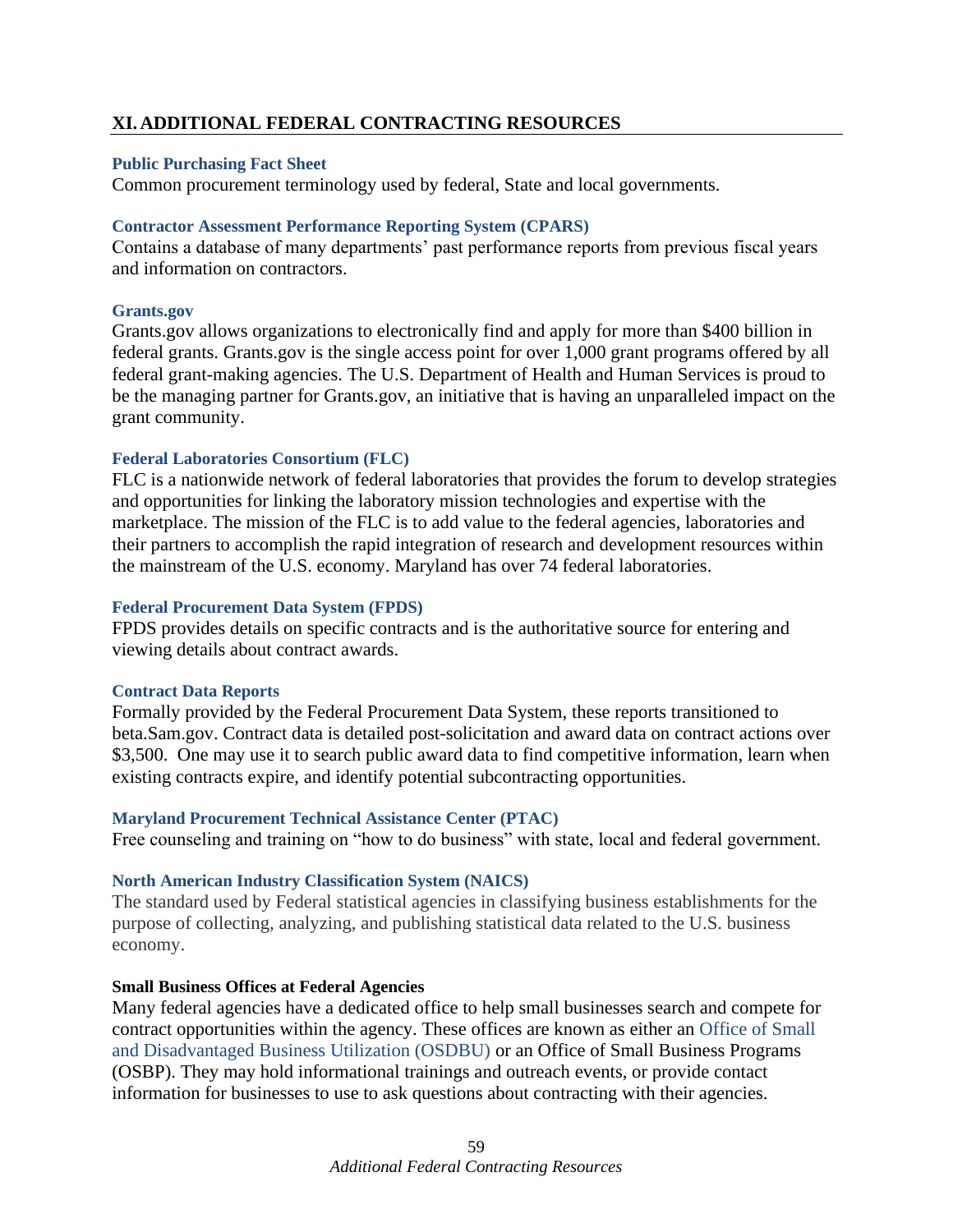#### **U.S. [Small Business Administration](https://www.sba.gov/about-sba)**

The federal agency that provides information, assistance and counseling on starting or managing a business, loans and government contracting.

#### **[USA Spending.gov](http://www.usaspending.gov/)**

The official open data source of federal spending information. It is an interactive tool that explores elements of the federal budget such as federal loans, grants and contract data.

#### **Networking & Training Organizations for the Contractors:**

- **[GovConnects:](https://www.howardchamber.com/about-govconnects/)** a Howard County Chamber of Commerce initiative providing educational opportunities, a forum for networking focused specifically on this niche market, targeted events and current information guided by experienced contracting participants.
- **[Government Contracting Network \(GovConNet\):](http://www.montgomerycountychamber.com/govconnet)** Federal procurement resource for education, connections and information, sponsored by the Montgomery County Chamber of Commerce.
- **[Veteran Institute for Procurement \(VIP\)](https://www.mcccmd.com/veteran-institute-for-procurement.html)** a comprehensive educational training program for veteran business owners sponsored by the Montgomery County Chamber Community Foundation.

Sources:

The original document was produced by the Maryland Department of Commerce in collaboration with SAIC, Inc. This edition was edited by Helga Weschke, Director of Federal Business Relations, Maryland Department of Commerce. 1/2021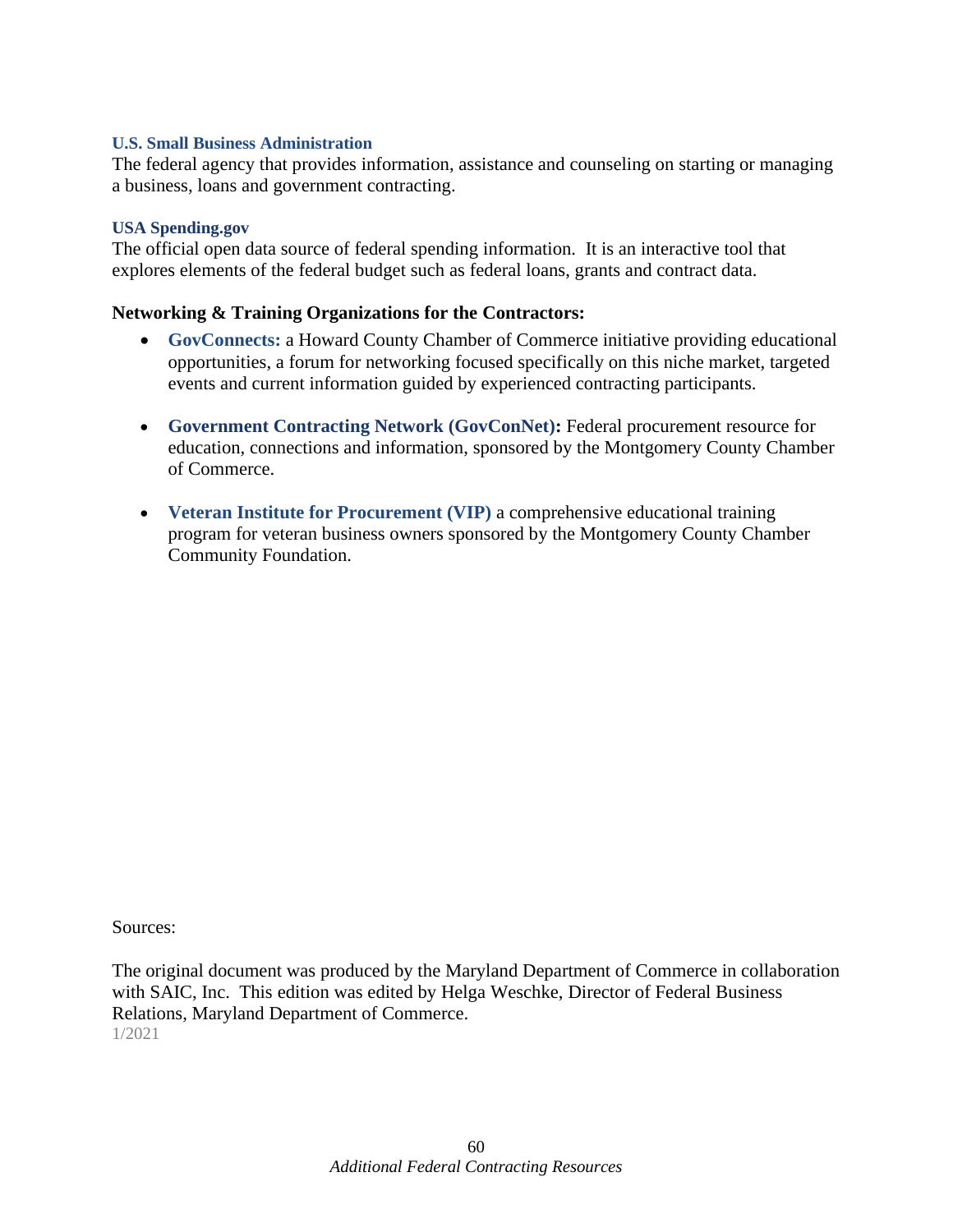# **XII. DOsand DON'Ts of Government Contracting**

Define your business and be able to succinctly describe your product or service—including preparingaconcisecapabilitiesstatementanda30secondelevatorspeech.

# **FEDERAL OPPORTUNITIES**

#### **BE PREPARED WITH:**

- [NAICS Code](http://www.census.gov/eos/www/naics/) for your product or service
- [Produce and Service Code](https://www.acquisition.gov/PSC_Manual) to classify products and services, and read the [manual](https://www.acquisition.gov/sites/default/files/page_file_uploads/PSC%20Manual%20-%20Final%20-%2011%20August%202011.pdf)
- [DUNS Number](https://www.dnb.com/duns-number.html) obtained from Dun & Bradstreet

## **DO**

- Learn the [basics of contracting](https://www.sba.gov/contracting) from the U.S. Small Business Administration (SBA)
- Get classified as a small business and pursue certification of applicable socio/economic categories through [SBA](https://www.sba.gov/contracting/government-contracting-programs)
- Register with the System for Awards Management [beta.SAM.gov,](https://beta.sam.gov/) the database is a primary source that federal agencies use to identify prospective vendors
- Obtain Commercial & Government Entity Code (CAGE) through the SAM registration
- Become familiar with agency regulations and the Federal Acquisition Regulation (FAR) and take [training courses](https://www.acquisition.gov/Training)
- Establish a website and a capabilities statement that contains key information, qualifications, certifications, NAICS codes, Qualified Bidders List (QPL) or CAGE codes, past performance, awards and recognitions that are verifiable
- Create a profile in SAM that goes in the Dynamic Small Business Searc[h \(DSBS\)](http://dsbs.sba.gov/dsbs/search/dsp_dsbs.cfm) to be used by procurement officers to identify qualified government contractors
- Register with prime contractors' vendor websites
- Ensure that your accounting system meets the Federal requirements based on your size
- Work with your lender to arrange advancement payment and receivables financing
- Establish the ability to accept credit cards and electronic funds transfer capability
- Ensure sufficient staffing to complete project before bidding

# **DON'T**

- Limit your NAICS codes or description if they accurately describe your business
- Fail to keep your capabilities statement, website, data & profile in SAM and DSBS, & agency/prime registration up to date
- Pursue solicitations requiring security clearances if you don't possess them
- Offer too broad of a scope of products or services
- Be unprepared with staffing and financing to complete the project

*PREPARATION PREPARATION PREPARATION*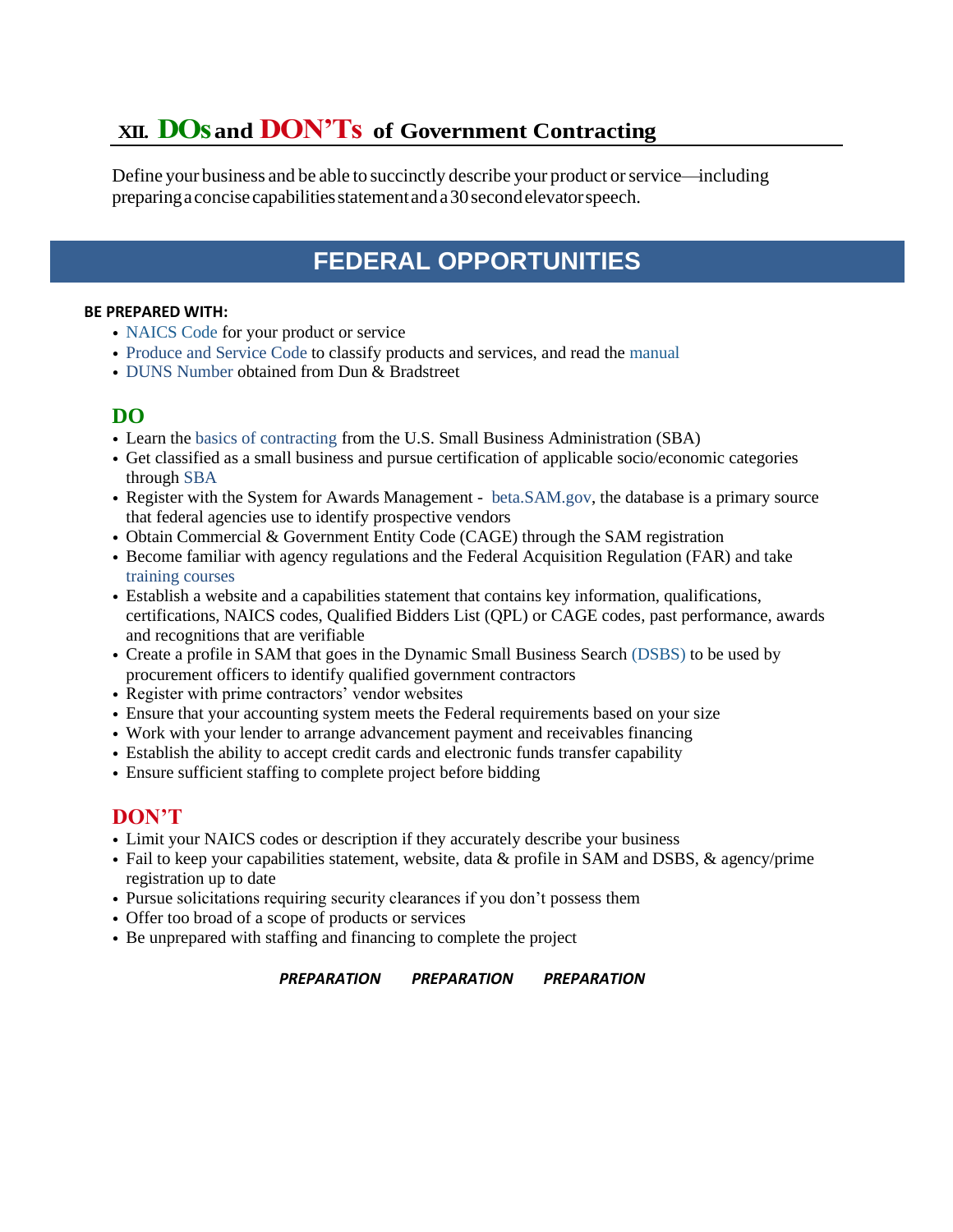# **STATE and LOCAL OPPORTUNITIES**

# **DO**

- Register i[n eMaryland Marketplace Advantage](https://procurement.maryland.gov/) (eMMA) an interactive bidding service for state and local opportunities
- Register in the Maryland [Small Business Reserve Program](https://gomdsmallbiz.maryland.gov/Pages/sbr-Program.aspx) through eMMA
- Pursue MBE and DBE status through [Maryland's Minority Business Enterprise Program](http://www.mdot.maryland.gov/newMDOT/MBE/Index.html)
- Review processes and identify opportunities with Maryland's [county governments.](http://commerce.maryland.gov/grow/business-to-government#county)
- Check the agencies' s bid boards for small opportunities
- Review Maryland's state agencies' [procurement forecasts](https://gomdsmallbiz.maryland.gov/Pages/Forecasting.aspx)

# **DON'T**

- Lose your active registration by not annually updating your eMaryland Marketplace data and MBE certification
- Attempt to use your federal socio-economic certification for Maryland's MBE program and vice versa.

*PREPARATION PREPARATION PREPARATION*

# **HOMEWORK**

# **DO**

- Review the solicitations you receive through beta.SAM.gov or eMMA to determine if you have accurately classified and described your business
- Regularly review business opportunities on [beta.SAM.gov](https://beta.sam.gov/) over \$25,000 and eMMA over \$15,000, along with contract awards
- Research subcontracting opportunities through SBA's [Sub-Net](https://eweb1.sba.gov/subnet/client/dsp_Landing.cfm) database
- Research the agency website to learn their mission, how to's, what and how they buy, and the key NAICS codes
- Narrow your target agencies
- Use agency resources such as acquisition forecasts, prime contractor database & outreach events
- Contact Maryland's Small and Minority business Liaisons
- Learn how agencies advertise small procurements, review bid boards
- Consider pursuing agency Sources Sought and RFI's and determine the preferred contract vehicles
- Consider contract vehicles that preauthorizes you as a supplier
- Trackawarded contracts and contract winners through agency websites and the [Federal Procurement Data](https://www.fpds.gov/fpdsng_cms/index.php/en/)  [System](https://www.fpds.gov/fpdsng_cms/index.php/en/)
- Determine the agency's challenges and how you can help to solve them
- Identify the agency's small business office to learn how best to pursue their opportunities
- Get training and counseling through the [Governor's Office of Small, Minority & Women Business](http://goma.maryland.gov/Pages/default.aspx)  [Affairs](http://goma.maryland.gov/Pages/default.aspx) (GOSBA) and the [Procurement Technical Assistance Center](https://www.mdptac.org/) (PTAC)

## **DON'T** schedule a meeting until you:

- Complete all the steps above
- Finish all your homework, reviewed customer websites and research their needs
- Understand the agency culture
- Identify the problem you will solve with your specific product or service niche
- Prepare a customized capabilities statement with product/service niche and technical specifications

*HOMEWORK HOMEWORK HOMEWORK*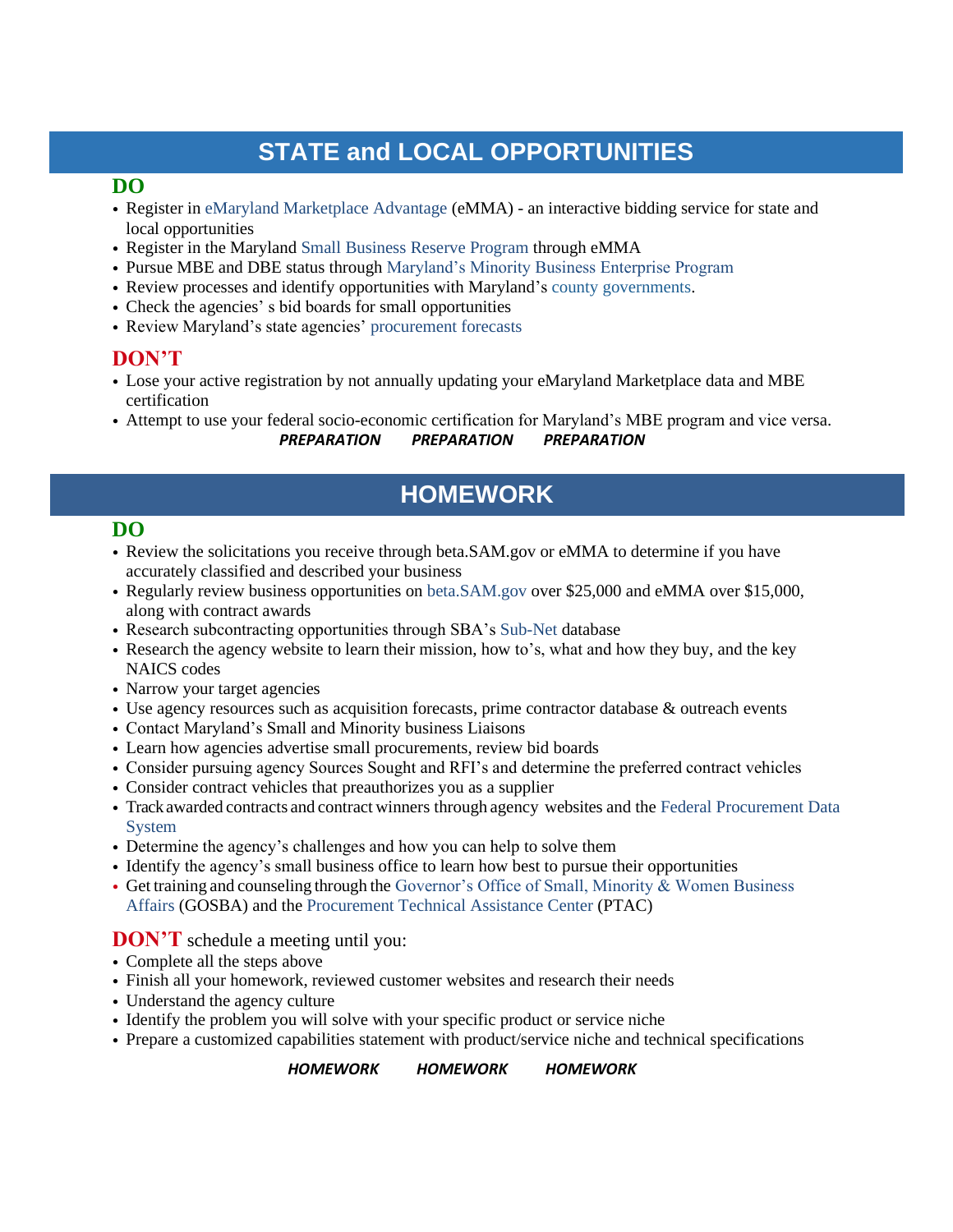# **RELATIONSHIPS**

## **DO**

- Listen and learn
- Seek informational and networking opportunities to meet small business liaisons, project officers (PO) or prime contractor through forums, and industry or vendor days
- Use federal or state agency or prime small business liaisons to connect you with project officers whose issue you want to solve
- Pursue subcontracting and teaming opportunities with primes or event competitors
- Present succinctly and clearly to a PO or prime contractor precisely how you will resolve their need or problem
- Distinguish your firm's niche and competitive advantage
- Be prepared to provide technical specifications and take technical experts to meetings
- Be honest about your firm's experience and capability
- Identify subject matter experts for assistance
- Pursue mentor protégé relationships with primes
- Ask agency contacts for referrals

#### **DON'T**

- Lead with your socio-economic status, but lead with your unique capability
- Ask "how can I help you." Come with a solution
- Fail to reach out to buyers handling smaller purchase to get on their vendor list
- Forget about your rolodex
- **Give up on your outreach – be persistent**

```
RELATIONSHIPS RELATIONSHIPS RELATIONSHIPS
```
# **PERFORMANCE**

## **DO**

- Start with small purchases to build past performance through local, state & federal opportunities
- Read the solicitation carefully, complete the forms and RFI/RFP's accurately.
- Offer value and quality service or goods in line with your business expertise
- Contact the contracting officer (CO) with questions about the solicitation and requirements
- Communicate with the government CO on a regular basis
- Be helpful and provide solutions to problems that arise
- Have a quality assurance or control plan and follow it
- Inspect the work you perform frequently and make sure it is compliant with the contract specifications
- Discuss problems that come up on the job as work progresses with the contracting agency
- Offer sustainable or "green" and energy efficient products or materials (USGBC-LEED
- Be prepared to obtain a [Surety Bond](https://www.sba.gov/content/surety-bonds-basics) to ensure contract completion in the case of default
- Request a debriefing if your bid was unsuccessful